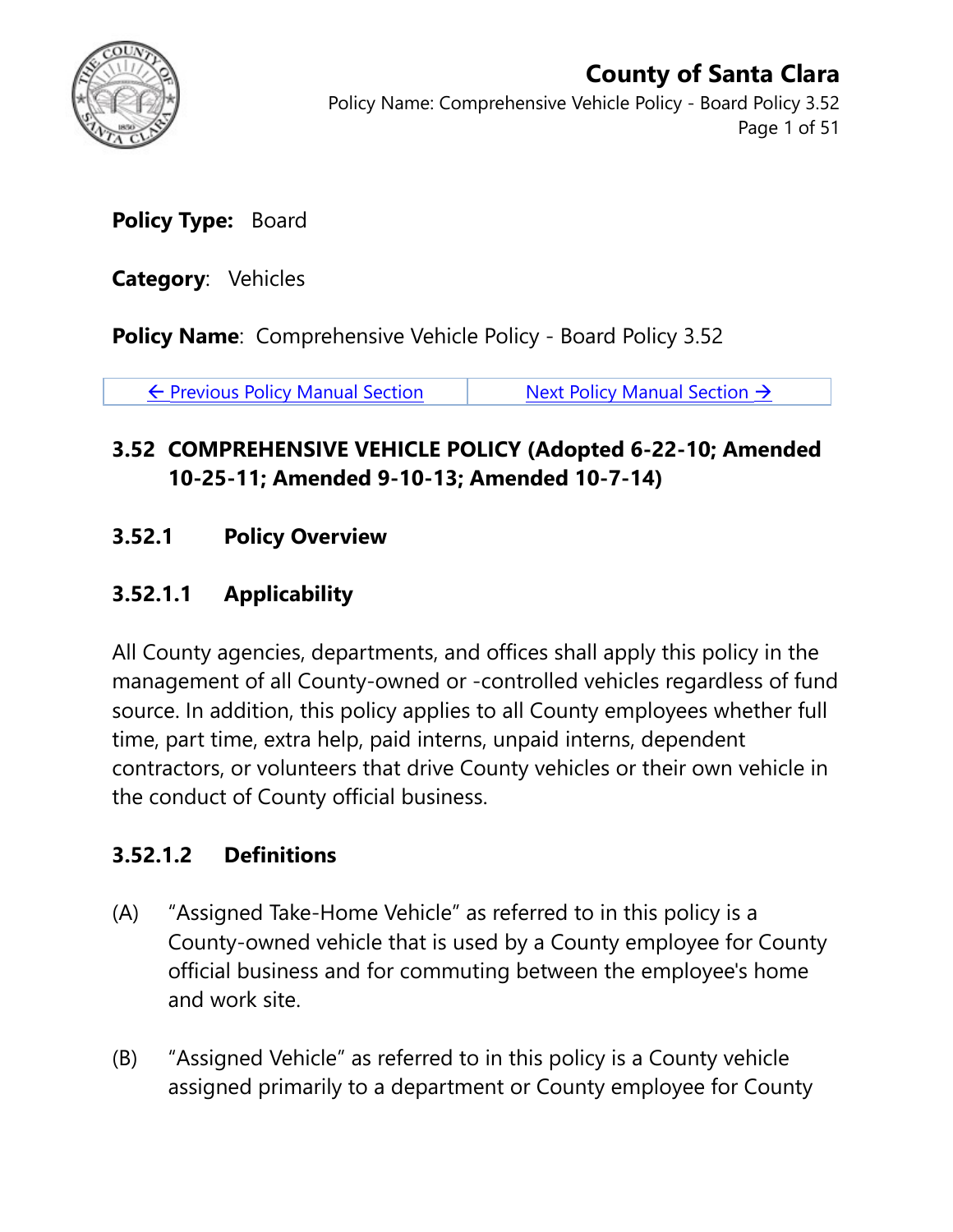

Policy Name: Comprehensive Vehicle Policy - Board Policy 3.52 Page 2 of 51

official business, but not for employee commuting to and from the employee's home and work site.

- (C) "Business need" as referred to in this policy means the need of a County employee to use a County vehicle for official County business; as opposed to personal use of a County vehicle, including after business hours use, weekend use, and non-County business use during work hours. This specifically excludes assignment of vehicles based on an employee's rank, management status or other category that does not reflect vehicle use based on the employee's actual dayto-day duties. Business use is further defined as vehicle use that is required in order to perform functions that are necessary for the County department to fulfill its duties and responsibilities as authorized by the County Ordinance Code, and State and Federal law.
- (D) "County" as referred to in this policy is the County of Santa Clara.
- (E) "County departments" as referred to in this policy include all County agencies, departments, and offices.
- (F) "County drivers" as referred to in this policy include County staff, whether full time, part time, extra help, paid interns, unpaid interns, dependent contractors, or volunteers that drive County vehicles or their own private vehicle in the conduct of County official business.
- (G) "County vehicles" as referred to in this policy includes all Countyowned or controlled motor vehicles and motorized equipment.
- (H) "Designated Parking Area" as referred to in this policy is a County parking facility or lot which has been identified by an employee's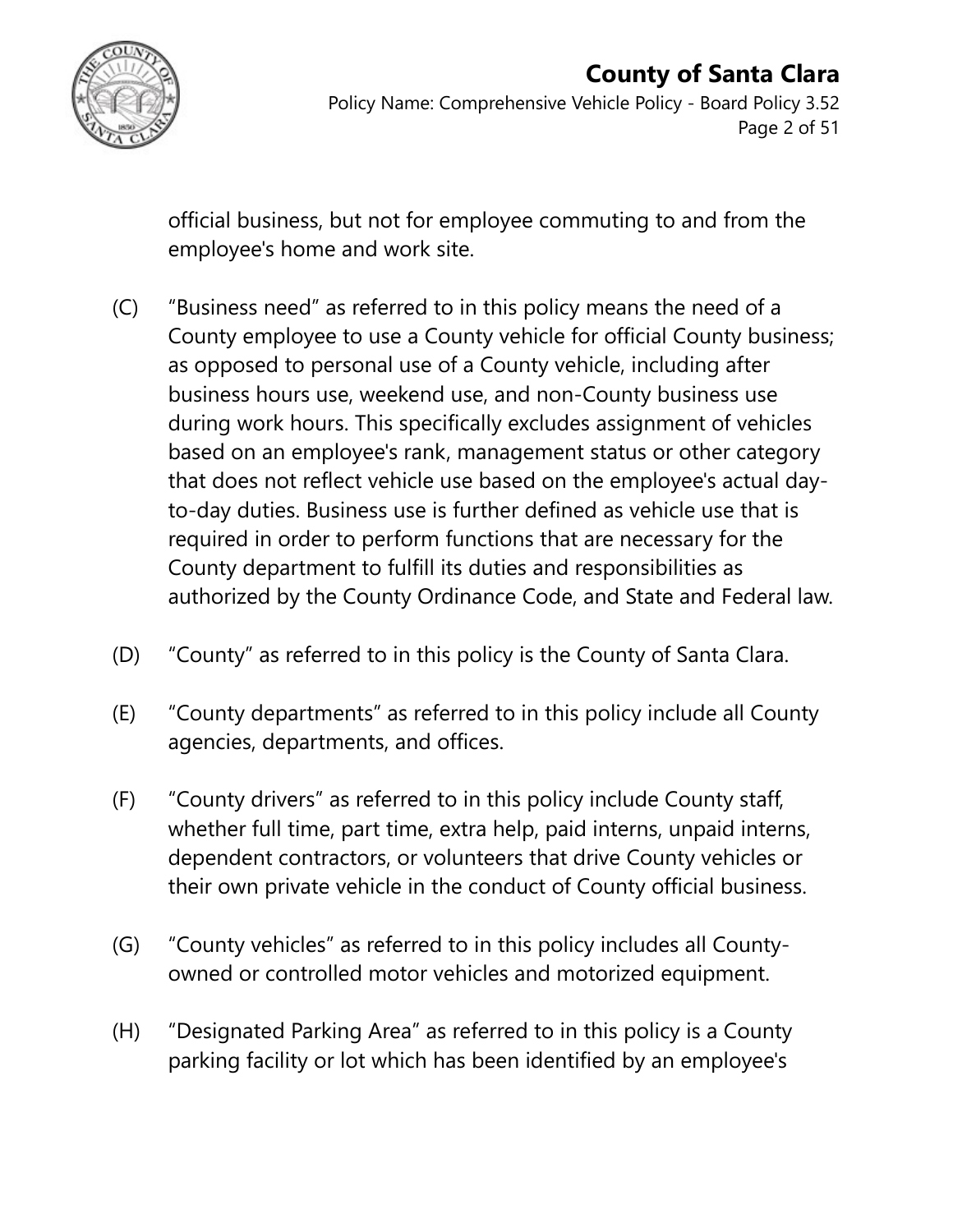

Policy Name: Comprehensive Vehicle Policy - Board Policy 3.52 Page 3 of 51

department director as an acceptable overnight location for parking the assigned County vehicles.

- (I) "Assigned Work Location" as referred to in this policy is the office or site where a County employee normally reports to work and would park their personal vehicle should they commute to work.
- (J) "Official business" as referred to in this policy includes vehicle travel to directly perform the business needs of the department, including employee work assignments, parts/materials acquisition, meetings, training, authorized conferences or business related events, etc. County vehicles shall not be used for private or personal business unless otherwise indicated in this policy.

### **3.52.1.3 Purpose**

The purpose of this policy is to:

- (A) Clarify roles and responsibilities as related to management of County vehicles;
- (B) Establish guidelines for the management of the vehicle fleet size and the utilization of County vehicles; and
- (C) Establish and maintain improved internal controls and accountability as related to operations and maintenance of County vehicles.

### **3.52.1.4 Other Policies/Procedures**

(A) This policy supersedes the following Board and Administrative policies, in whole or in part: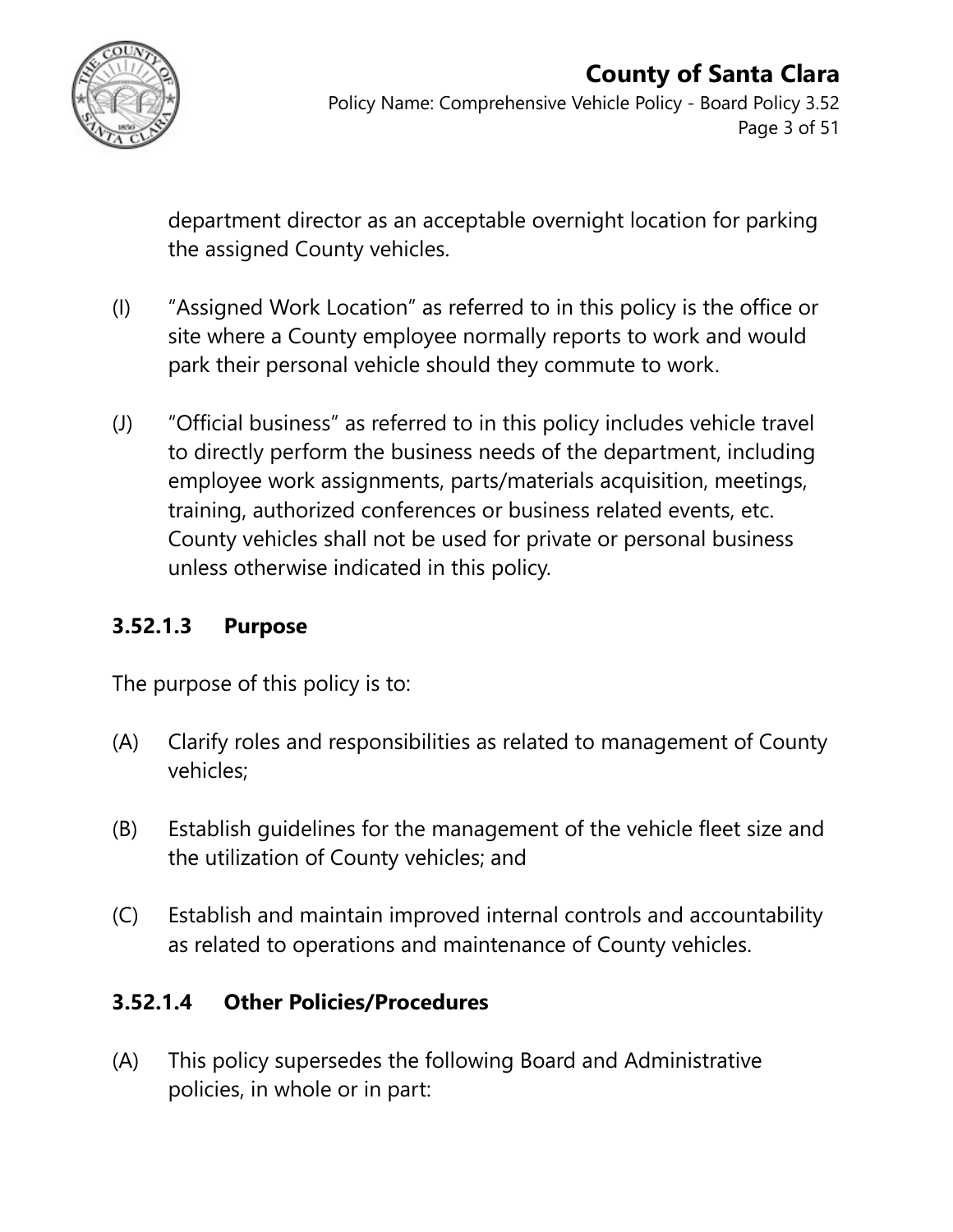

Policy Name: Comprehensive Vehicle Policy - Board Policy 3.52 Page 4 of 51

- 407 County Driver Permits;
- 407.1 Business Use of Private Vehicles;
- 461 County Driver Permits;
- 4.20 Ten Year Fleet Plan;
- 706 Safe Driving Program;
- 706.1 Vehicle Use County Driver Permits;
- 706.3 County Vehicle Use;
- 706.4 Department Motor Vehicle Accident Review;
- 301 Travel Policy;
- Office of the Sheriff General Order #13.06; and
- Department of Correction Policy 1.55 County Vehicles Use and Control.
- (B) The following remain in effect until modified by the Board of Supervisors:
	- County Ordinance Code, Division A31-Travel;
	- County Executive Management Master Salary Ordinance; and
	- County Salary Ordinance.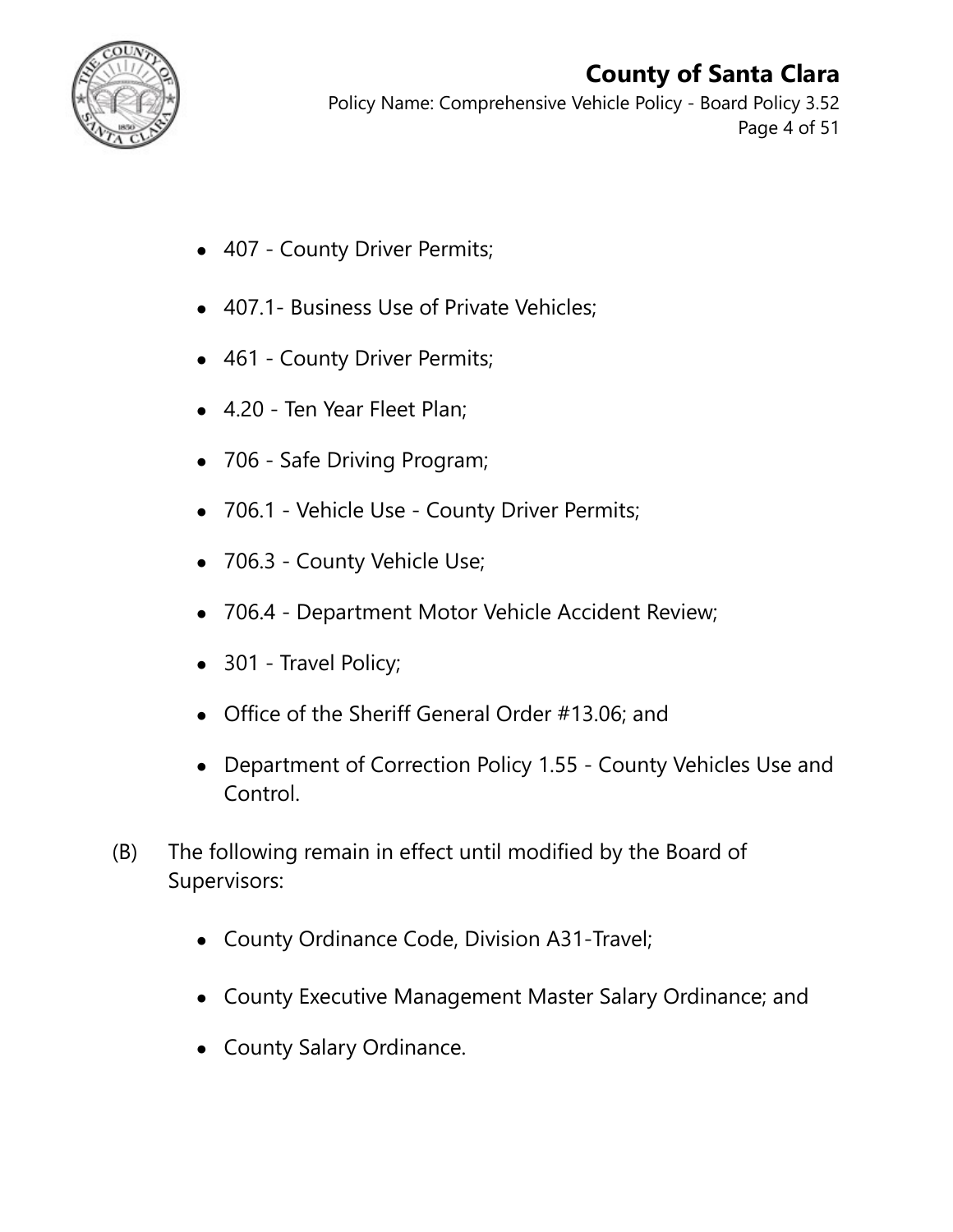

Policy Name: Comprehensive Vehicle Policy - Board Policy 3.52 Page 5 of 51

### **3.52.1.5 Management Responsibilities**

- (A) The County Executive shall oversee Department Heads' implementation of, and make recommendations for changes to, this policy.
- (B) Department Heads shall:
	- (1) Forward suggested changes of policies and procedures to the County Executive;
	- (2) Maximize the conduct of official business by using web meetings, conference calls, electronic mail, telephone, or other electronic/telecommunications means whenever possible, to minimize the need for County vehicles;
	- (3) Follow procedures outlined in this policy regarding the acquisition, replacement, utilization, and disposal of department assigned County vehicles;
	- (4) Create and implement any department specific supplemental guidelines necessary to address department specific needs while ensuring the effective and efficient management, operation, maintenance, and repair of County vehicles;
	- (5) Forward a copy of all implementing documents and guidelines to the following:
		- (a) County Executive or designee
		- (b) Facilities and Fleet Department (FAF)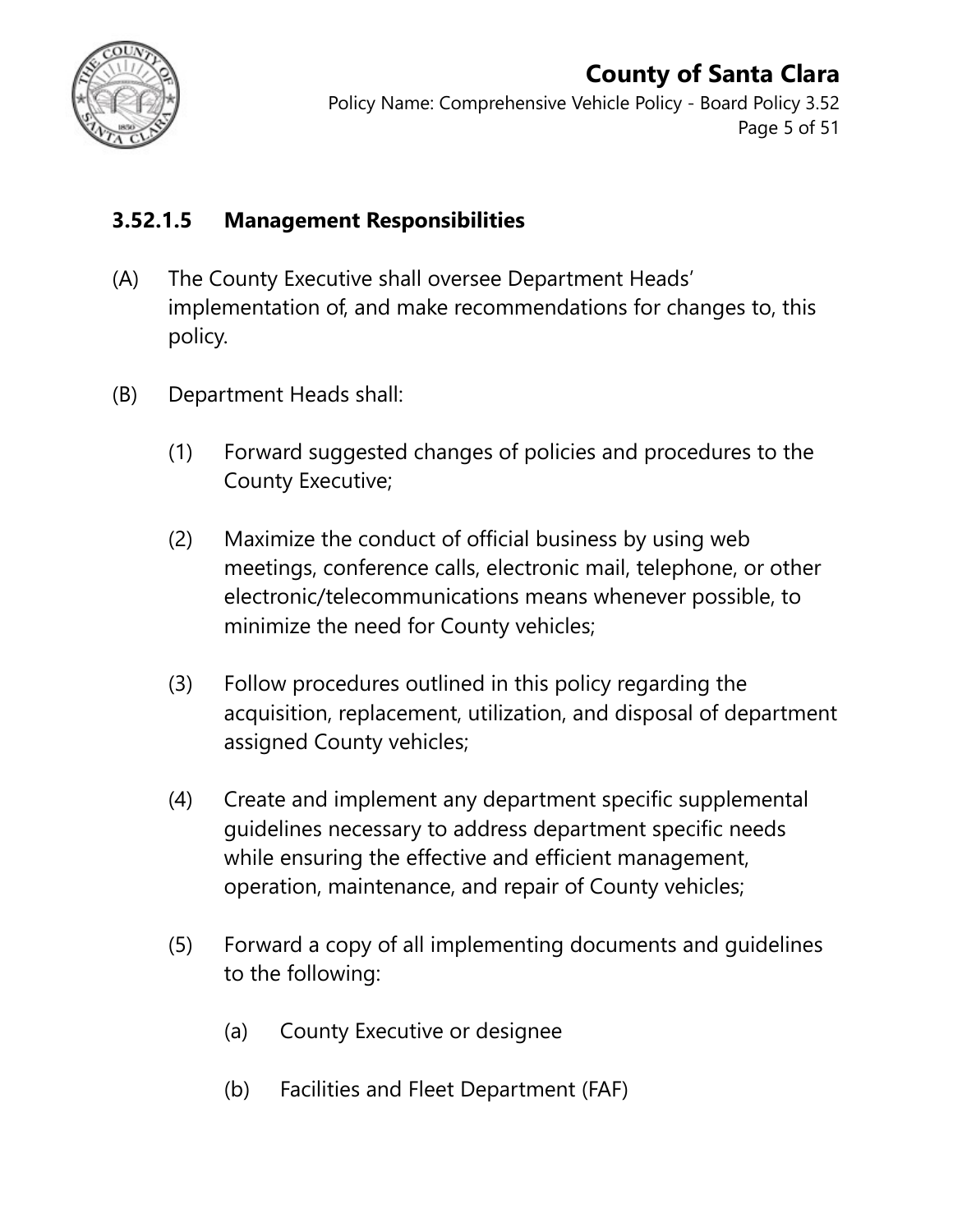

Policy Name: Comprehensive Vehicle Policy - Board Policy 3.52 Page 6 of 51

- (c) Employee Services Agency (ESA)
- (d) Finance Agency
- (6) Include motor vehicle management in department internal audit programs.
- (C) The Facilities and Fleet Department (FAF) shall:
	- (1) Be responsible for revising this policy;
	- (2) Develop technical instructions for and provide guidance to County departments concerning the acquisition, replacement, rental, utilization, and disposal of County vehicles;
	- (3) In collaboration with the Procurement Department, acquire, lease, and dispose of all County vehicles;
	- (4) Provide guidance to County departments regarding renting vehicles;
	- (5) Provide maintenance, repair, and fueling services;
	- (6) Provide guidance to County departments regarding the operations, maintenance, repair, and fueling of County vehicles; and
	- (7) Provide ongoing desk reviews of departments' implementation of this policy starting Fiscal Year 2011.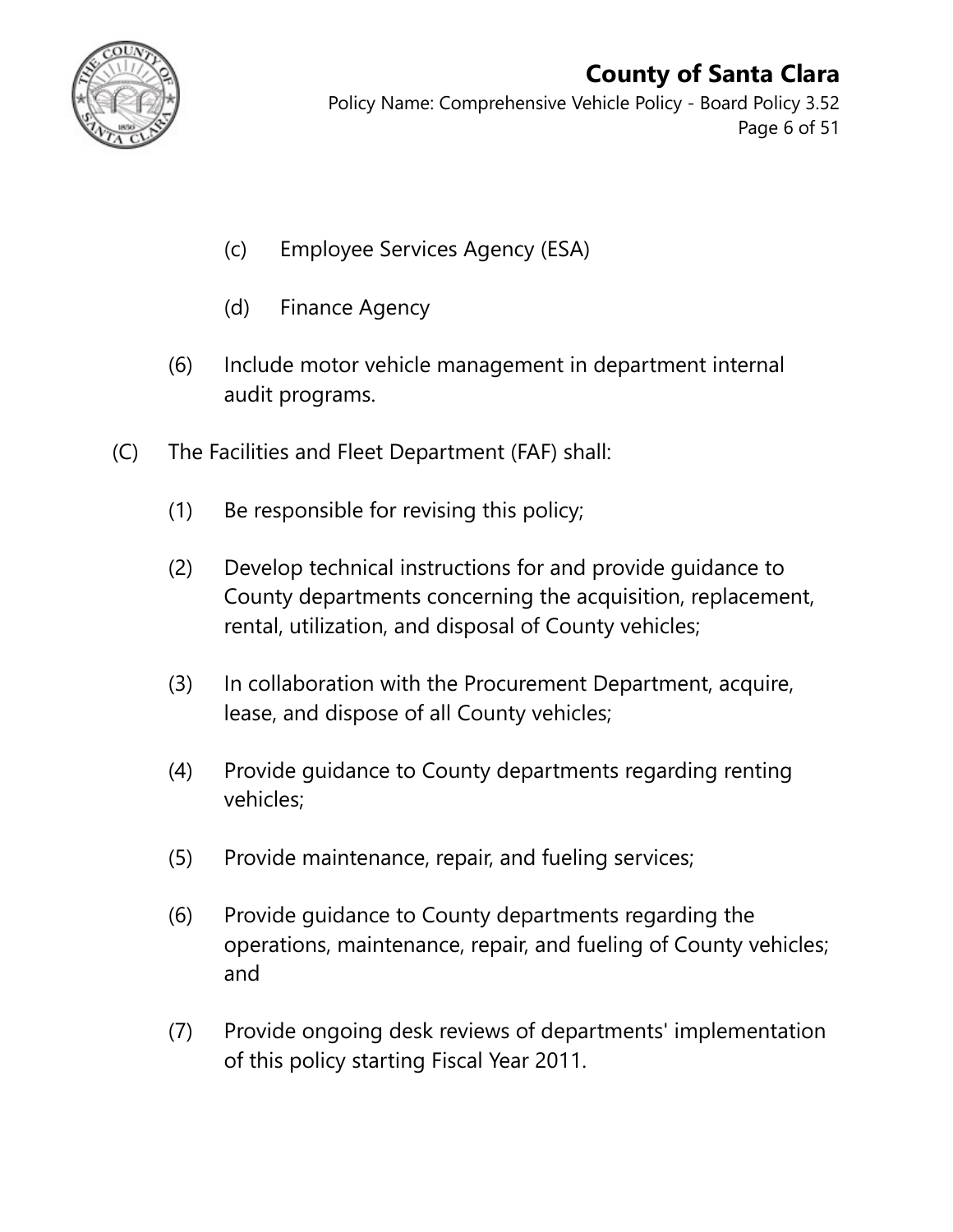

Policy Name: Comprehensive Vehicle Policy - Board Policy 3.52 Page 7 of 51

- (D) The Finance Agency shall:
	- (1) Provide guidance to the departments on budget and financial accounting for County vehicles;
	- (2) Provide guidance to FAF regarding conducting desk reviews of departments' implementation of this policy; and
	- (3) Annually review the results of the desk review conducted by FAF to determine if a comprehensive audit of the County's compliance with this policy is warranted and if so, conduct the audit and report findings to the County Executive and the Board of Supervisors.
- (E) The Employee Services Agency (ESA) shall:
	- (1) Ensure labor agreements and salary ordinances are aligned to reflect the take-home vehicle provisions of this policy;
	- (2) Ensure insurance coverage is in place for all County vehicles at all times;
	- (3) Manage the County Driver authorization program including conditions for issuance, renewal, and suspension/revocation of County driver authorizations;
	- (4) Administer the Accident Review process for accidents involving drivers of County vehicles, except for those County drivers employed by the Sheriff's Office, that result in damages greater than \$1,000; or any driver of County vehicles, with the exception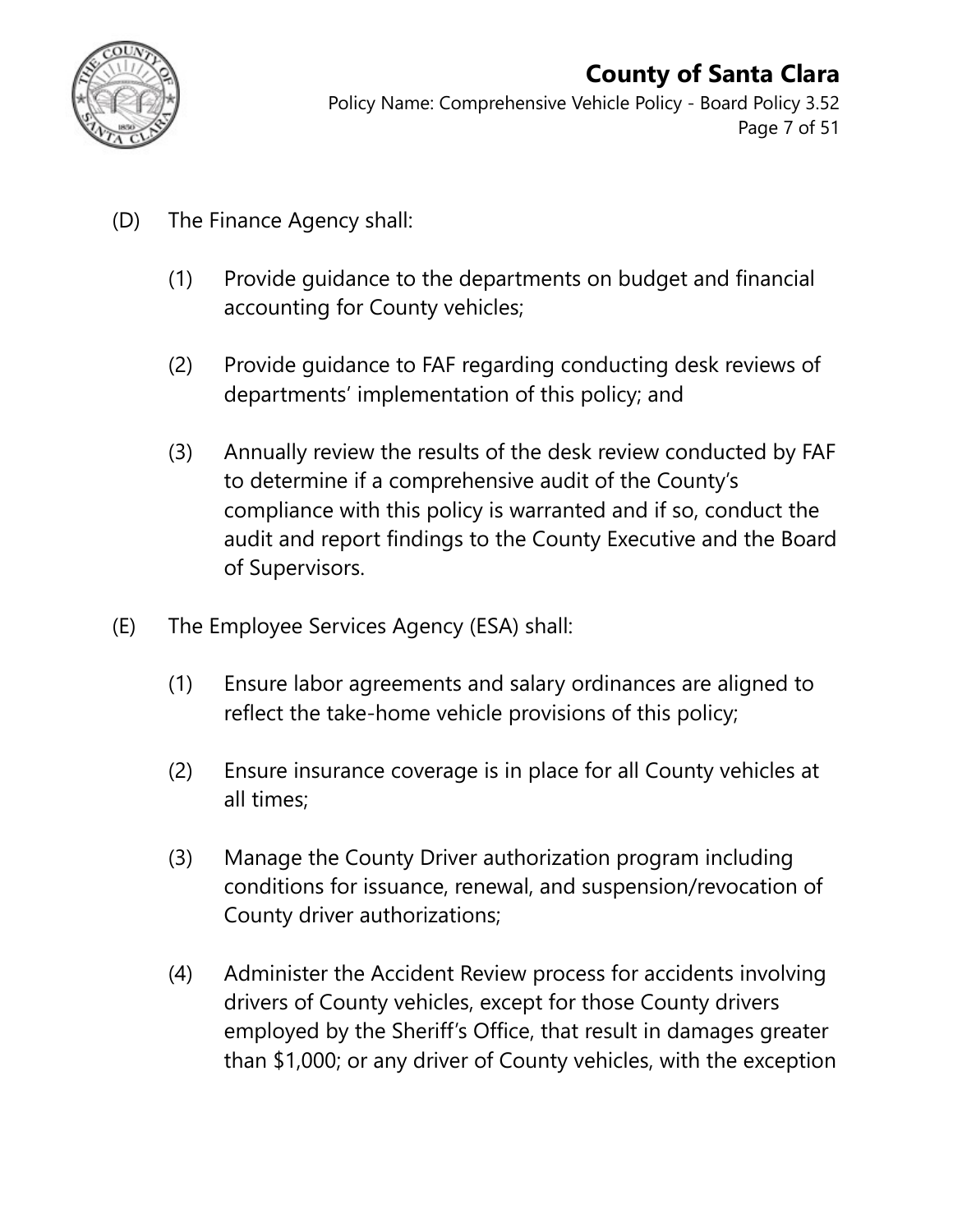

Policy Name: Comprehensive Vehicle Policy - Board Policy 3.52 Page 8 of 51

of the Office of the Sheriff, who demonstrates an inability to maintain a safe driving record or safe driving practice;

- (5) Revoke the County-issued driver authorization of any driver of a County vehicle, with the exception of the Office of the Sheriff, who demonstrates an inability to maintain a safe driving record or safe driving practice; and
- (6) Compile and provide the Board of Supervisors a semi-annual report of all accidents, losses or damages involving County vehicles, including personnel actions and other steps taken to prevent similar occurrences in the future.
- (F) The Procurement Department shall:
	- (1) Acquire, lease, and dispose of County vehicles, and acquire fleet parts and related services consistent with Board procurement policies and applicable legislation;
	- (2) Report net revenue from the sale of assets to FAF, which will in turn transfer those revenues to the Fund that supported the acquisition of the vehicle; and
	- (3) Provide information to FAF regarding acquisitions and disposals so that transactions are tracked within the Fleet ISF management information system as well as SAP.
- (G) The Office of the Sheriff shall:
	- (1) Administer the Internal Collision Review Board (CRB) for all accidents for those County employees using County vehicles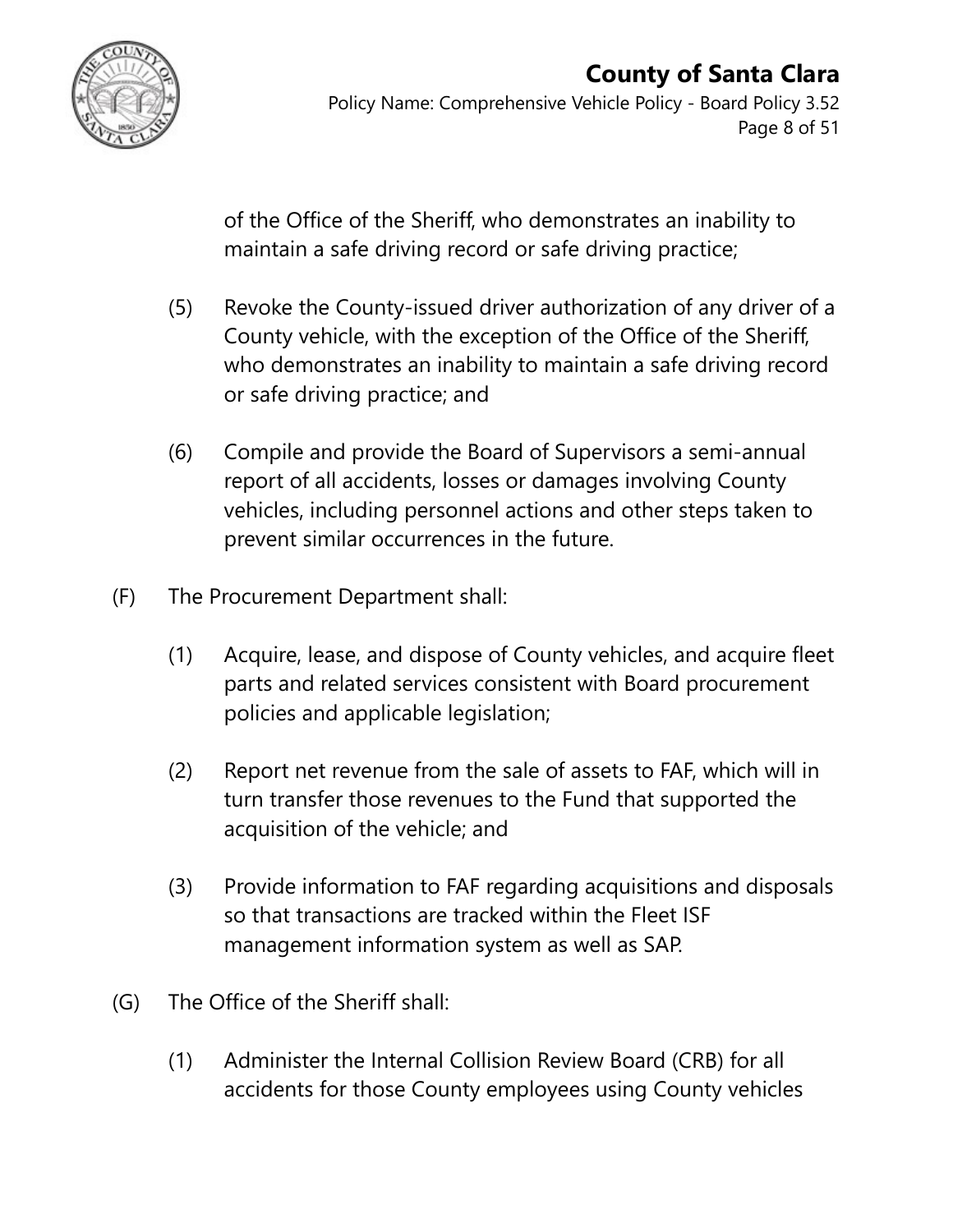#### **County of Santa Clara** Policy Name: Comprehensive Vehicle Policy - Board Policy 3.52 Page 9 of 51

employed by the Office of the Sheriff/Department of Corrections. The seven member CRB shall meet on a regular basis. The following representatives shall sit on the CRB: Assistant Sheriff ("chair"), Department Fleet Manager, Traffic Investigation Deputy, Administrative Sergeant from Patrol Division, Bargaining Unit Representative, Department Risk Manager and the Employee Services Agency Director or designee;

- (2) Impose corrective measures against Office of the Sheriff employees in an effort to prevent future accidents;
- (3) The Employee Services Agency Director will review CRB findings and recommendations to determine if the County-issued driver authorization of any employee of the Office of the Sheriff/Department of Corrections who demonstrates an inability to maintain a safe driving record or safe driving practice will be revoked; suspended or placed on a probationary period; and,
- (4) Compile and provide the Board of Supervisors an annual report of all accidents, losses or damages involving County vehicles driven by employees of the Office of the Sheriff, including personnel actions and other steps taken to prevent similar occurrences in the future.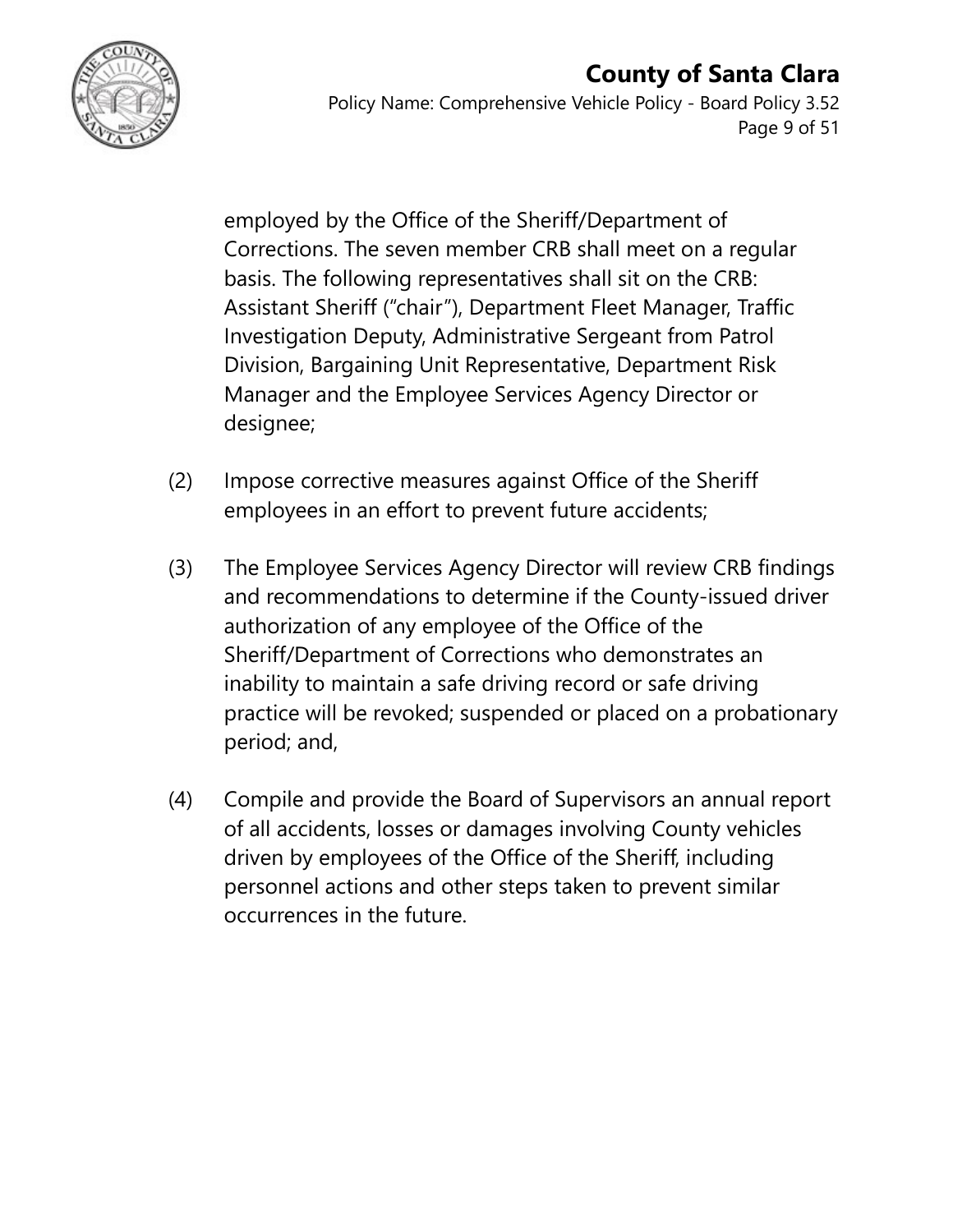

Policy Name: Comprehensive Vehicle Policy - Board Policy 3.52 Page 10 of 51

### **3.52.2 Vehicle Acquisition/Replacement, Leases, Rentals, Outfitting, Modifications, and Disposal**

#### **3.52.2.1 Fleet Rightsizing, Acquisition, Outfitting, Disposal**

- (A) The Annual Vehicle Fleet Plan, as described by Appendix A must include:
	- (1) A recommendation for the optimization of the County vehicle fleet size and mix of vehicles as a whole and by each County department;
	- (2) A summary report of criteria used to make the recommendation is contained in Appendix B;
	- (3) A comparison of vehicle usage to the criteria to justify the ongoing asset costs;
	- (4) A summary of recommendations for repurposing and/or disposing of vehicles that do not meet the Board approved criteria; and
	- (5) A 5-YEAR FLEET PLAN update.
- (B) Department Heads shall:
	- (1) Follow the procedures outlined in Attachment A, the Annual Fleet Plan;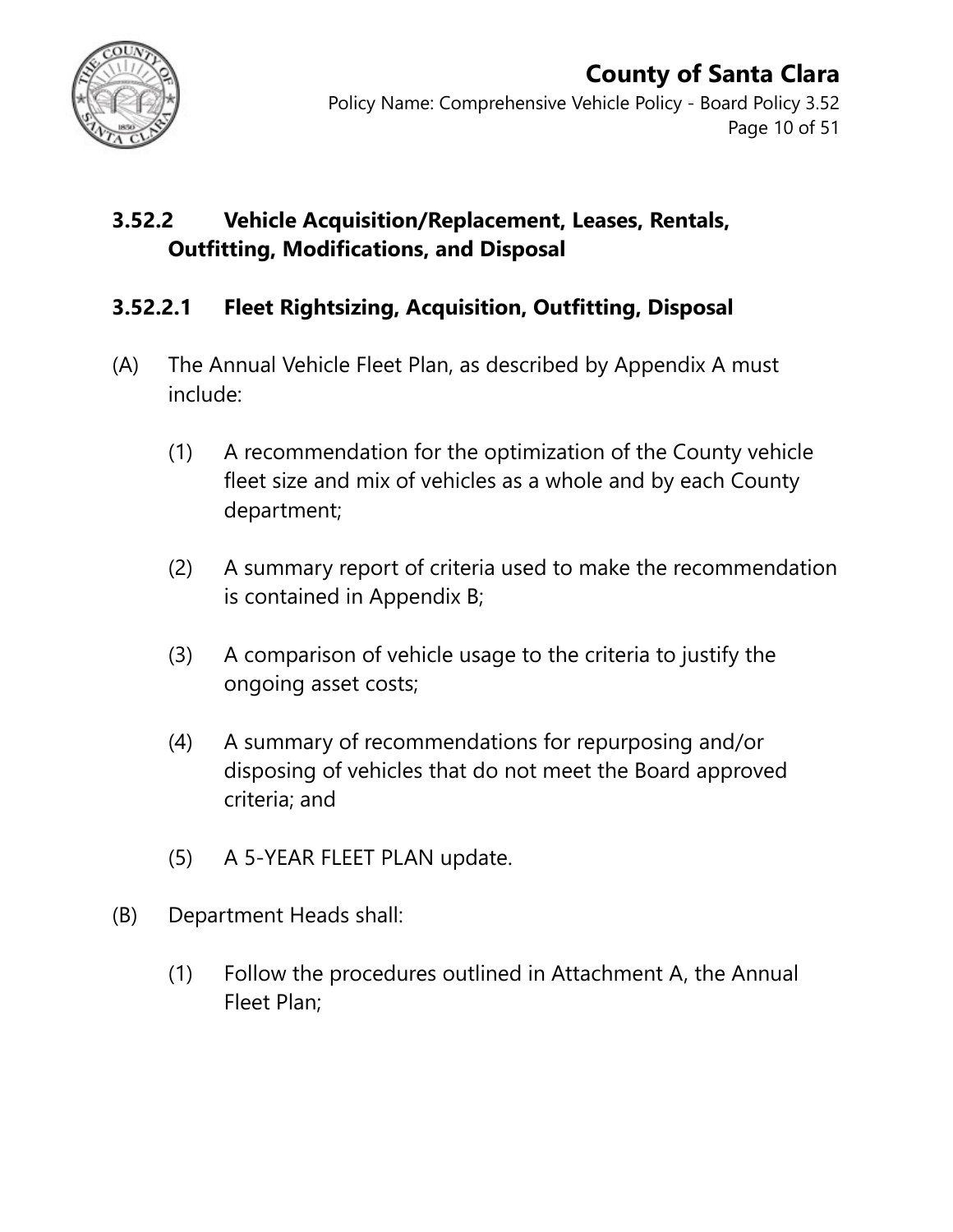

Policy Name: Comprehensive Vehicle Policy - Board Policy 3.52 Page 11 of 51

- (2) Department Heads are responsible for determining the number and types of vehicles to meet the business needs of their department;
- (3) Establish internal standards for and develop comprehensive specifications (type, accessories, safety) of their vehicles. These standards shall be consistent with this policy and the County Climate Action Plan Emission Reduction Goals, and should take into account the operational requirements, occupant safety, and lowest overall ongoing cost to the County, and include consideration of alternative fuel vehicles and alternative fuel availability. In general, the following criteria will be used unless otherwise approved by the County Executive:
	- (a) Vehicles selected for an individual task must be the best one suited by virtue of size, configuration, availability, and economy of operation to include consideration of alternative fuel vehicles and alternative fuel availability;
	- (b) Vehicles will be commercially designed motor vehicles to meet general transportation requirements;
	- (c) Vehicles will be the least expensive trim line along with its standard option package for that trim line; and
	- (d) All vehicles will be white unless otherwise approved by the County Executive.
- (4) Ensure that all County vehicles are essential to performance of departmental missions and that those vehicles that are no longer necessary, not utilized to the fullest extent, have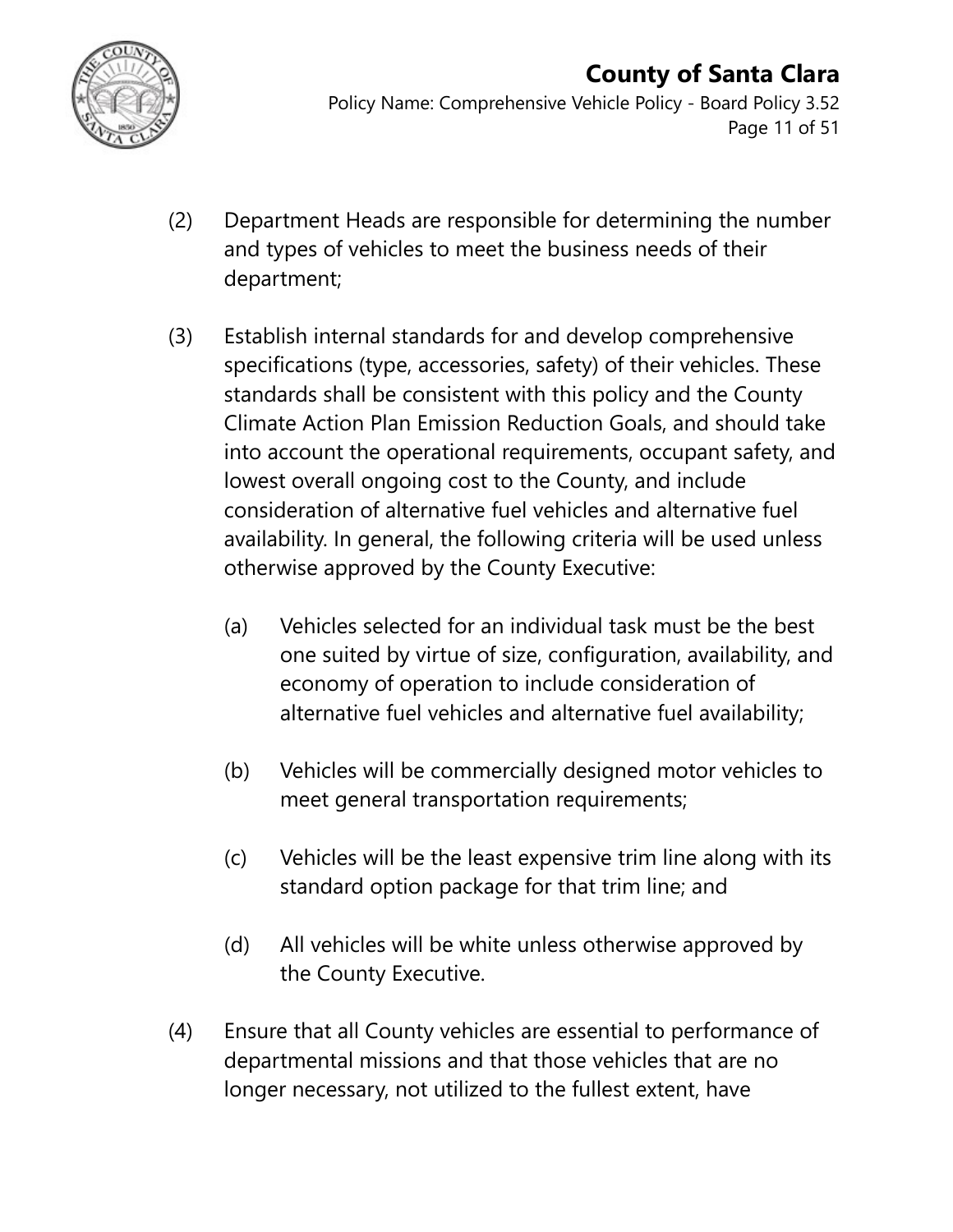

according to FAF reached the end of their useful life, or require greater than 50 percent of their residual value for repair will be returned to FAF for reassignment, pooling, or decommissioning and removal from the inventory;

- (5) Submit all requests for procurement, leasing outfitting, and disposal of all County vehicles to FAF including adding vehicles through grants or donations; and
- (6) Submit changes to their Departmental 5-YEAR FLEET PLAN.
- (C) FAF shall:
	- (1) Implement the steps required to develop the Annual Fleet Plan as described in Appendix A;
	- (2) Annually review and modify as necessary the criteria that will be used as a basis for the Annual County Vehicle Fleet Plan, Appendix B, and submit the criteria to the Board for approval;
	- (3) In developing the Annual Fleet Plan, include all County vehicles and vehicle use, e.g. month-to-month rentals, short-term rentals, vehicles borrowed from others, grant-funded vehicles, and business use of private vehicles;
	- (4) Provide supplemental guidance to departments related to the development of the Annual Fleet Plan and the criteria;
	- (5) Provide the Board a quarterly report regarding disposition and assignment of the vehicle fleet as a whole.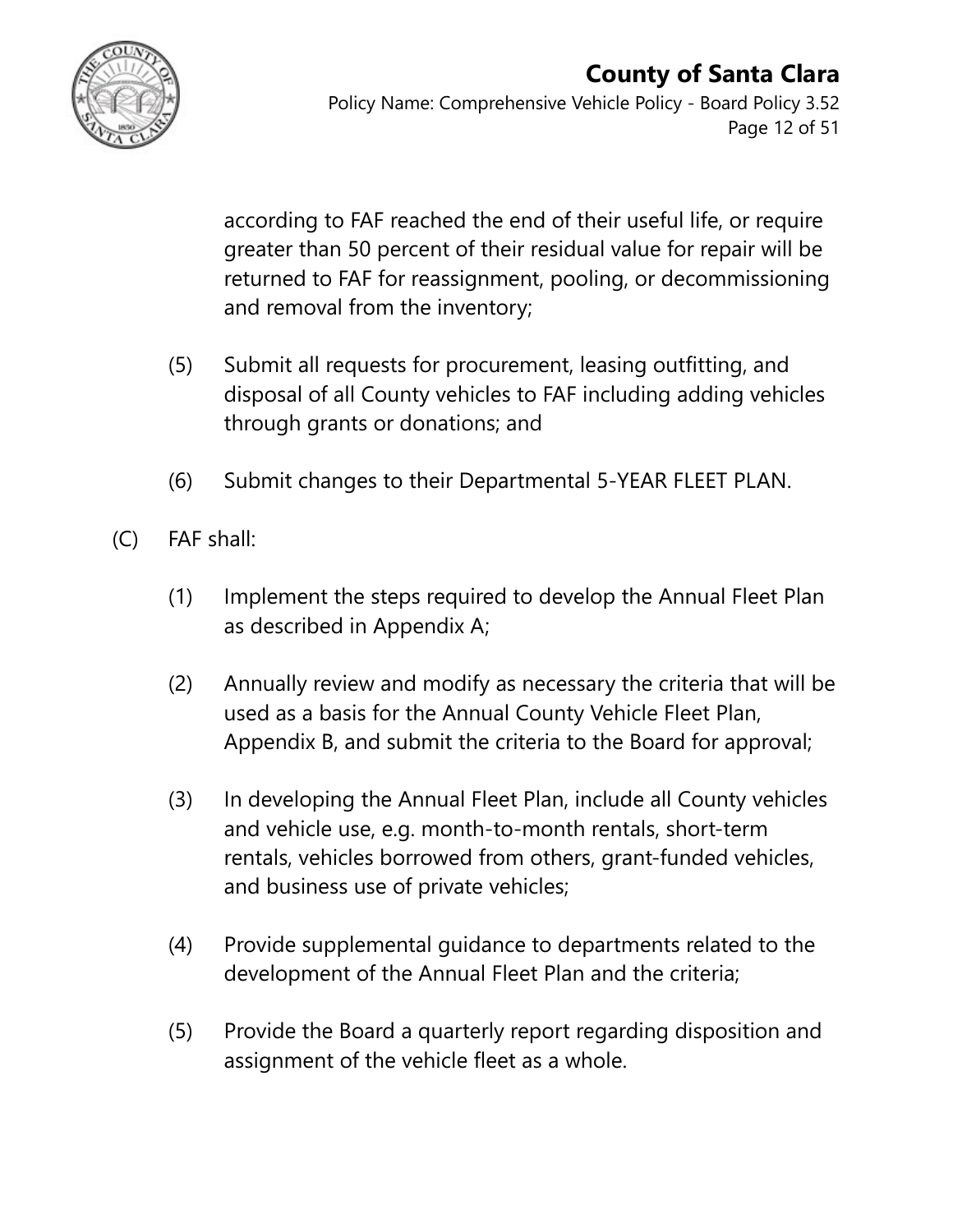

Policy Name: Comprehensive Vehicle Policy - Board Policy 3.52 Page 13 of 51

(D) Off-cycle replacement requests that result from vehicle loss due to collision or mechanical failure will be reviewed by the County Executive and approved by the Board of Supervisors.

### **3.52.2.2 Vehicle Leases**

Departments shall include long-term vehicle lease requests for a period of 12 months or more as part of the Annual Fleet Plan.

### **3.52.2.3 Month-to-Month Rentals**

Provided the Department Head has made a determination that no other solution will satisfy the transportation requirement, County departments may obtain vehicles for terms exceeding 30 days, but not exceeding 6 months by using the State of California Department of General Services Vehicle Rental Contract. Any combination of rentals that exceed more than 6 months in any 12 month period shall be reported and addressed as part of Finance Agency's desk audit and the FAF annual utilization review in preparation of the Annual Vehicle Fleet Plan.

### **3.52.2.4 Short-Term Rentals**

- (A) To satisfy short-term travel requirements, temporary peak loads, unusual requirements, or emergencies, departments shall use the least expensive of the following options for vehicle rentals of less than or equal to 30 days:
	- (1) FAF pool vehicle on a reimbursable basis, if available; or
	- (2) The State of California Department of General Services Vehicle Rental Contract using Purchase cards.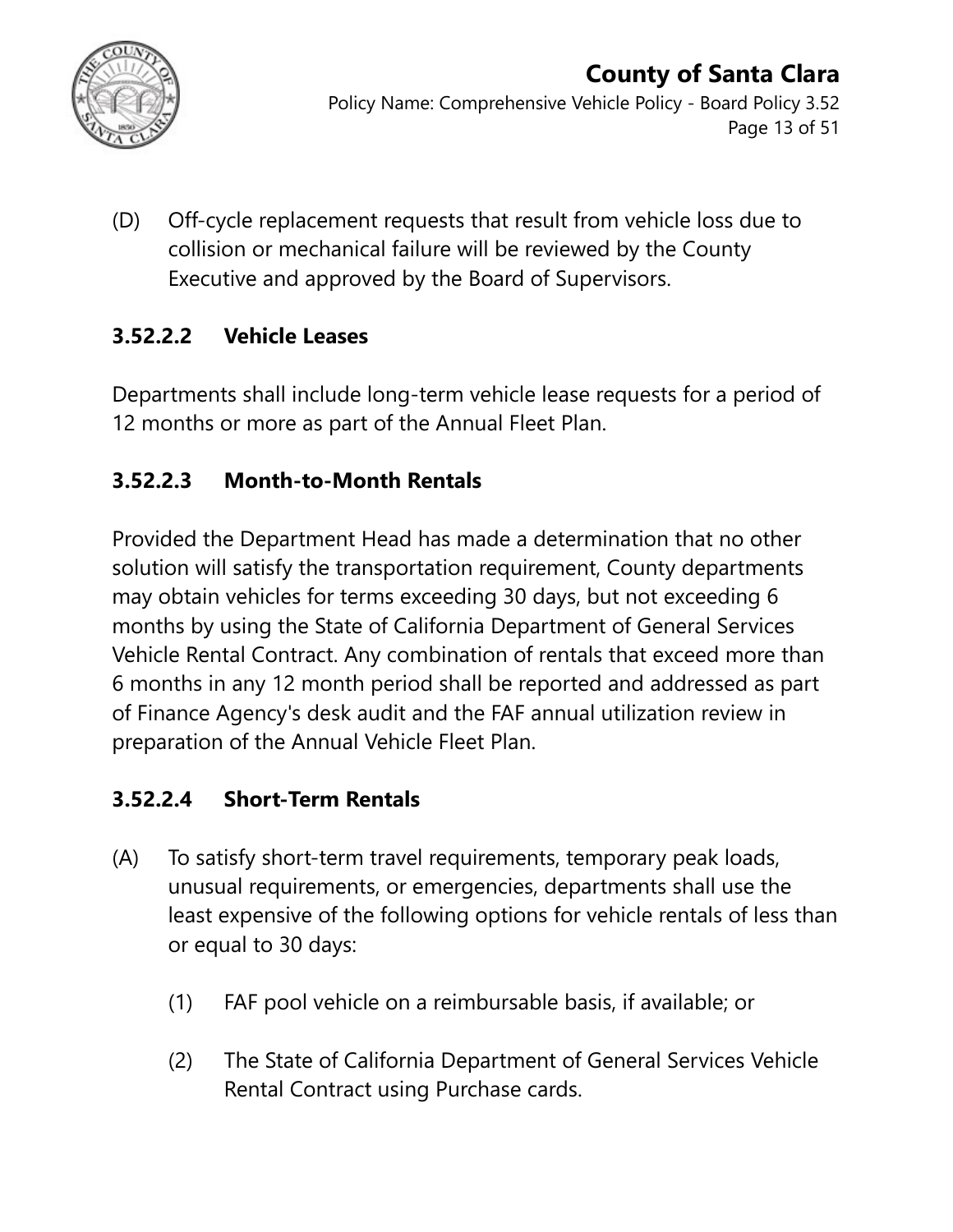

(B) FAF shall provide departments guidance regarding the use and costs associated with each of the aforementioned options.

### **3.52.2.5 Other Sources of Motor Vehicles**

Departments may use vehicles from Federal, State, local government agencies or nonprofit business entities for a period not to exceed six months in one 12 month period without approval of the Board of Supervisors. Such vehicles shall be consistent with departmental business needs. Use of such vehicles exceeding 6 months shall be considered as part of the FAF annual utilization review in preparation of the Annual Vehicle Plan.

### **3.52.2.6 Modification of Vehicles**

Modification of vehicles shall not be performed without collaboration with FAF. The departments shall establish adequate configuration control to ensure vehicle modifications are limited to those required for safety, security, or accomplishment of their business needs. Limited modification for such purposes as providing wrecker service or two-way radio service, and for installation of emergency warning devices or auxiliary firefighting equipment, may be accomplished by FAF, but only after due consideration of the cost effectiveness of the action and with the approval of the County Executive.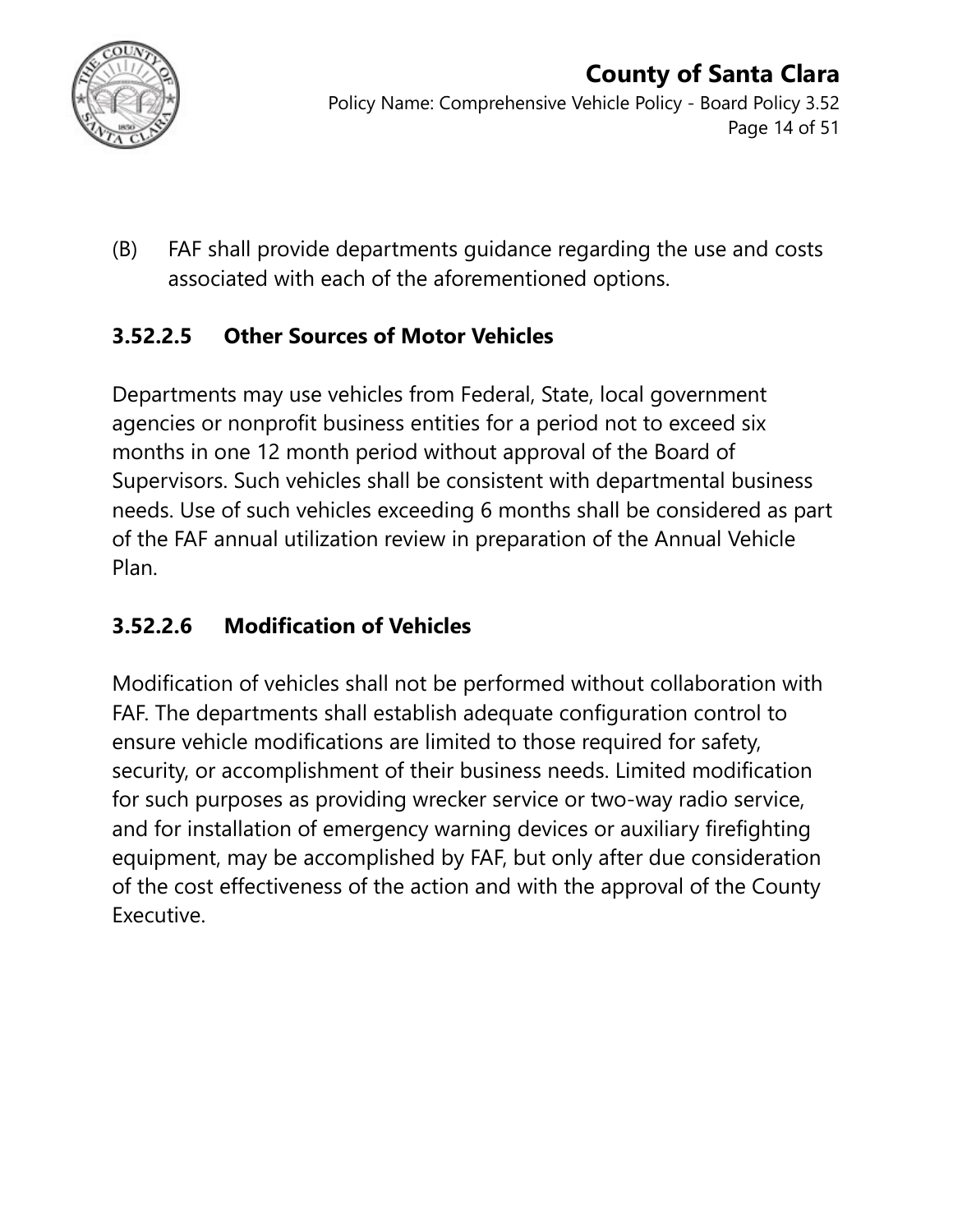

Policy Name: Comprehensive Vehicle Policy - Board Policy 3.52 Page 15 of 51

### **3.52.2.7 Identification and Marking of Motor Vehicles**

#### (A) General

- (1) This section contains guidelines and procedures for the marking of all County vehicles. County vehicles shall, unless exempted, display the County logo, Fleet Vehicle Identification Number (VIN), and license plate. Additional markings, decals, and temporary signage are strictly prohibited and will be removed by FAF during maintenance cycles on a reimbursable basis.
- (2) Vehicles that are less than 26,000 pounds gross vehicle weight and are rented from commercial sources are exempt from having to display a County logo.
- (3) Long-term leased vehicles are subject to other marking and license plate requirements as noted herein.
- (B) Exemptions from Identification and Marking
	- (1) Marked Sheriff Patrol and cold-plate vehicles are exempt from the identification requirements but must follow departmental guidelines.
	- (2) Assigned take-home vehicles are exempt from having to have a County logo displayed.
	- (3) Other specific department logos must be approved by the County Executive.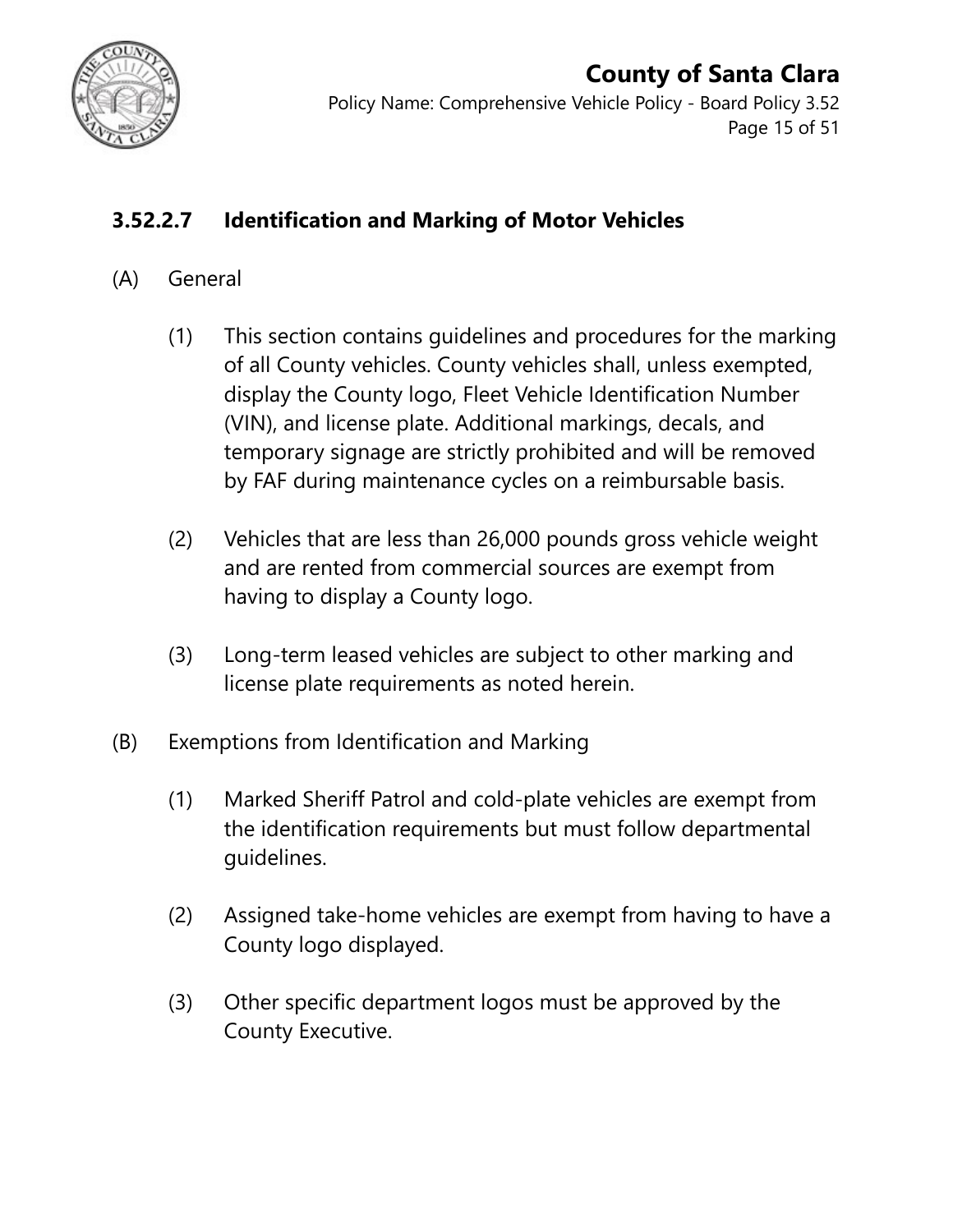

#### **County of Santa Clara** Policy Name: Comprehensive Vehicle Policy - Board Policy 3.52 Page 16 of 51

### (C) Identification and Marking Procedures

Departments will implement all vehicle identification and marking through FAF. Standard County logos, VIN, and license plates are part of the normal FAF Fleet Management rates. Other identification and marking requirements will be reimbursable.

#### **3.52.3 Operations, Maintenance, Repair, and Fueling**

#### **3.52.3.1 General Operations Requirements**

- (A) Department Heads shall:
	- (1) Ensure that County employees are trained and reminded that operating a County vehicle is neither an employee's right nor privilege; rather it is a trust conferred to the employee to facilitate the necessary performance of departmental business needs that directly benefits the County;
	- (2) Enable supervisors to determine, consistent with this policy, whether or not it is appropriate for an employee to operate a County vehicle;
	- (3) Establish procedures to ensure vehicles are operated in a safe and serviceable condition, e.g. drivers are trained in accordance with the County Safe Driver Program, authorized, and licensed, vehicle maintenance is completed according to the FAF recommended schedule, vehicles are clean and ready for use, etc.;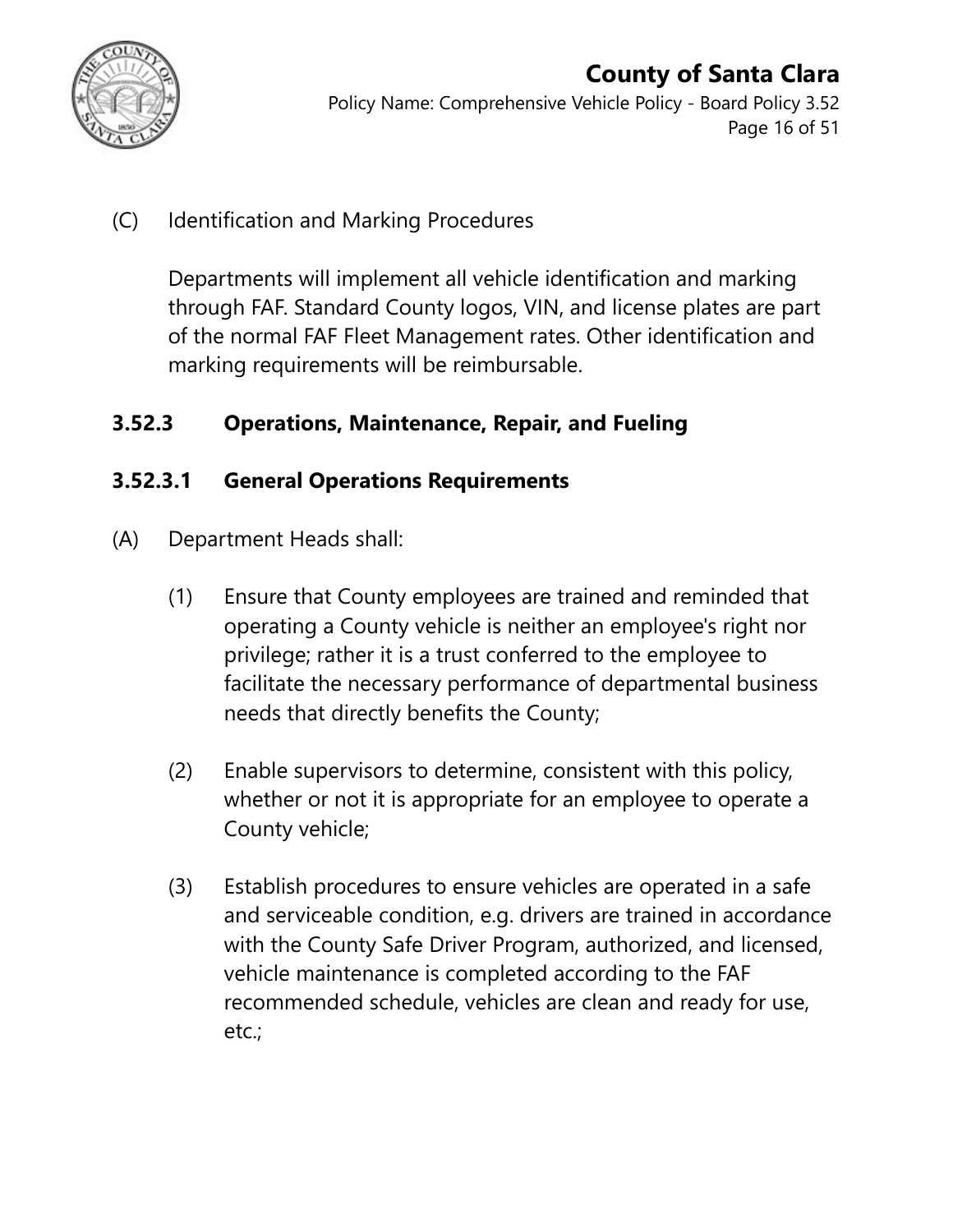

Policy Name: Comprehensive Vehicle Policy - Board Policy 3.52 Page 17 of 51

- (4) Provide for rotation of vehicles, where practical and economical, to equalize the equipment usage and to ensure attainment of life-cycle utilization goals within the vehicle life expectancy;
- (5) Designate department primary point-of-contacts to coordinate vehicle maintenance and repair appointments with FAF and to be responsible for departmental pool vehicles;
- (6) Ensure that all records of title, registration, and the purchase of outside fueling, services, maintenance and repair, vehicle supplies shall be provided to FAF for information and compliance tracking purposes;
- (7) Ensure that all records related to short-term and month-tomonth rentals are provided to FAF for information and compliance tracking purposes;
- (8) Ensure that all travel outside of the County is supported by a completed Travel Authorization Form;
- (9) Establish a Utilization Record of motor vehicle assignment which collects the name of the driver, date and time of assignment, return date and time, destination at time of checkout, mileage records (beginning and ending mileage), and contact number; and
- (10) Ensure that managers and supervisors at all levels are responsible and accountable for using maintenance and operations data to measure the effectiveness of County vehicle activities under their control.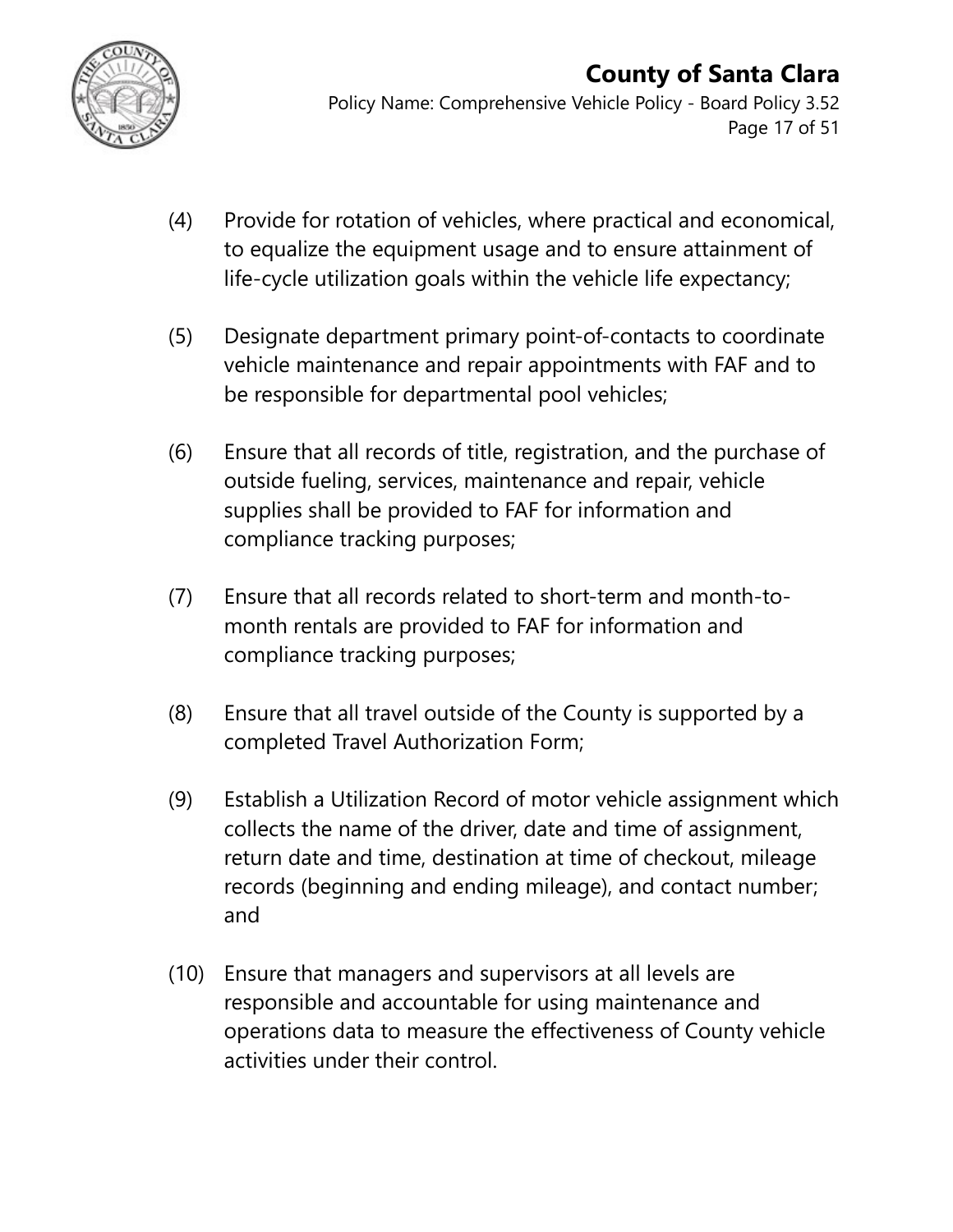

Policy Name: Comprehensive Vehicle Policy - Board Policy 3.52 Page 18 of 51

- (B) FAF shall furnish the following information to Department Heads for placement in the glove compartment of each County-owned or -leased vehicle:
	- (1) Vehicle Registration Information;
	- (2) Blank Vehicle Accident/Incident Form;
	- (3) County's evidence of financial responsibility for self-insurance;
	- (4) Vehicle Self Inspection Forms;
	- (5) Roadside assistance and towing programs;
	- (6) Fuel locations;
	- (7) Vehicle wash facilities;
	- (8) Maintenance and repair facilities; and
	- (9) FAF contact information.

### **3.52.3.2 County Driver Requirements**

While driving a County vehicle, County drivers shall:

(A) Remember that their actions represent the professionalism and character of all County employees to the citizens of the County and ensure their use of a County vehicle always leads to a positive perception by our citizens;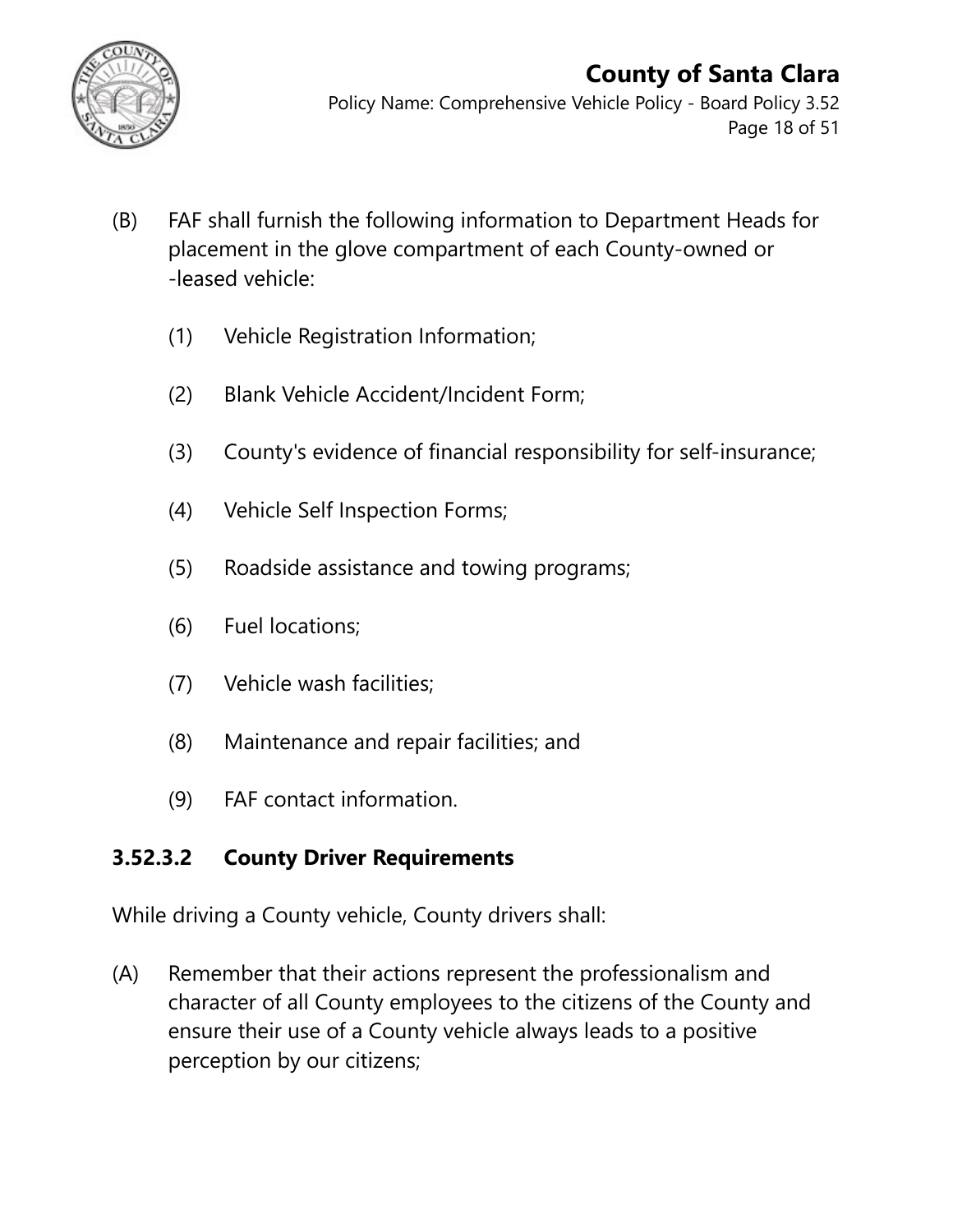

Policy Name: Comprehensive Vehicle Policy - Board Policy 3.52 Page 19 of 51

- (B) Be subject to applicable Local, State and Federal laws and be aware of new and existing laws;
- (C) Operate vehicles according to the official use of vehicles section set forth in this policy, drive defensively, anticipate emergency situations, follow the rules of the road, and make every reasonable effort to avoid accidents;
- (D) Know the mechanical and cosmetic condition of the County vehicle the employee is driving, promptly report any suspected equipment malfunctions, damage, or safety condition to his/her supervisor who will in turn notify FAF to schedule follow up repairs, and ensure that vehicles are promptly turned in for preventive maintenance and repair work;
- (E) Not transport family members or other passengers not engaged in County official business or required to be conveyed in the performance of duty;
- (F) Ensure that seat belts are to be worn by all occupants of a County vehicle while it is in operation, and children must ride properly buckled up in safety seats or boosters until they are at least 6 years old OR weigh at least 60 pounds;
- (G) Follow the anti-idling policy, Appendix C;
- (H) Keep vehicles clean and free of litter and debris;
- (I) Ensure that, absent emergency conditions, vehicles never have less than 1/4 tank of fuel in the event they are needed to assist in disaster response;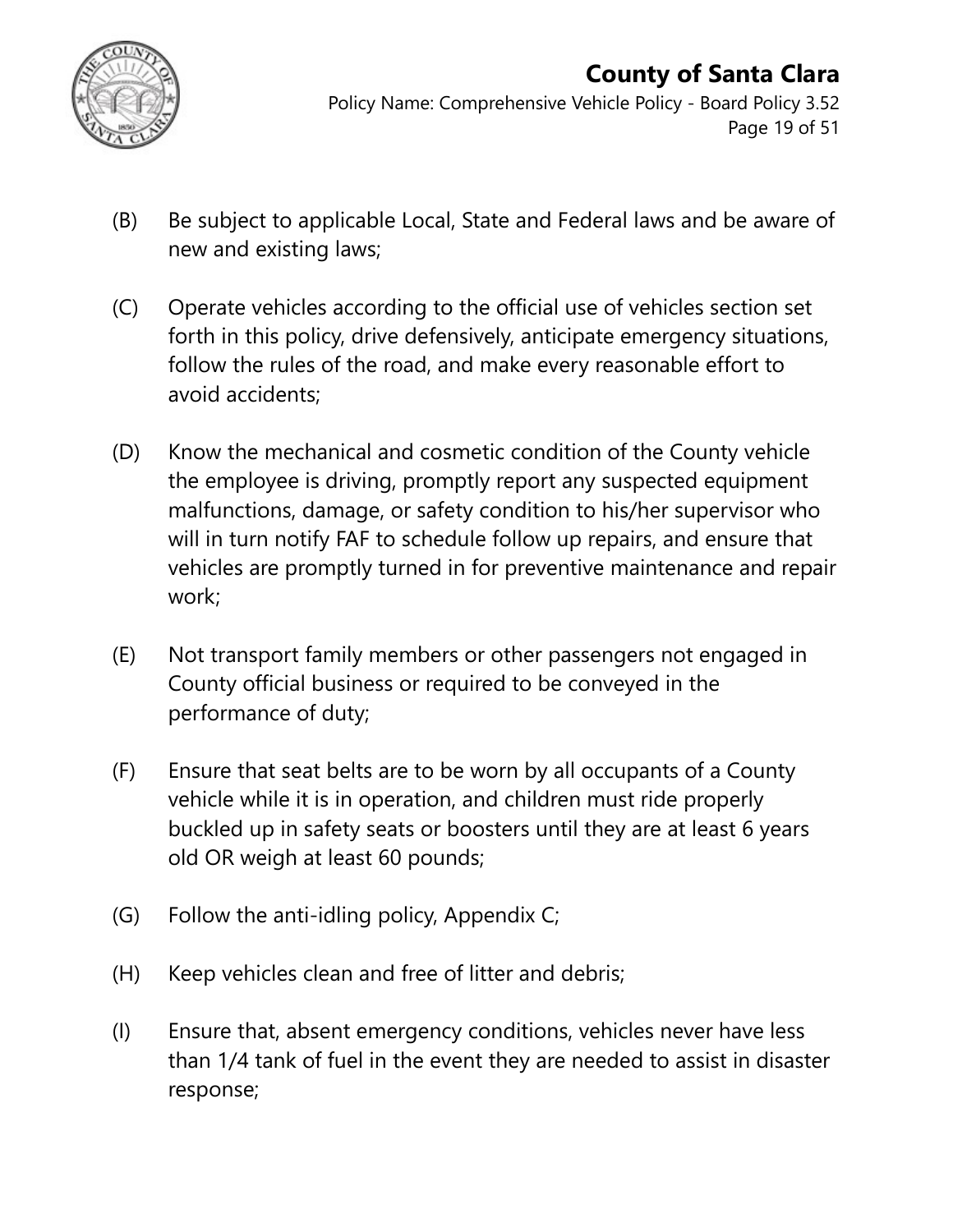

#### **County of Santa Clara** Policy Name: Comprehensive Vehicle Policy - Board Policy 3.52 Page 20 of 51

- (J) Be responsible for pre- and post-trip inspections. Documentation of these inspections shall be maintained at terminals as required by law for specific vehicle classes. Departments shall reference their specific procedures in the departmental policies and procedures;
- (K) Be responsible for any personal property stored or left in a County vehicle or private vehicle being driven on County business as the County assumes no such responsibility;
- (L) Ensure that no one smokes in a County vehicle;
- (M) Not eat or drink while operating the vehicle;
- (N) Excluding assigned take-home vehicles, not use a County vehicle to carry alcohol or firearms except in the performance of County official business unless otherwise approved by the County Executive;
- (O) Maximize the economical and efficient use of County vehicles by:
	- (1) Not driving vehicles unnecessarily;
	- (2) Taking the most direct route to, from or between job assignments;
	- (3) Ensuring tires are inflated properly;
	- (4) Removing equipment in excess of what is required to perform assigned duties for the purpose of obtaining optimum vehicle mileage; and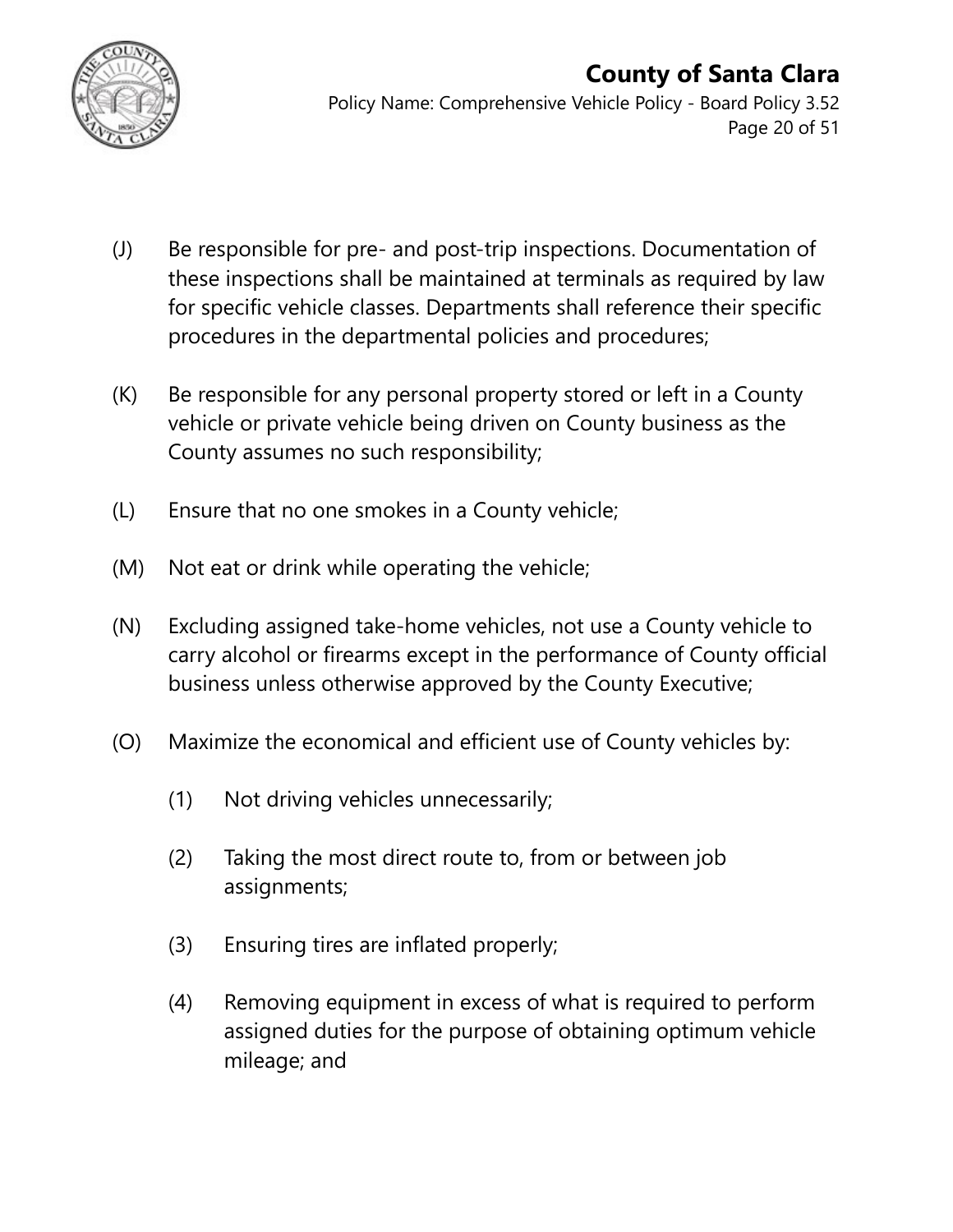

Policy Name: Comprehensive Vehicle Policy - Board Policy 3.52 Page 21 of 51

- (5) Not using quick acceleration or rapid braking.
- (P) Not use Drive-thru lanes with the exception of the Sheriff Transportation Division vehicles that are governed by the Sheriff's General Orders;
- (Q) Not be entitled to any expectation of privacy with respect to a County-owned vehicle and allow inspection/search of a Countyowned vehicle by their supervisor/department;
- (R) Verify the following information is in the glove compartment of each County-owned or -leased vehicle prior to use:
	- (1) Vehicle Registration Information;
	- (2) Blank Vehicle Accident/Incident Form;
	- (3) County's evidence of financial responsibility for self-insurance;
	- (4) Vehicle Self Inspection Forms;
	- (5) Roadside assistance and towing programs;
	- (6) Fuel locations and guidance;
	- (7) Vehicle wash facilities locations and guidance; Maintenance and repair facilities locations and guidance; and
	- (8) FAF contact information.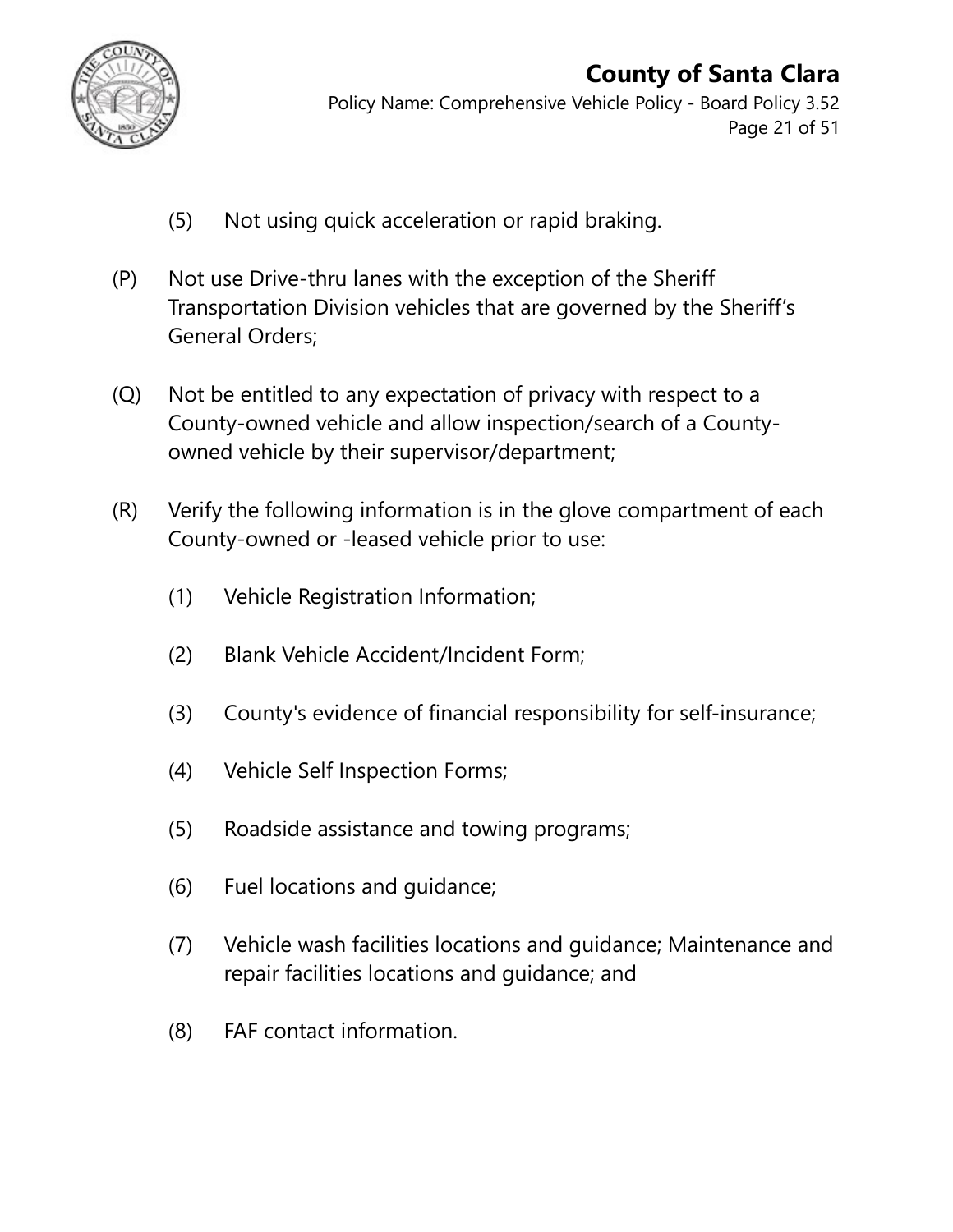

Policy Name: Comprehensive Vehicle Policy - Board Policy 3.52 Page 22 of 51

- (S) Be held responsible for immediate payment of losses resulting from negligence, including impound/storage fees, replacement or duplicate key charges, roadside assistance resulting from low fuel or other non-mechanical related causes, and daily charges for nonpermissive use;
- (T) Be familiar with Spill Prevention Procedures at County stations and must immediately report any spills to the Environmental Coordinator via the MAC Room. Contact information is prominently displayed at all fuel locations;
- (U) Follow the safety, accident prevention, and accident/loss/damage reporting requirements set forth in this policy;
- (V) Immediately notify their supervisor/department of receiving any moving violation and/or parking citations while driving a County vehicle and:
	- (1) Pay for all moving violations and/or parking citations for which he/she is responsible; and
	- (2) Clear citations including all fees and penalties on their own time.
- (W) Immediately notify their supervisor/department if their driver's license is revoked, suspended, or restricted in any way;
- (X) Maintain a current County driver authorization;
- (Y) Complete the County driver training Course every three years; and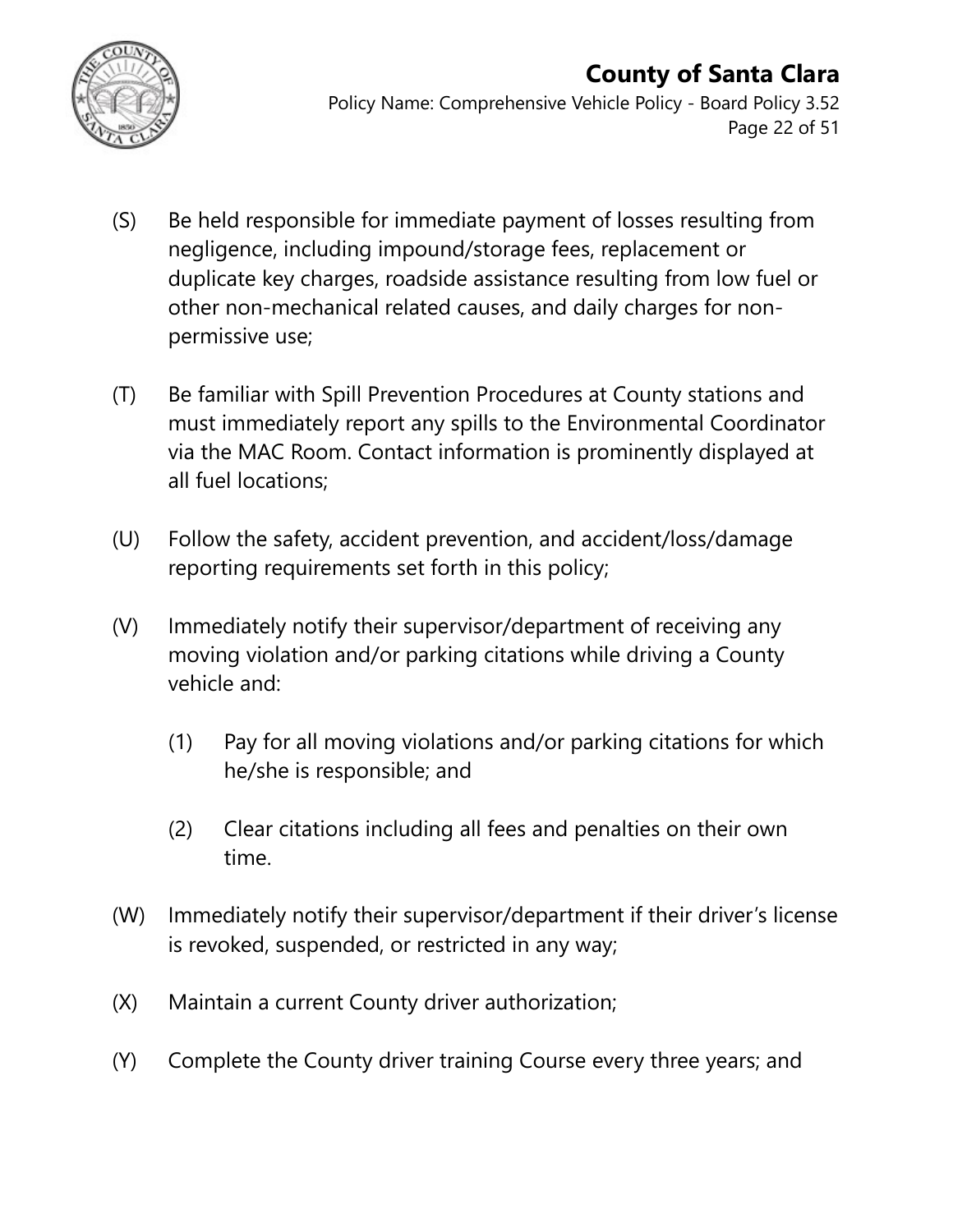

(Z) Follow other sections of this policy and any supplemental department guidelines.

#### **3.52.3.3 Driver Selection, Training, Driver Responsibility Statement**

Departments shall:

- (A) Before issuing a County driver authorization:
	- (1) Ensure their Fleet Liaison, in addition to their other duties, shall:
		- (a) Identify the County drivers within the organization that will need to read and sign the County Vehicle Drivers Responsibility Statement. Without exception this statement must be signed by all County drivers, whether full time, part time, extra help, paid interns, unpaid interns, dependent contractors, or volunteers that drive County vehicles or their own private vehicle in the conduct of County official business.
		- (b) Ensure County drivers are given reasonably sufficient explanation, briefings, and training regarding the Comprehensive Vehicle Policy and its implications.
		- (c) Obtain and maintain signed County Vehicle Drivers Responsibility statements acknowledging their briefing of this policy.
	- (2) Ensure that all County drivers complete and submit to their department Form 6409 - Request for Driver Authorization, and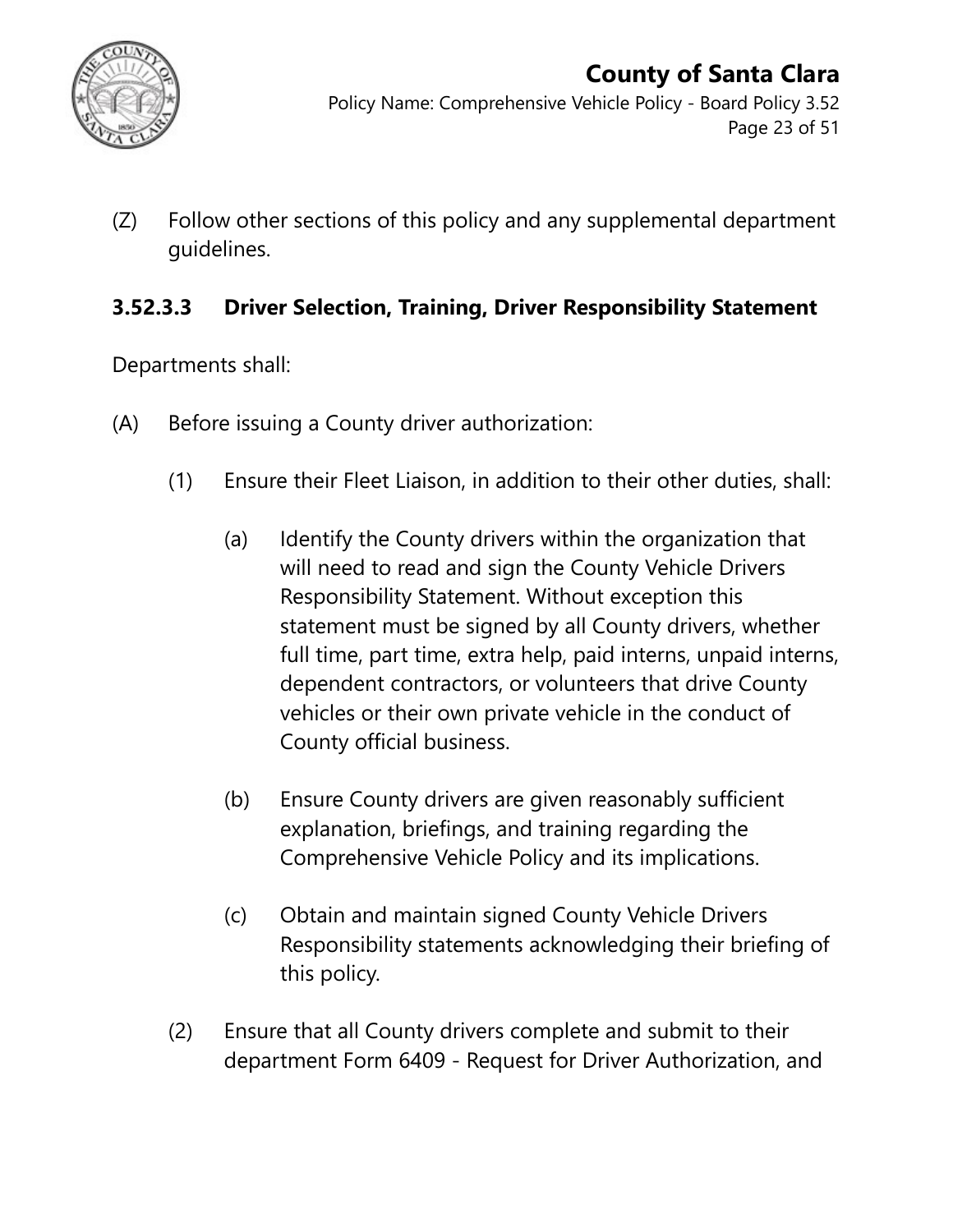

Policy Name: Comprehensive Vehicle Policy - Board Policy 3.52 Page 24 of 51

DMV Form INF 1101-Authorization for Release of Driver Record Information.

- (3) Verify that County drivers have a valid California Drivers License for the type of vehicle to be operated.
- (B) Assist with enrolling the new County employee or volunteer in the County Driver Training Course.
- (C) Obtain driving records directly from the DMV for County drivers.
- (D) Enroll all County drivers into the DMV Employer Pull Notice Program.
- (E) Once notice is received from the DMV Employer Pull Program that a County driver's California license has been revoked or suspended, the department must not allow the County driver to drive while on County business.
- (F) Discipline County drivers who fail to notify the Department that their license or County driver authorization has been pulled or revoked and who continue to operate County vehicles or private vehicles in conjunction with work.
- (G) Refer to the Vehicle Accident Review Board for possible revocation of County driver authorization of any County driver, with the exception of the Office of the Sheriff, who demonstrates an inability to maintain a safe driving record or safe driving practice.
- (H) Remove from the DMV Pull Program County drivers once they separate from the County.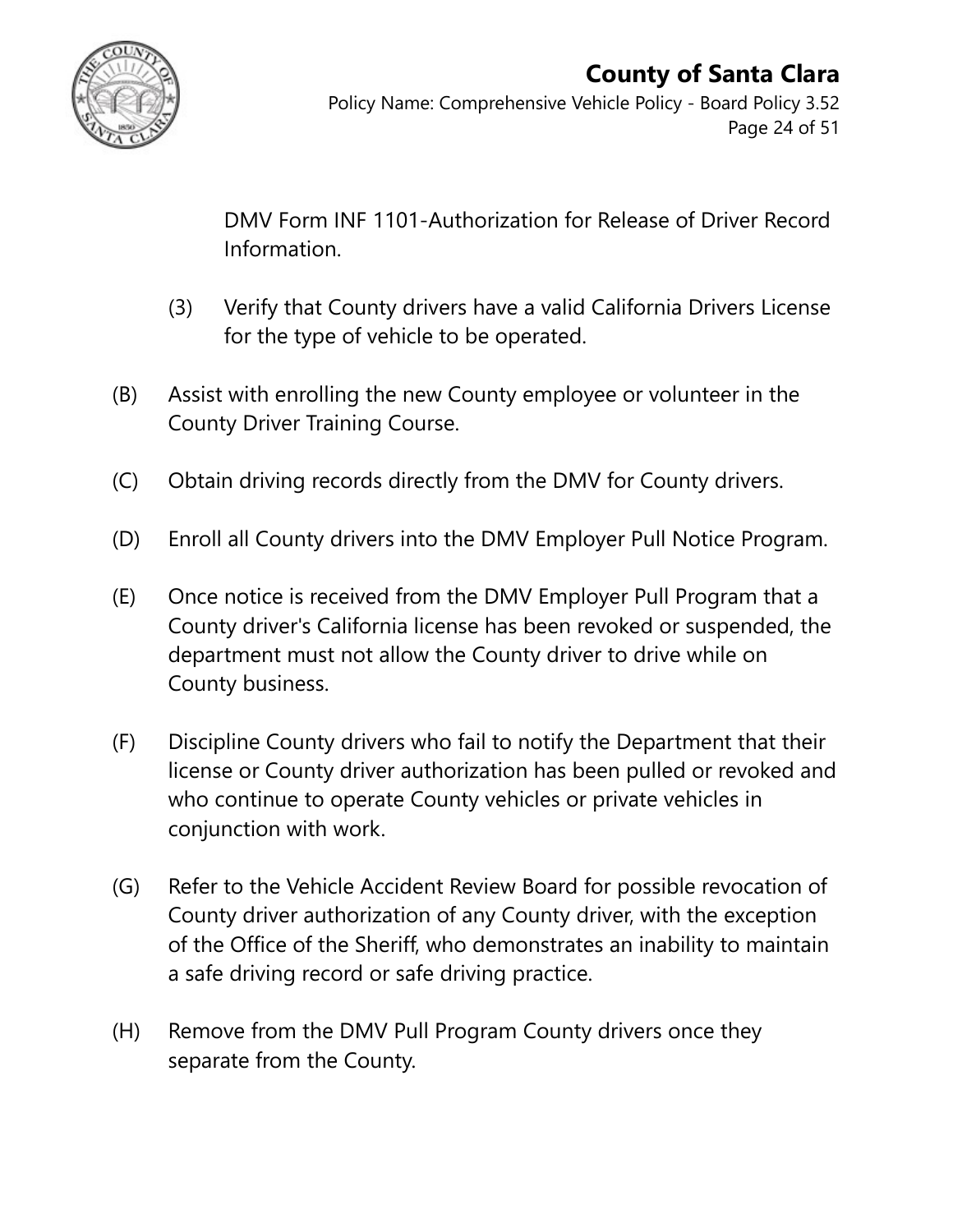

Policy Name: Comprehensive Vehicle Policy - Board Policy 3.52 Page 25 of 51

### **3.52.3.4 Official Use of Vehicles**

- (A) Unless otherwise stipulated below, County vehicles are only to be used for County official business.
- (B) Generally, the determination as to whether a particular use is for official business is a matter of administrative discretion of the Department Head. In making determinations Department Heads shall consider all pertinent factors, including: whether the transportation is the following:
	- (1) Essential to the successful completion of a County business need, function, activity, or operation; and
	- (2) Consistent with the purpose for which the motor vehicle was acquired.
- (C) Driving vehicles to commercial establishments for meals or breaks is prohibited unless:
	- (1) The County driver has an approved travel authorization for outof-county travel and the reasonable and necessary mileage uses are subsequently approved by the department;
	- (2) The County driver is on official business and not within 10 minutes driving time to the driver's home work site or a County cafeteria/vending operation; or
	- (3) The County driver is a law enforcement officer driving a marked Sheriff's patrol vehicle that is governed by the Sheriff's General Orders.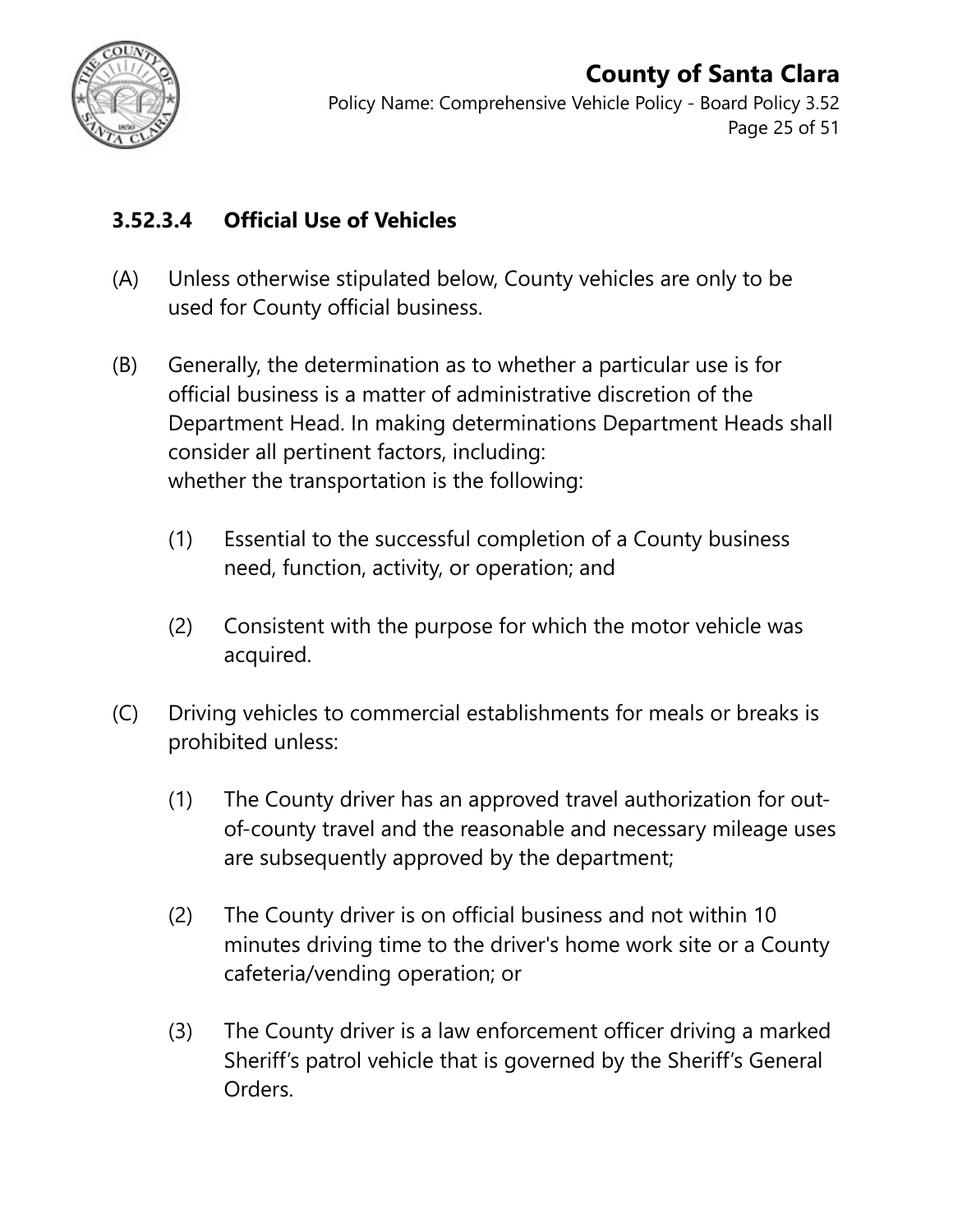

Policy Name: Comprehensive Vehicle Policy - Board Policy 3.52 Page 26 of 51

#### **3.52.3.5 Assigned Take-Home Vehicles**

- (A) Only positions indicated within the County Salary Ordinance or the County Executive Management Master Salary Ordinance shall be eligible for assigned take home vehicles. ESA shall make annotations in the ordinances to indicate Board approved take-home vehicles and their approved use, e.g. "commuting only" or "commuting and personal use." Effective July 1, 2010, employees that are not made eligible through one of these ordinances will not be eligible or assigned take home vehicles.
- (B) Certain positions having take-home vehicles that are stipulated as part of existing labor contracts or customarily assigned by long term practice will remain in force until the contractual provisions are renegotiated. This provision is not intended to prohibit County Departments' review of the need for adjustments to the number of take-home vehicles assigned for after hours on-call work, but a reporting of all assigned take-home vehicles will be included in an annual report to the Board of Supervisors.
- (C) Regardless of the salary ordinances listed above, County take-home vehicles may be assigned to individuals who reside within the County and in the case of those residing outside the County, the commute must not be more than thirty-five (35) miles from the County Government Center, 70 West Hedding Street, San Jose.
- (D) Unless otherwise indicated by one of the salary ordinances, assigned take-home vehicles are for the use of County employees only. Non-County employee passengers other than County clients are strictly prohibited.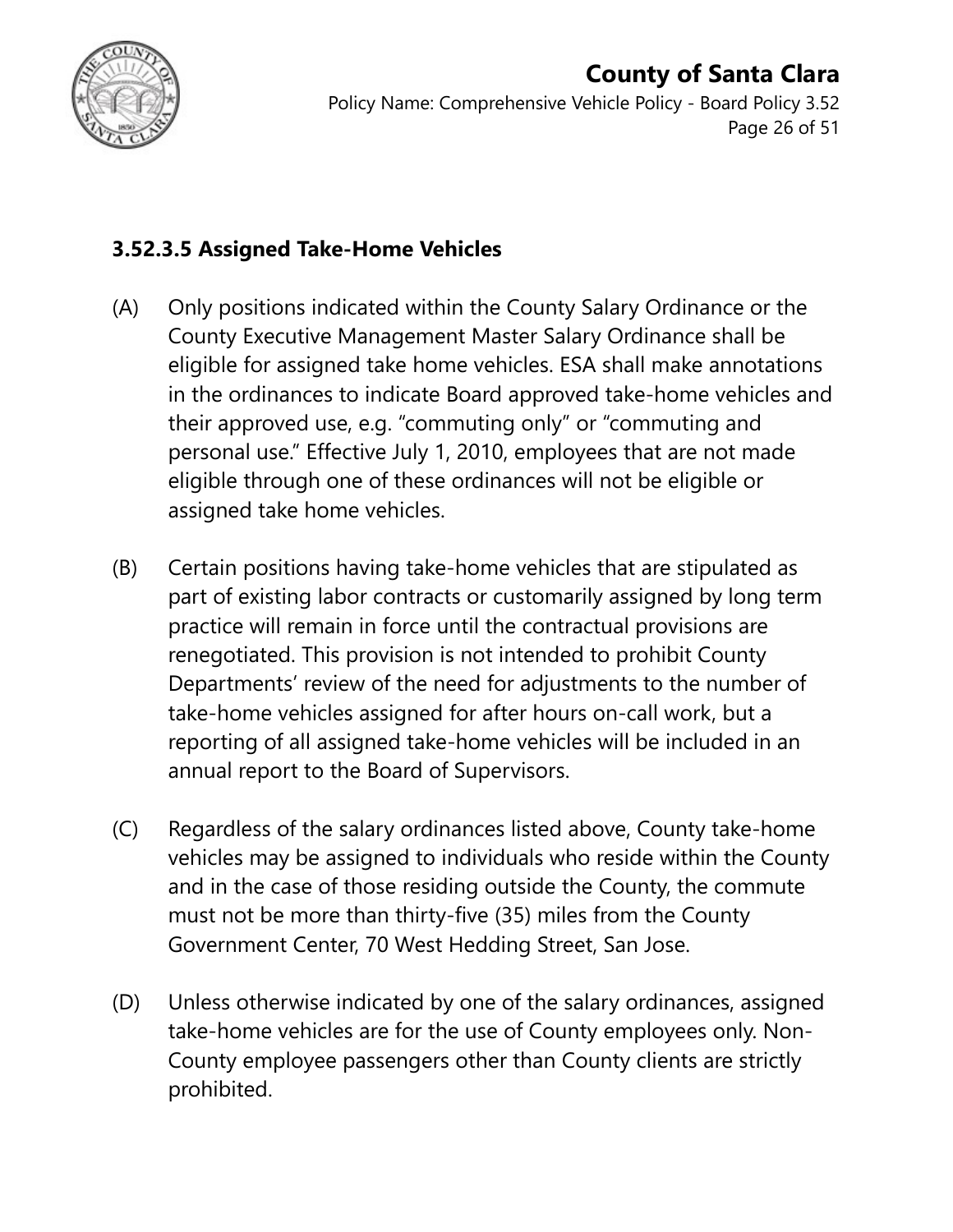

Policy Name: Comprehensive Vehicle Policy - Board Policy 3.52 Page 27 of 51

- (E) Unless otherwise indicated by one of the salary ordinances, assigned take-home vehicles may not be used for non-business related purposes, other than for commuting.
- (F) ESA shall provide an annual report to the Board of Supervisors regarding assigned take home vehicles including domicile zip code.
- (G) The Finance Agency shall provide annual guidance to employees concerning the valuation of their take-home vehicle for personal income tax purposes. Employees, however, are ultimately responsible for filing their tax returns and ensuring they comply with the law.
- (H) A person who is "acting" in a position of an official entitled to receive an assigned take home vehicle is not entitled to this benefit unless the position was vacated due to resignation, death, or removal.
- (I) Temporary assignment of a take-home vehicle may be authorized by the County Executive when an emergency exists. "Emergency" means circumstances that are immediate, unforeseeable, and temporary where there is a need specific to the performance of a County mission. An emergency may occur where there is a major disruption of available means of transportation to or from a work site, an essential service must be provided, and there is no other way to transport those employees. All temporary assignments must be reported with start and projected end dates to the Finance Agency.
- (J) Exceptions to Temporary Assigned Take-Home Vehicles include instances wherein departments utilize common sense and practical assignment of vehicles for employees travelling to out-of-County meetings, in such cases where there is greater efficiency by allowing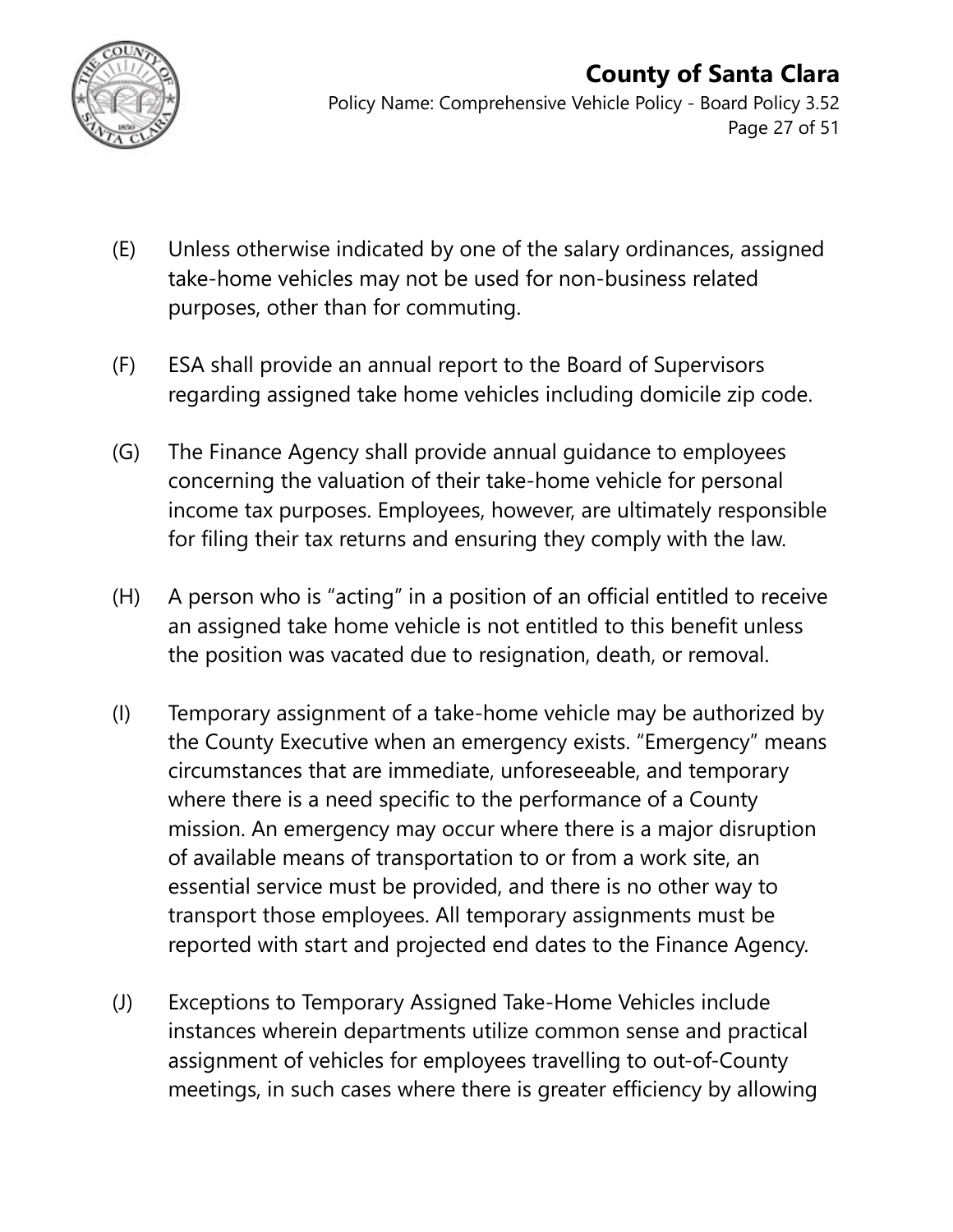

vehicles to be taken home the evening preceding the business meeting and retained the evening following the business meeting. In these cases the Travel Authorization Form shall be completed to reflect the temporary assignment, commute mileage shall be considered travel and the Travel Form shall be annually reported to the Controller.

(K) All requests for assigned take-home vehicles shall be in writing and be approved by the County Executive or designee based on the nature of the on call assignment.

### **3.52.3.6 On-Call County Employees**

County vehicles that are to be used by on-call employees may be assigned as take-home vehicles and are individually approved by the County Executive or designee based on the nature of the on-call assignment.

### **3.52.3.7 Business Use of Private Vehicles**

- (A) Department Heads or their designee may authorize the use of private vehicles on County business.
- (B) Employees who utilize private vehicles to transact County business may apply for reimbursement at the rate established by the Internal Revenue Service.
- (C) In order to be reimbursed, employees shall make mileage claims according to the following: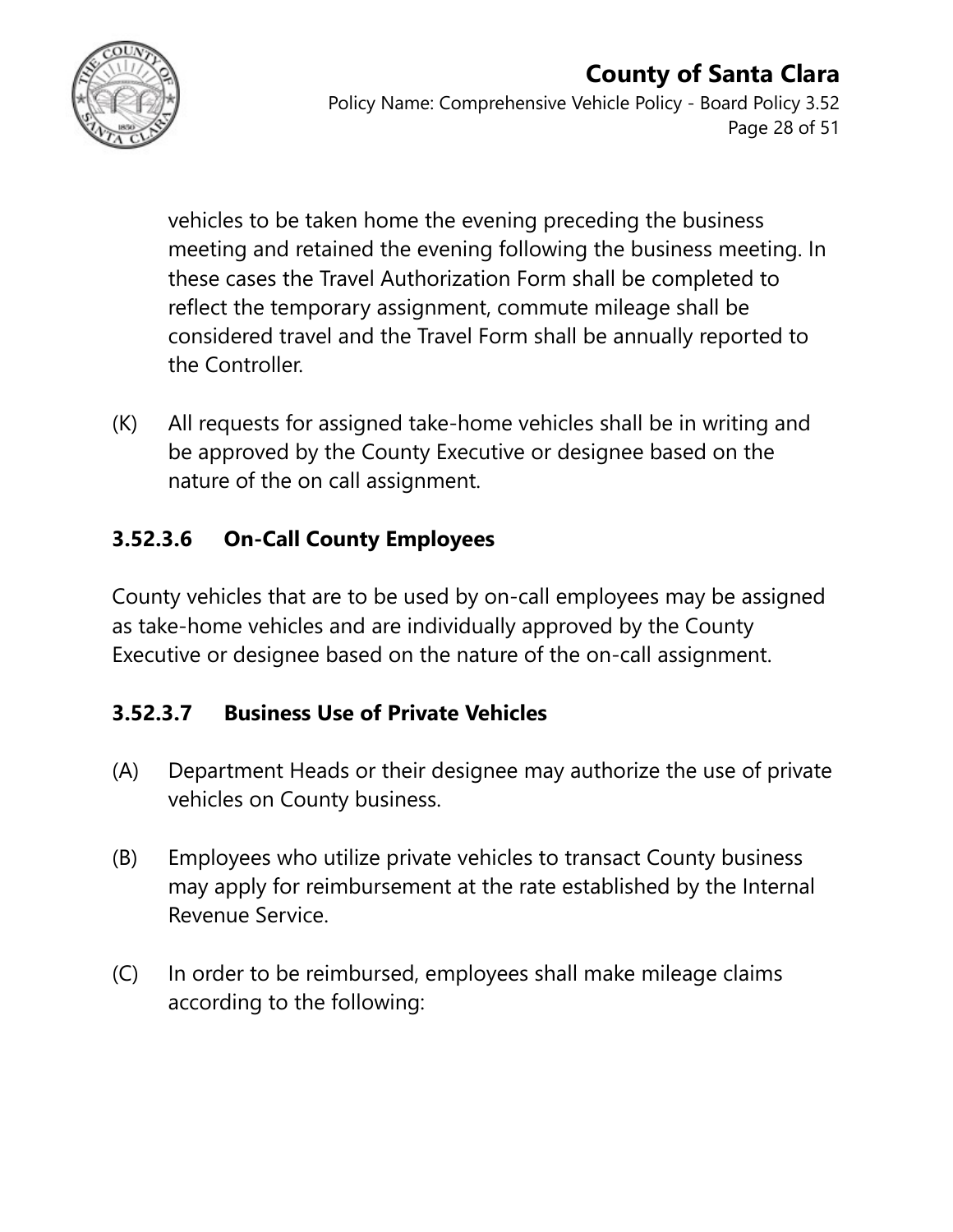

Policy Name: Comprehensive Vehicle Policy - Board Policy 3.52 Page 29 of 51

- (1) If the amount is expected to be greater than \$100, claims shall be submitted by the pay period following the end of any month; and
- (2) If the amount expected is less than \$100, claims shall be submitted no later than the first pay period following the end of any fiscal quarter. The fiscal quarters end September 30, December 31, March 31, and June 30.
- (D) Liability associated with the operation of a private vehicle on County business is the responsibility of and primary to the County driver. The County will not be responsible for collision, comprehensive or liability losses for private vehicles; the reimbursement rate is the full and complete compensation for use of a private vehicle.
- (E) Prior to reimbursing County drivers using private vehicles on County business, departments shall ensure that drivers:
	- (1) Maintain a current County driver authorization;
	- (2) Hold a valid California driver license;
	- (3) Maintain and provide to their department valid proof of vehicle liability insurance in accordance with Sections 16450 and 16451 of the California Vehicle Code and County Ordinance, Division A31, Section A31-12;
	- (4) Provide written notice to their department ten days prior to expiration, termination or material change of such insurance policy; and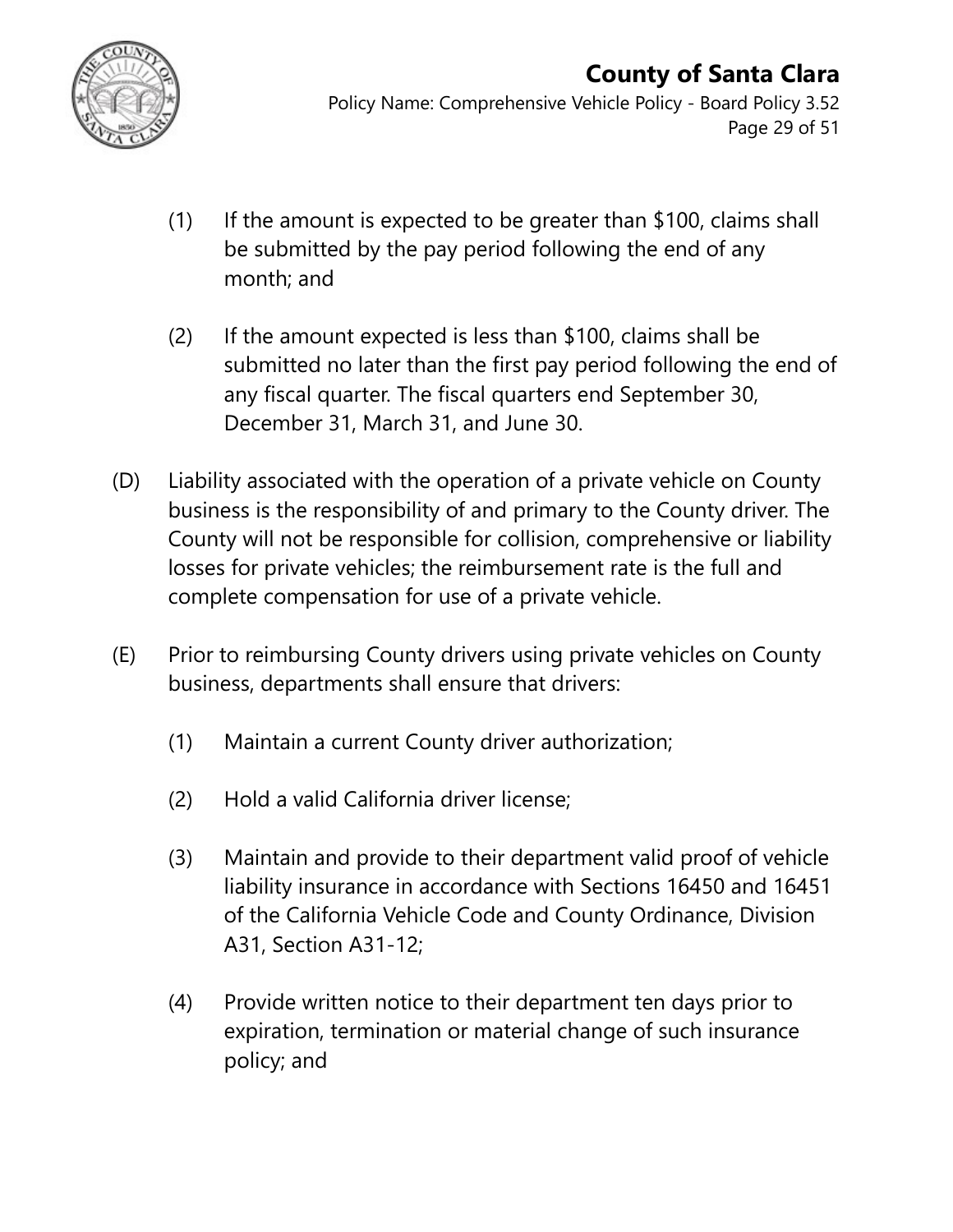

Policy Name: Comprehensive Vehicle Policy - Board Policy 3.52 Page 30 of 51

(5) Submit the Driver Responsibility Statement (Form 6448), to their department and receive approval on Form 6448 prior to driving a private vehicle on County business.

### **3.52.3.8 Use of Vehicles by Other Agencies**

County vehicles may be furnished for short periods (less than 72 hours) of time to other local government agencies when the County use will not be impaired and the reason is one of the following:

- (A) An emergency, lifesaving situation;
- (B) Specifically authorized by the Board or statute; or
- (C) Direct support of a department function; provided the Department Head makes a determination that commercial transportation is not capable of satisfying the transportation requirement. In this case, reimbursement shall be computed to recover the total cost incurred by the County.

### **3.52.3.9 Contractor Operated Vehicles**

- (A) Independent contractors shall ordinarily furnish motor vehicles needed in performing County contracts, meeting insurance requirements established in the contract or service agreement.
- (B) Motor vehicles may be provided to contractors in accordance with contract stipulations only under a cost reimbursement contract when: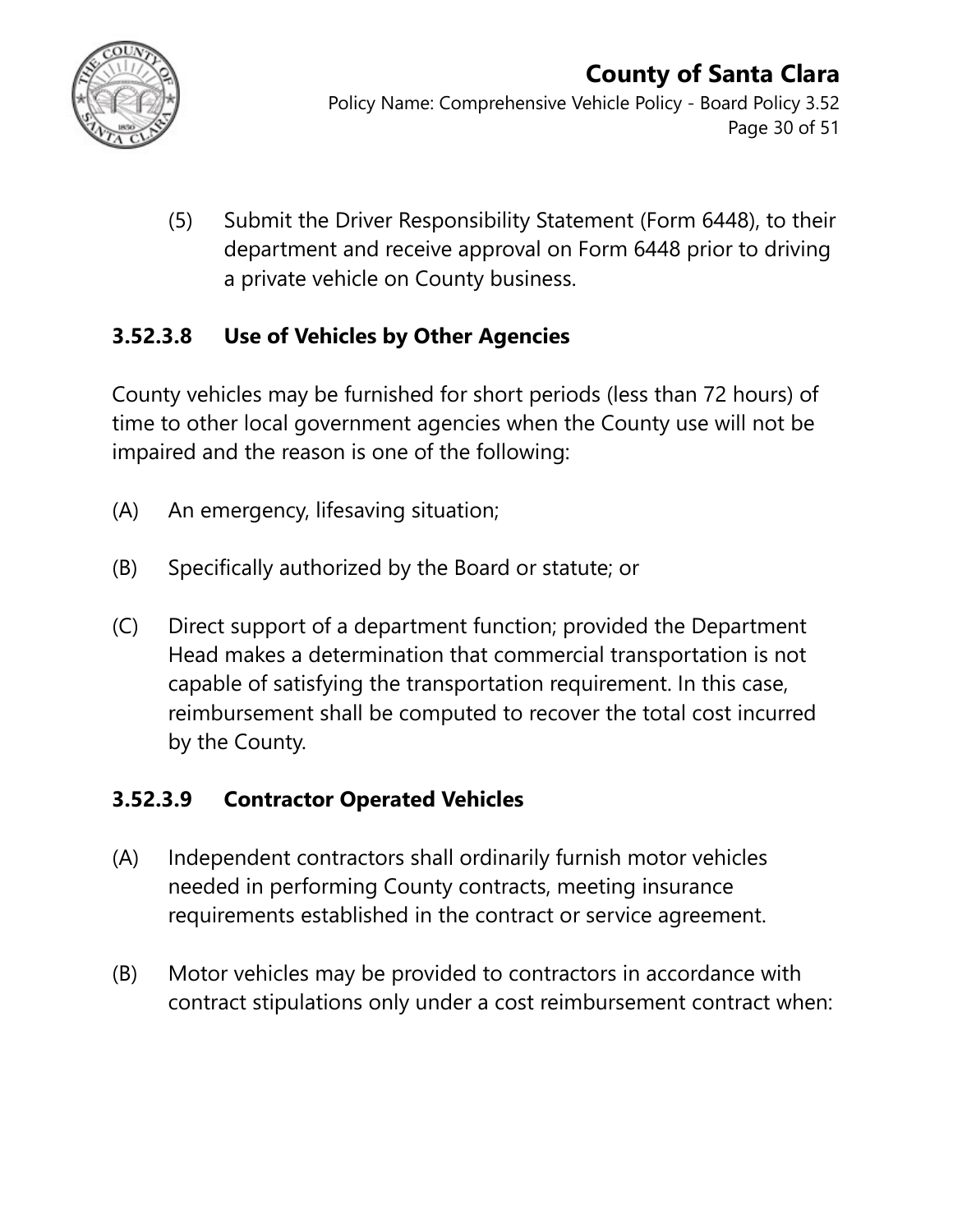

Policy Name: Comprehensive Vehicle Policy - Board Policy 3.52 Page 31 of 51

- (1) The number of vehicles required for use by contractor personnel is predictable and is expected to remain fairly constant;
- (2) The Contractor will bear the entire cost of the vehicle program;
- (3) The vehicles will not be used on any contract other than for which the vehicles are to be provided;
- (4) Prospective contractors do not have or would not be expected to have an existing and continuing capability for providing the vehicles from their own resources; and
- (5) Substantial savings are expected.
- (C) The County Department sponsoring the contract is required to ensure that FAF is provided monthly reports that include vehicle make, model, fuel usage and mpg for emissions data and reporting purposes.

#### **3.52.3.10 Maintenance and Repair**

- (A) Departments shall use FAF maintenance and repair services for all County vehicles.
- (B) FAF shall:
	- (1) Coordinate maintenance and repairs for all County vehicles except for:
		- (a) Rentals; and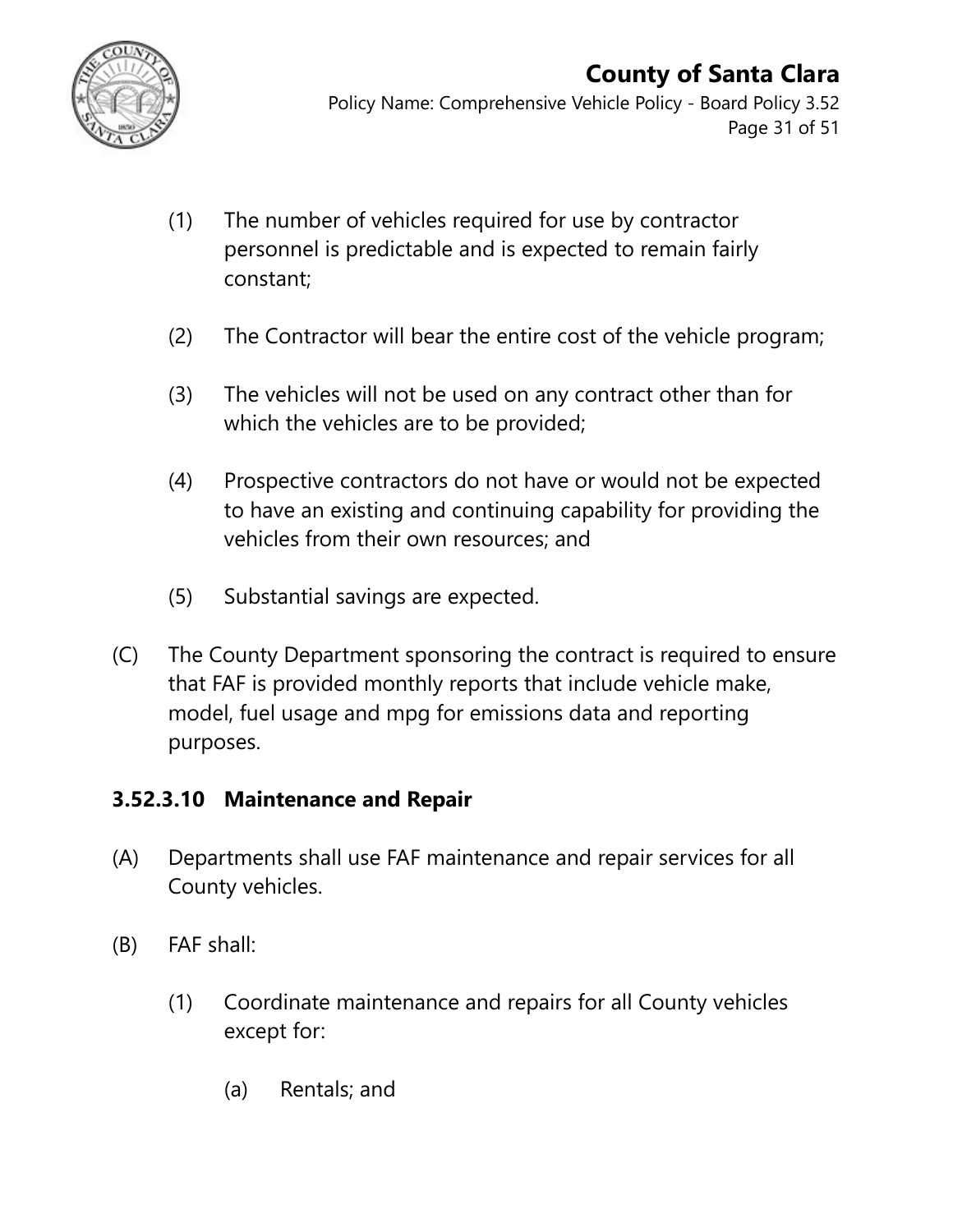

Policy Name: Comprehensive Vehicle Policy - Board Policy 3.52 Page 32 of 51

- (b) Private vehicles that are being operated to conduct County business.
- (2) Include routine maintenance and repair services as part of the annually approved standard vehicle fleet rates except for the following:
	- (a) Beginning Fiscal Year 2011, departments shall reimburse Fleet for vehicle repair costs resulting from misuse, negligence, or accident damage greater than \$500; and
	- (b) Vehicles established as reimbursable which will be billed on a time and material basis.
- (3) Notify departmental fleet liaisons when scheduled maintenance is due;
- (4) Establish safety thresholds on vehicle wear items, including minimum tire tread depth, minimum brake pad thickness, etc. When FAF finds that a vehicle does not meet established safety thresholds, FAF shall:
	- (a) Take the vehicle out of service to affect the necessary repairs, and
	- (b) If necessary, coordinate a replacement vehicle with the Department.
- (5) In general, pull a vehicle from the department when the cost of repairs exceeds more than 50% of the fair market value of a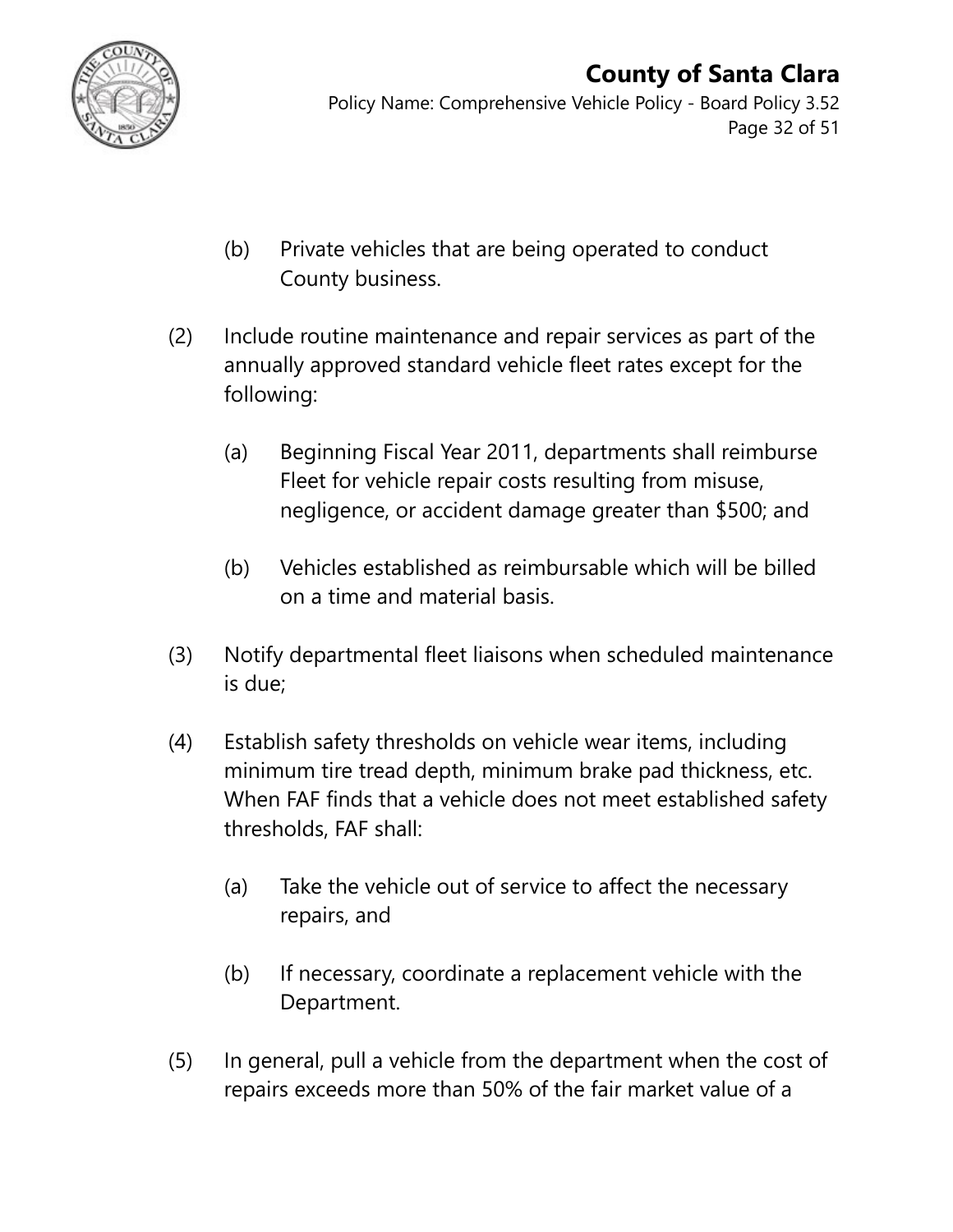

vehicle and not perform repairs. FAF, working with the County department, will decide when it is no longer economically justifiable to make repairs and whether or not to dispose of the vehicle and, if necessary, pursue a replacement vehicle.

### **3.52.3.11 Private Vehicles**

Private vehicles shall not be parked, garaged, or stored in any building except within designated parking areas. Private vehicles, vehicle units, parts, accessories, and equipment shall not be repaired, serviced, or manufactured in any County shop, garage, or other buildings. County owned vehicles, tools, modernized equipment, or supplies shall not be used to service or repair such private property.

### **3.52.3.12 Fueling**

- (A) County vehicles may be fueled in one of three ways: County fuel pumps; County Credit Card; Reimbursement of employee fuel purchase. County employees shall make an effort to maximize the use of County fuel pumps.
- (B) Departments shall:
	- (1) Submit authorization for employee fuel privileges to FAF including the employee name, 5-digit employee number, department name and work phone number. Departments are responsible to report employee transfer and separation immediately to FAF; and
	- (2) Train all County drivers regarding Spill Prevention Procedures at County stations.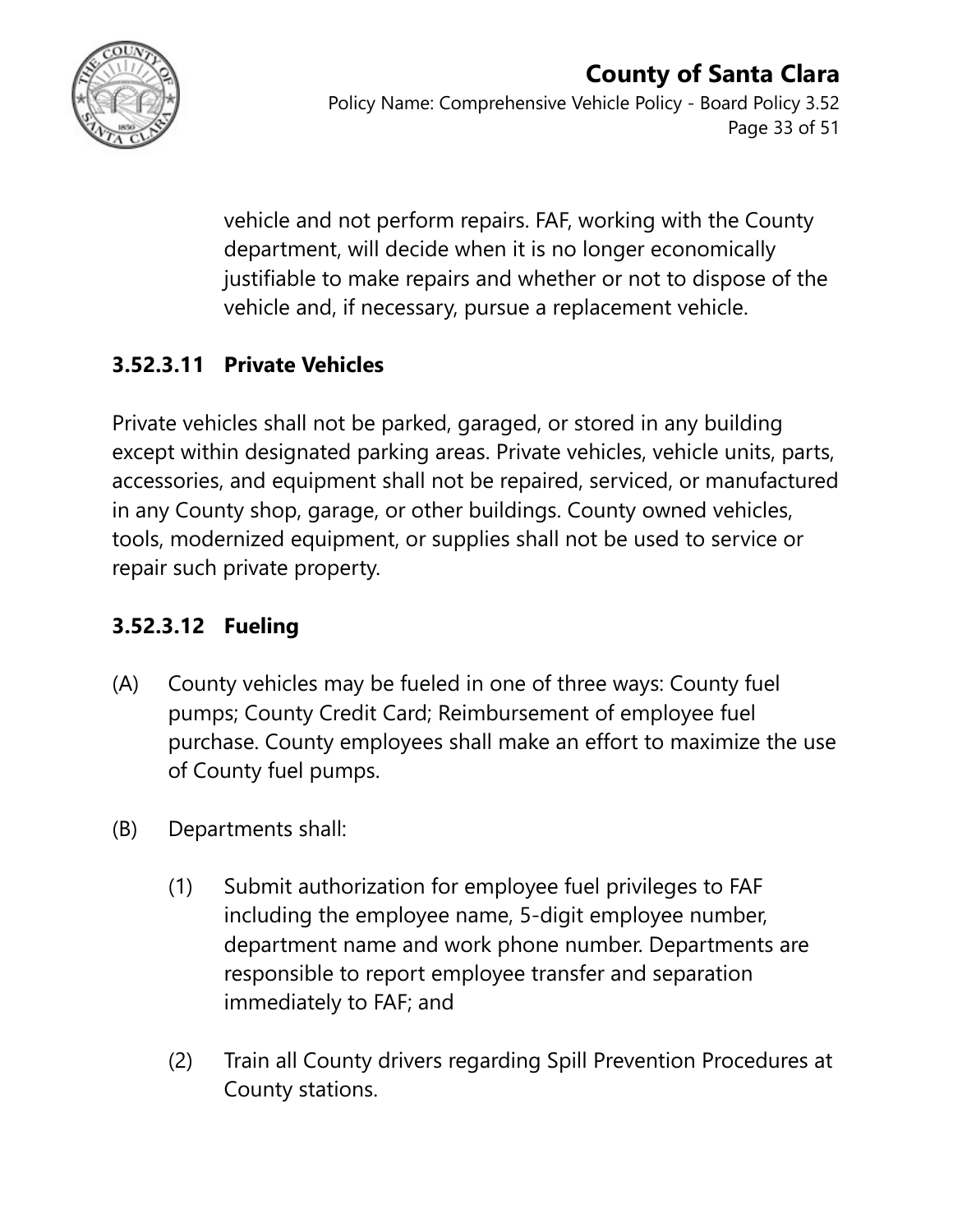

Policy Name: Comprehensive Vehicle Policy - Board Policy 3.52 Page 34 of 51

- (C) FAF shall:
	- (1) Document and post fuel credit card transactions on the County intranet site;
	- (2) Administer requirements for direct-pay reimbursements of fuel including collection of receipts and explanations for failing to use County fuel pumps or credit card; and
	- (3) Deactivate or cancel fuel card privileges of employees who have repeatedly failed, after notification by FAF, to comply with the County's established fuel card usage and accurate odometer reading reporting. FAF shall contact the employee's department before temporarily cancelling the fuel card and shall restore the card only after the Department takes corrective action to ensure that the employee complies with the established policies.
- (D) County vehicles, with the exception of specific equipment, are authorized to use unleaded grade 87 or ultra-low sulfur diesel fuel only. Unauthorized transactions for fuel blends or products will be the responsibility of the employee.
- (E) All employees that fuel vehicles must be familiar with Spill Prevention Procedures at County stations and must immediately report any spills to the Environmental Coordinator via the MAC Room. Contact information is prominently displayed at all fuel locations.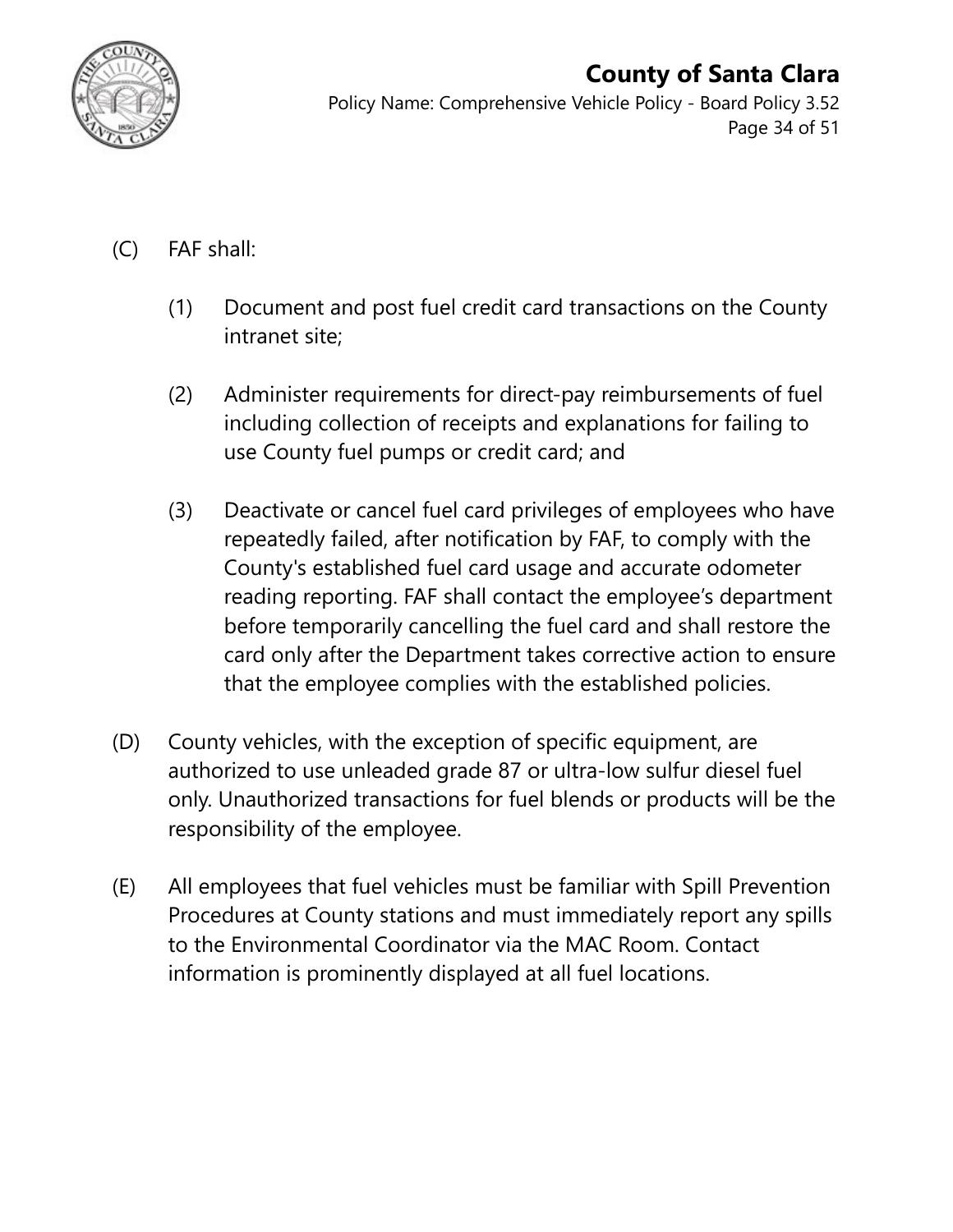

Policy Name: Comprehensive Vehicle Policy - Board Policy 3.52 Page 35 of 51

#### **3.52.3.13 Anti-Idle**

- (A) Idling creates harmful pollution and is a substantial source of carbon monoxide, toxic air contaminants and greenhouse gases. Idling results in wasted fuel expenses and creates unnecessary wear and tear on vehicles.
- (B) All County drivers shall turn off the engine upon stopping at a destination. Drivers may not allow an engine to idle at any location for more than 1 minute consecutively or a period or periods aggregating more than 5 minutes in any one-hour period.
- (C) The overview for the anti-idling policy, Appendix C, shall be prominently posted at each vehicle terminal, dispatch center or workplace that utilizes vehicles.
- (D) Departments shall:
	- (1) Train and inform staff of the anti-idling policy; and
	- (2) Investigate complaints and discipline violators.

#### **3.52.3.14 Telematics**

- (A) Departments shall coordinate with FAF for the installation of telematic devices or wireless information transponder equipment for selected vehicles.
- (B) Tampering, altering or removing these devices is prohibited by this policy. This equipment may be used to determine vehicle speeds,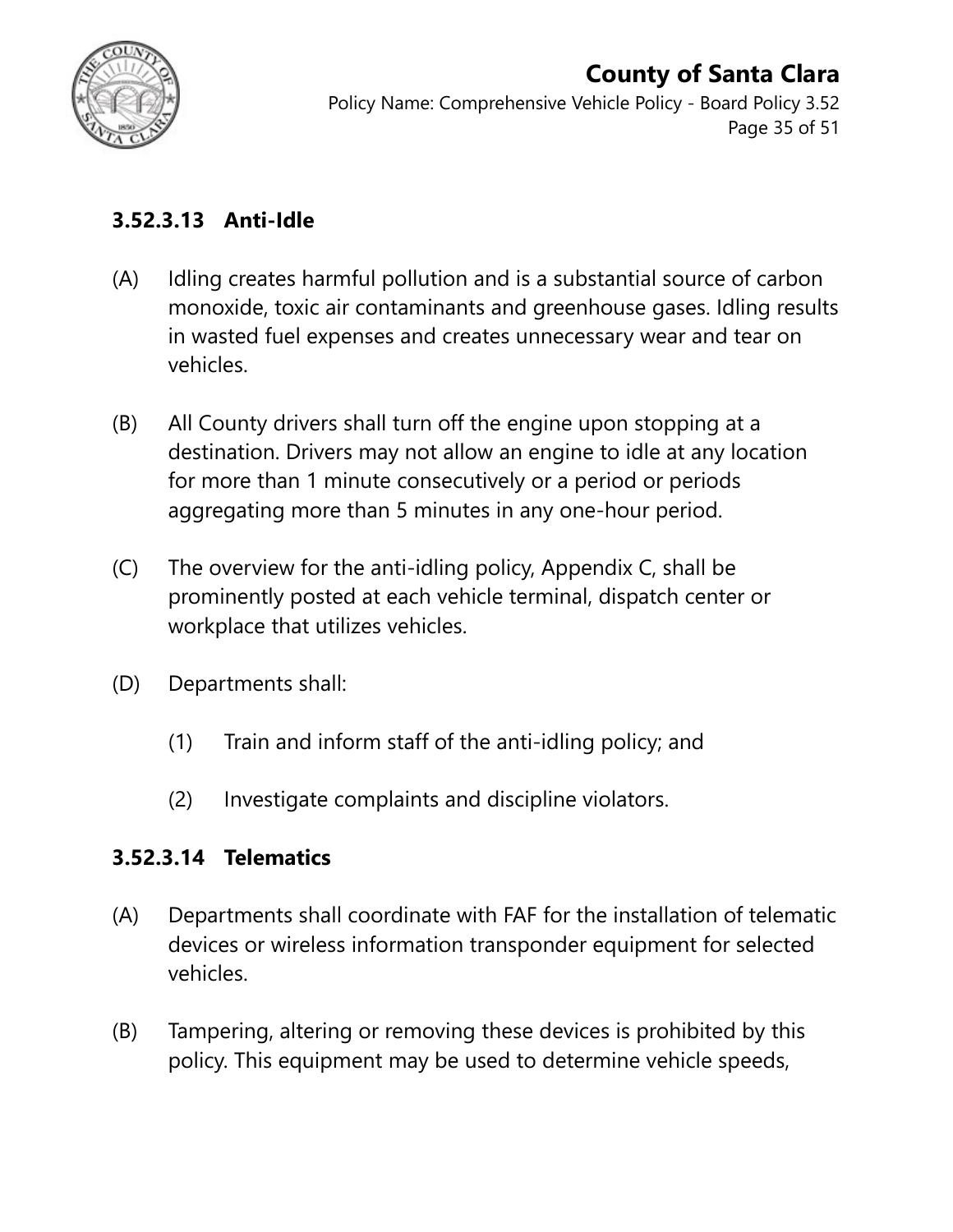

#### **County of Santa Clara** Policy Name: Comprehensive Vehicle Policy - Board Policy 3.52 Page 36 of 51

location, routes, usage, idling frequency and on board diagnostic information.

### **3.52.3.15 Travel Authorization Requirements**

Departments shall issue Travel Authorization numbers in accordance with the Travel Policy for all contract rentals and FAF pool not qualified as loaners for vehicles undergoing repair or maintenance.

### **3.52.3.16 Safety, Accident Prevention, and Accident/Loss/Damage Reporting**

- (A) Department Heads shall:
	- (1) Within 24 hours of an accident, loss, or reported damage involving a County vehicle, make a report to ESA Risk Management and FAF;
	- (2) Immediately identify the individual responsible for the custody and operation of the vehicle when an infringement, damage or loss occurs of all vehicles;
	- (3) Within 10 business days submit all County vehicles involved in an accident to FAF for a vehicle damage estimate and/or repair;
		- (a) Vehicles with significant damages must be submitted directly to FAF;
		- (b) For vehicles with minor damages, a digital photo may be provided to FAF for a determination of whether or not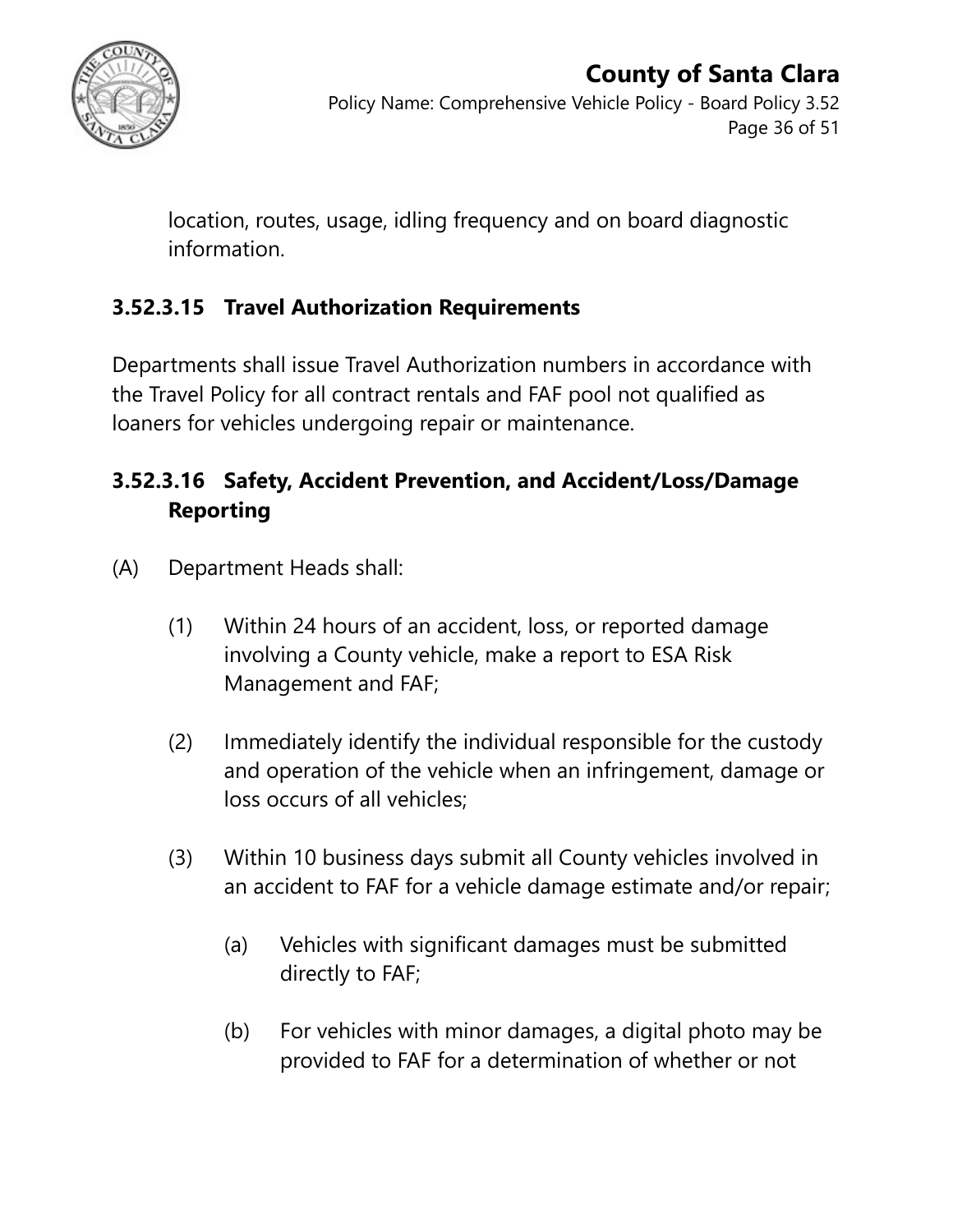

Policy Name: Comprehensive Vehicle Policy - Board Policy 3.52 Page 37 of 51

repairs are warranted. Departments can contact FAF for advice on determining extent of damage.

- (4) With the assistance of the Employee Services Department (ESA), FAF, and County Counsel, investigate and make a determination concerning the causes and surrounding circumstances of each accident, loss, or reported damage involving a County vehicle including steps taken to prevent similar occurrences in the future; and
- (5) Ensure that all vehicle accident records are accurate and complete.
- (B) County drivers shall:
	- (1) Report all accidents or losses for county vehicles to their immediate supervisor, regardless of fault, including undocumented damage;
	- (2) In the event of an accident, or less, or upon discovering damage to a County vehicle, complete a Vehicle Accident/Incident Report Form (Form 1542) by the next business day and submit it to their supervisor; and
	- (3) Be responsible for contacting law enforcement to report all collisions and incidents involving other parties or property, and be responsible for recording file or case numbers on the Vehicle Accident Report Form.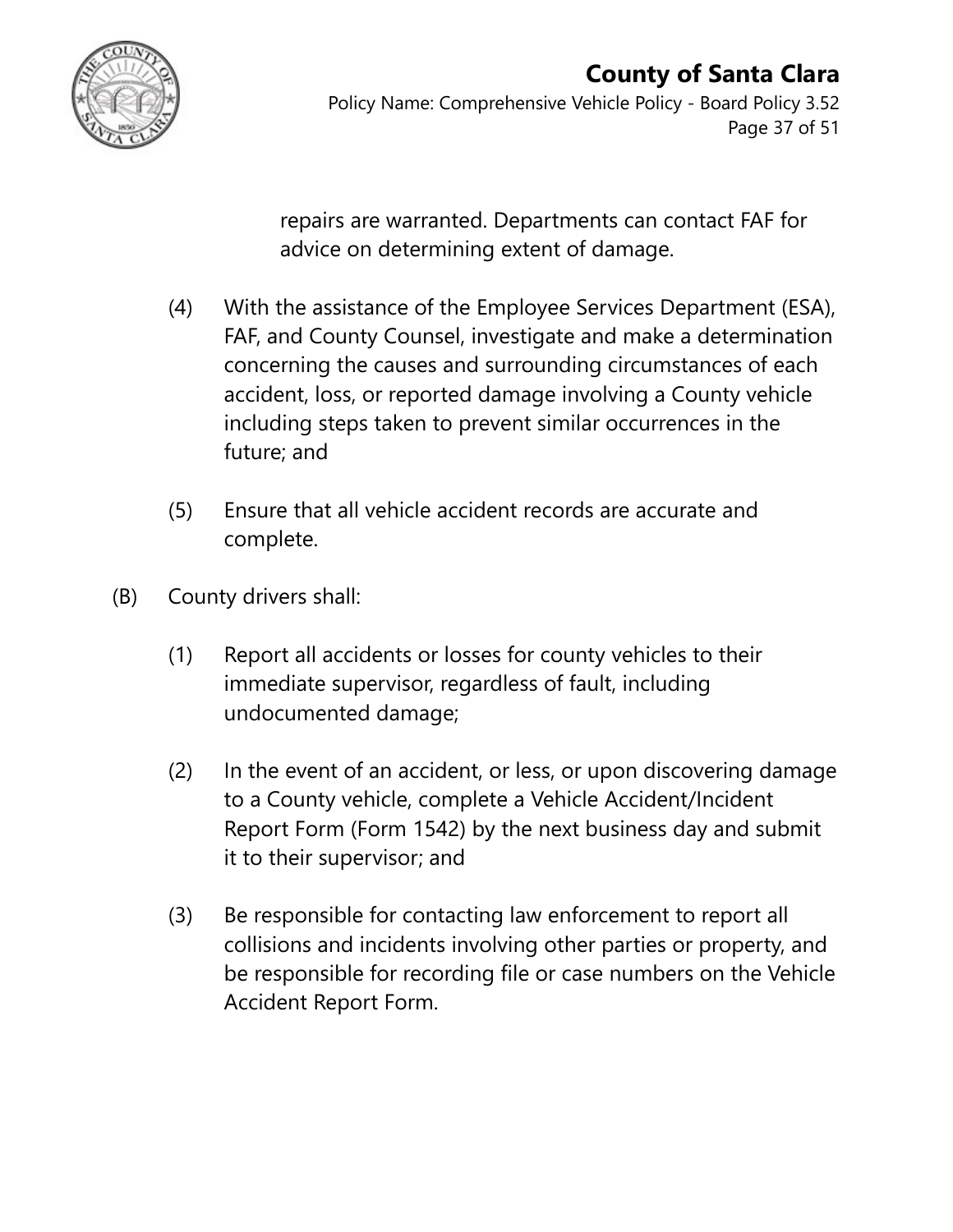

Policy Name: Comprehensive Vehicle Policy - Board Policy 3.52 Page 38 of 51

- (C) Vehicle Accident Review Board
	- (1) All County drivers operating motor vehicles on County business are expected to drive defensively, to anticipate emergency situations, to know the mechanical condition of the vehicle they are operating, and to make every reasonable effort to avoid accidents. In order to prevent the occurrence and reoccurrence of vehicle accidents involving these drivers, the Vehicle Accident Review Board (VARB) will review all accidents reported to ESA Risk Management, except for the Office of the Sheriff, involving County vehicles in which total damages exceed \$1,000 or which involve circumstances of concern. The VARB will impose corrective measures against employees in an effort to prevent future accidents. The VARB will also review and impose corrective measures against employees who have accumulated excessive unresolved parking citations while in the possession of County vehicles. The responsibilities of the VARB consist of actions affecting employee County driver authorizations and supplemental employee driver training. The decisions of the VARB are appealable to the County Executive or designee, whose decision is final.
	- (2) The eight-member VARB shall meet on a regular basis. One representative each from the District Attorney, FAF, Health and Hospital System, Office of the Sheriff, Parks and Recreation, Roads and Airports Department, and the Social Services Agency shall sit on the VARB. The Senior Loss Prevention Specialist with ESA Risk Management shall serve as the eighth-member and be responsible for administering the VARB. A Chairperson shall be elected in January each year.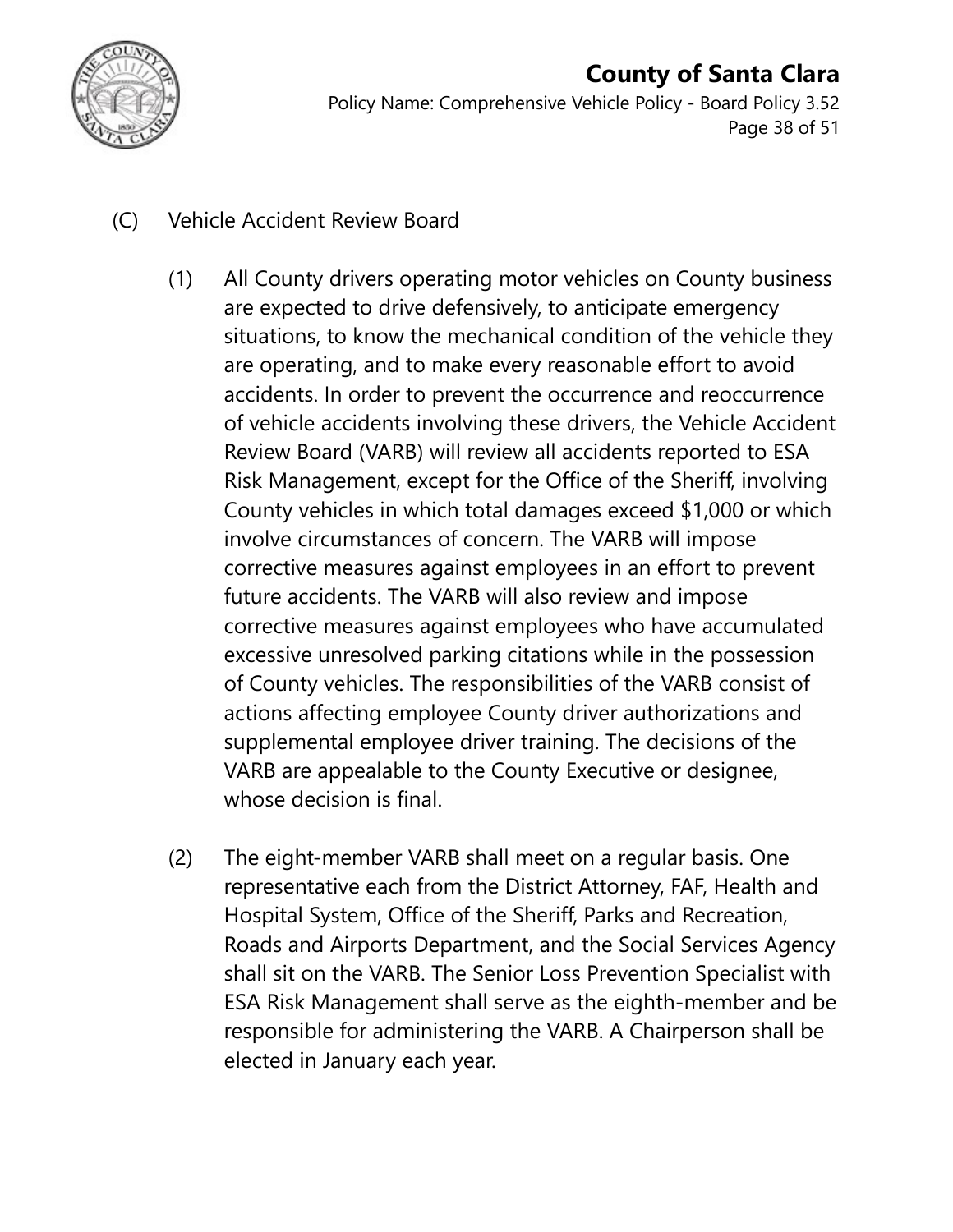

Policy Name: Comprehensive Vehicle Policy - Board Policy 3.52 Page 39 of 51

#### **3.52.3.17 Citations**

- (A) The Department shall:
	- (1) Be responsible for ensuring that County drivers clear all parking citations against County vehicles within 120 days;
	- (2) After 120 days, coordinate with the Finance Agency to transact wage garnishment for the value of parking citations;
	- (3) Will work with FAF to identify operators of confidential plate vehicles; and
	- (4) Refer County drivers having excessive parking citations while in possession of a County vehicle to the VARB.
- (B) The Finance Agency shall provide an annual report of unpaid citations to the Board of Supervisors.

#### **3.52.4 Penalties for Misuse, Neglect, and At-Fault Accidents**

- (A) Disciplinary Action. The unauthorized use or willful misuse of a County vehicle, or the negligence of a County driver, or other circumstances where the County driver is found at fault, or the violation of this policy may be cause for:
	- (1) Disciplinary actions consistent with County Merit System Rules; and
	- (2) Administrative action including the revocation of the County driver's authorization.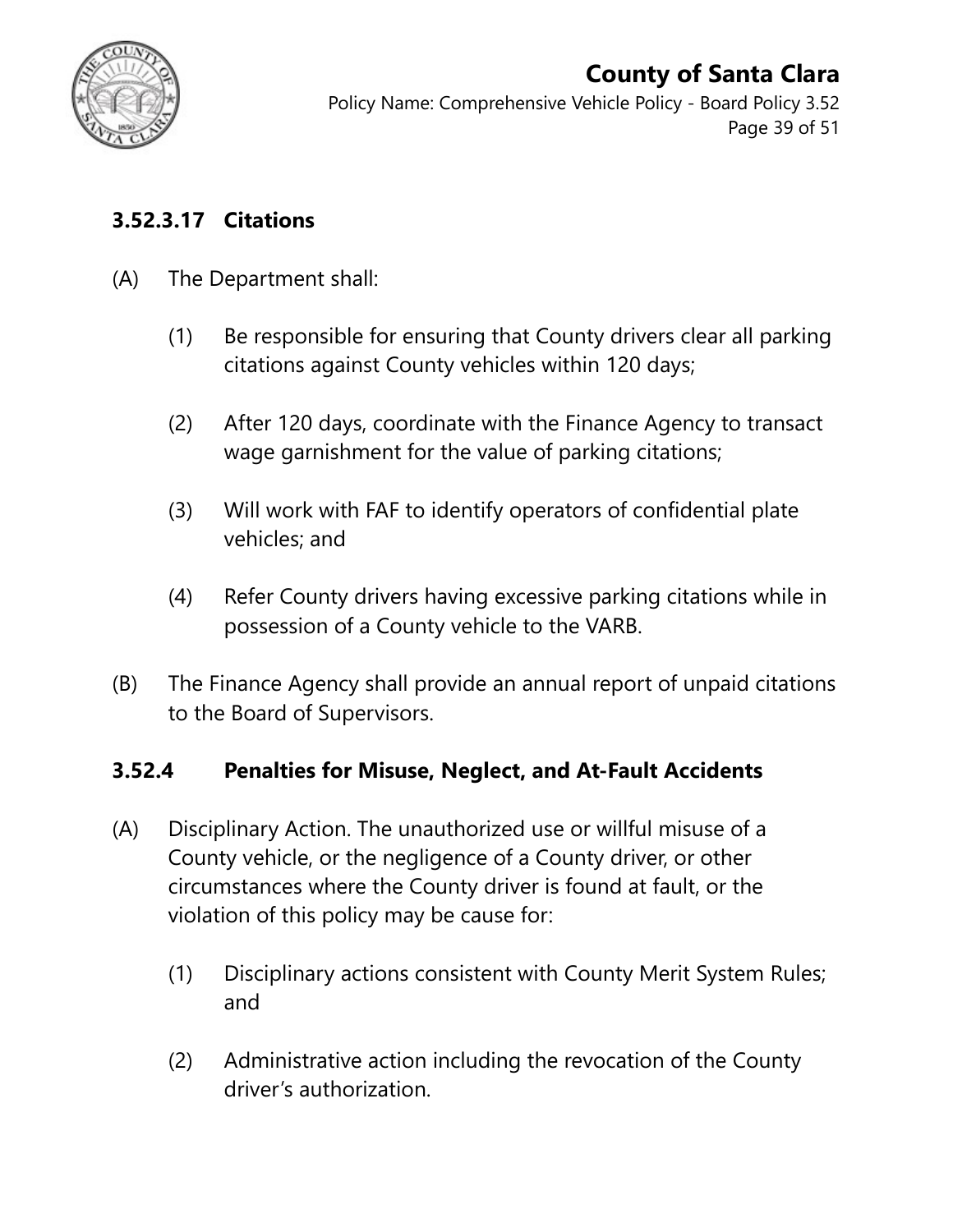

Policy Name: Comprehensive Vehicle Policy - Board Policy 3.52 Page 40 of 51

(B) Criminal Sanctions. Depending on the facts and circumstances, criminal sanctions of relevant laws and codes may apply.

#### **3.52.5 Cost Accounting and Management Reporting**

- (A) Department Heads shall provide uniform data necessary for the efficient and effective management of motor vehicle assets, to include operation and maintenance as required by the County Executive, FAF, ESA, and/or the Finance Agency.
- (B) Data shall include cost summaries and forecast budget implications so that the County fleet as a whole can be better managed.
- (C) Departments shall review the proposed budget for assigned vehicles and provide comment back to FAF.
- (D) Departments must notify FAF of vehicle reassignments, planned additions or reductions.
- (E) Departments are responsible to review the monthly fuel credit usage and report any discrepancies to the Finance Agency.

#### **3.52.6 Appendix A - Annual Vehicle Plan**

- (A) The Annual Fleet Plan shall include the following:
	- (1) A recommendation for the optimization of the County vehicle fleet size and mix of vehicles as a whole and by each County department;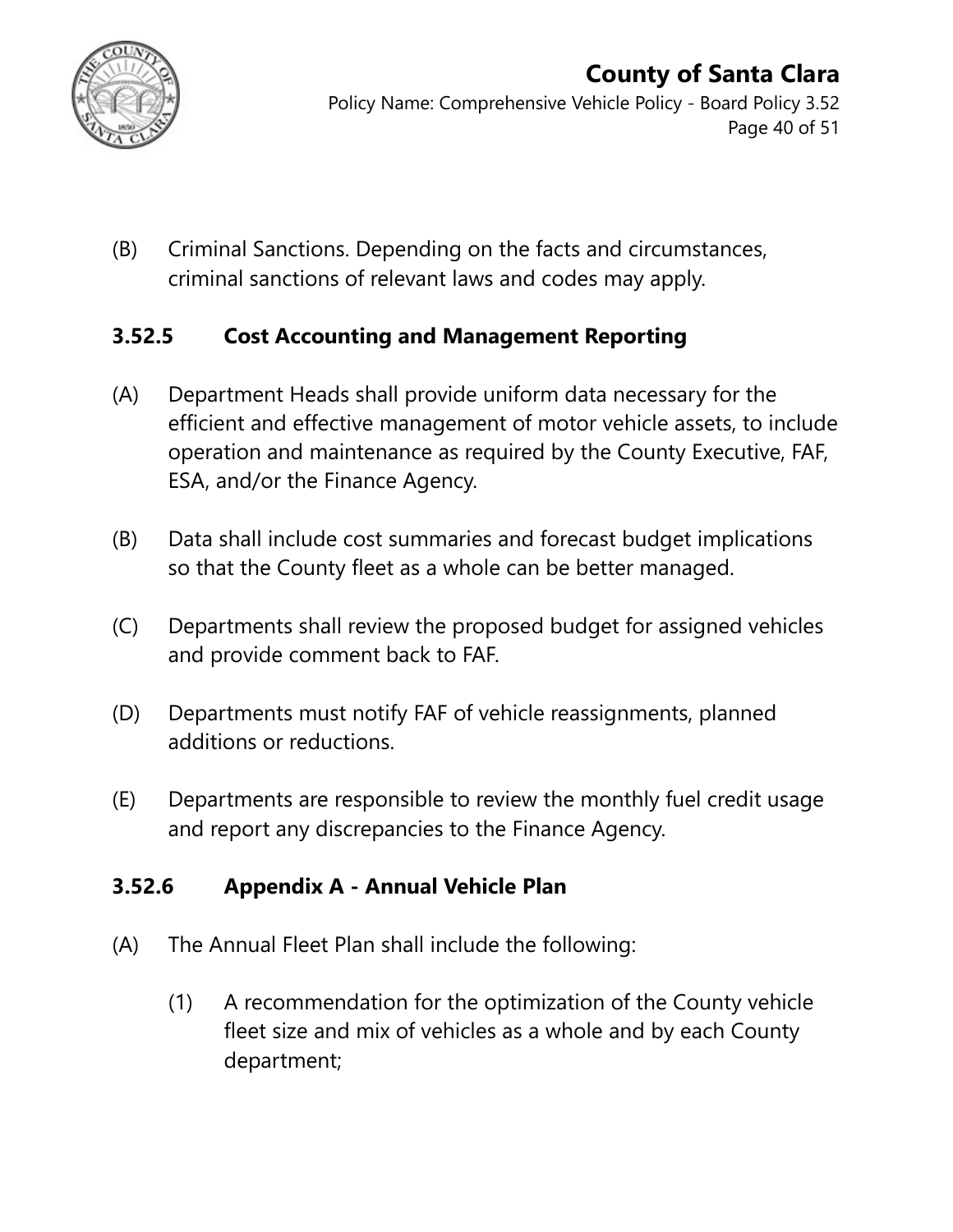

Policy Name: Comprehensive Vehicle Policy - Board Policy 3.52 Page 41 of 51

- (2) A summary report of criteria used to make the aforementioned recommendation is contained in Appendix B;
- (3) A comparison of vehicle usage to the aforementioned criteria to justify the ongoing asset costs;
- (4) A summary of recommendations for repurposing and/or disposing of vehicles that do not meet the Board approved criteria; and
- (5) A 5-YEAR FLEET PLAN update.
- (B) Definitions:

The following definitions will be used by FAF in determining the disposition of any County vehicle:

#### Under Utilized

Any vehicle that does not meet minimum use guidelines over a 12 month period.

### Guideline

The use or economic point at which vehicles are considered candidates for action by FAF in collaboration with the operating department. The intent of the action is to ensure that the size and composition of the County fleet is consistent with the best interests of the County.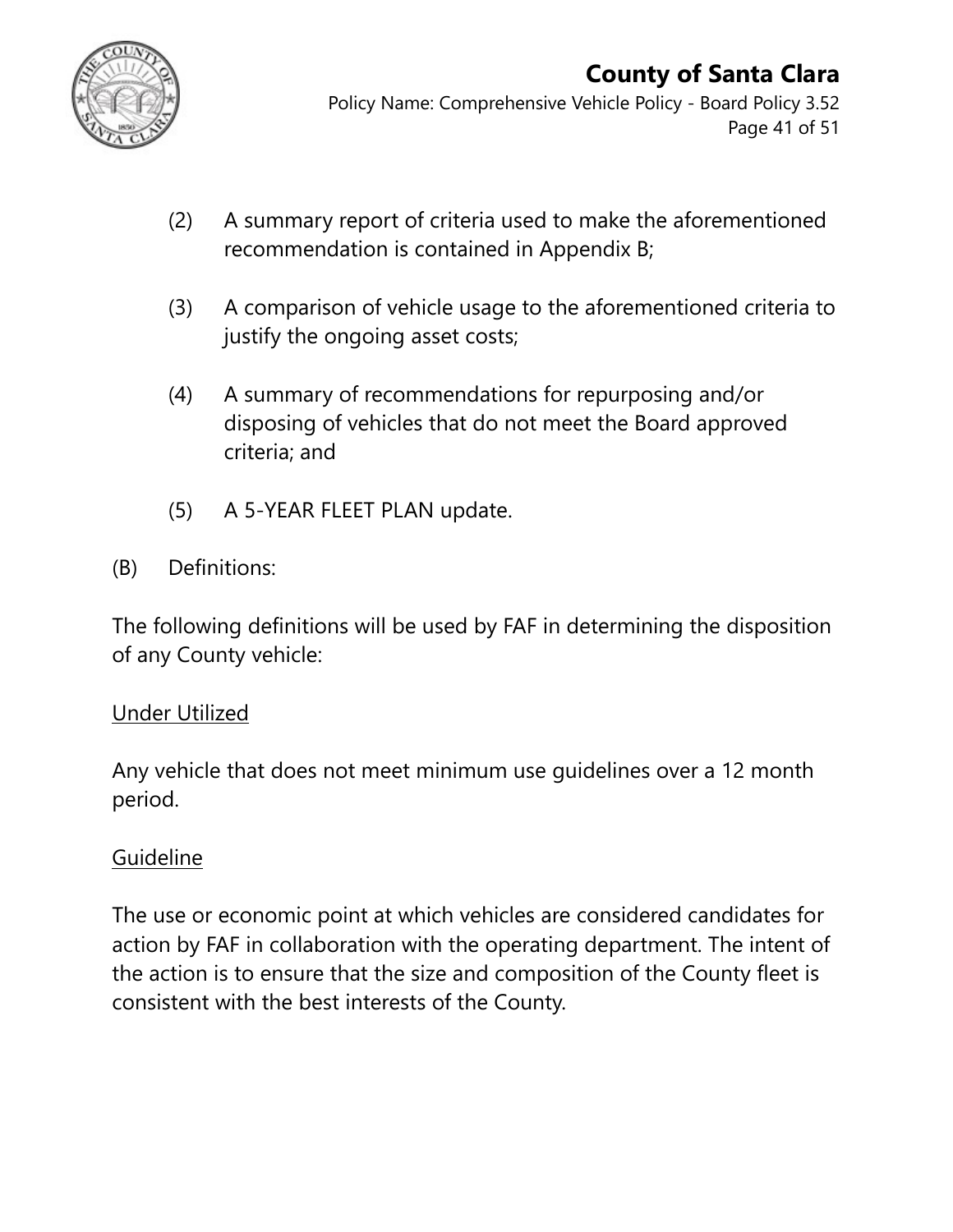

Policy Name: Comprehensive Vehicle Policy - Board Policy 3.52 Page 42 of 51

#### Retain

Disposition of a vehicle that has met minimum use criteria or that has been determined to be more cost effective than other alternatives.

#### Reassign

Disposition of vehicles that have not met minimum use guidelines in current assignment but have the potential to be more fully used elsewhere in the County.

#### Pool

Disposition of a vehicle that has not met minimum use guidelines but may be economically or of operational value to the County if retained in the Fleet Management pool for short-term rental.

#### Decommission

Disposition of a vehicle that does not meet minimum use guidelines and/or is no longer needed in County operations. Unit will be disposed through normal channels consistent with County policy.

- (C) Procedures
	- (1) FAF shall:
		- (a) Annually review and recommend any modifications to the criteria that will be used as a basis for the Annual County Vehicle Fleet Plan and submit the criteria to the Board for approval;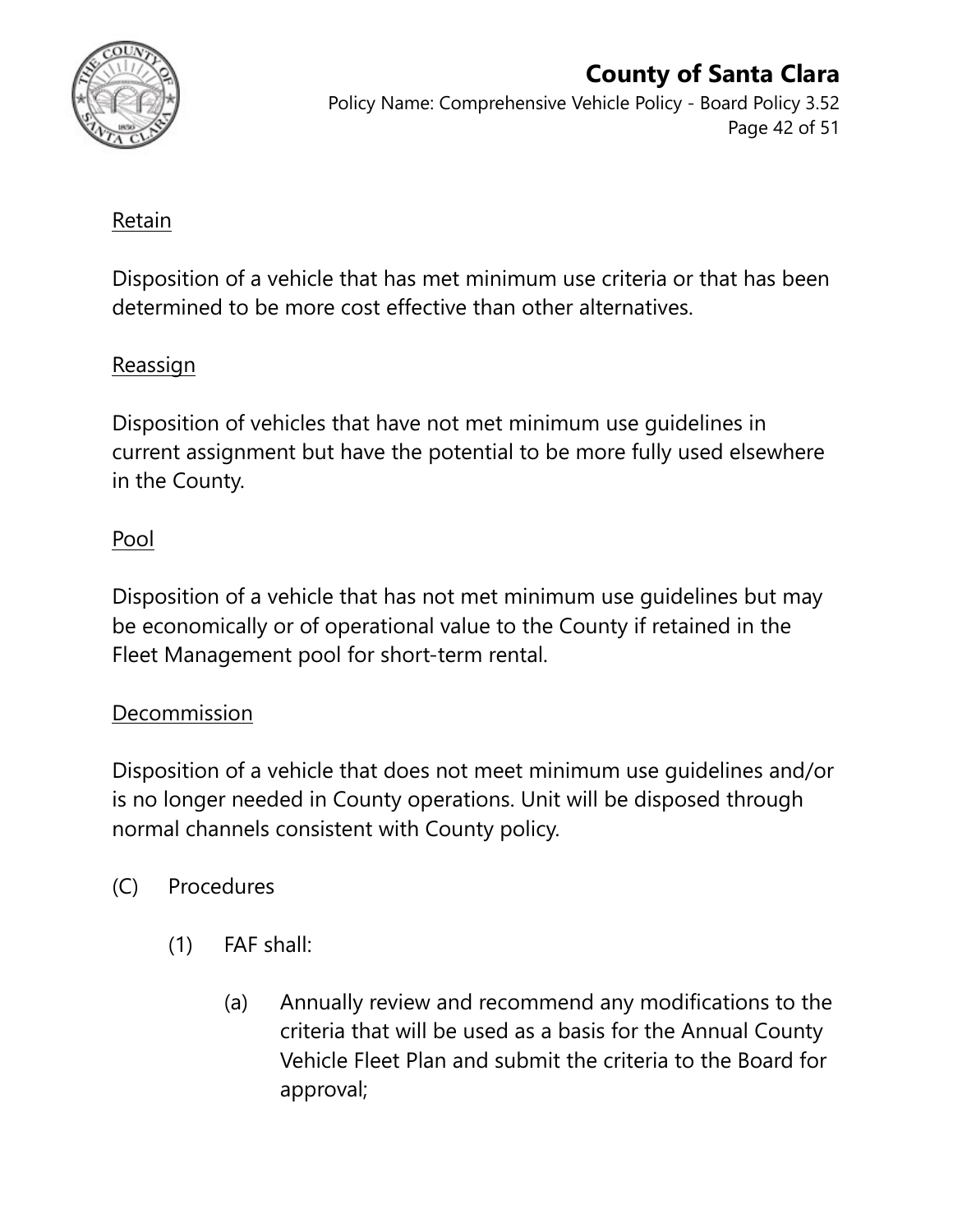

Policy Name: Comprehensive Vehicle Policy - Board Policy 3.52 Page 43 of 51

- (b) Annually prepare an analysis that assess the use and replacement of all vehicles once each year according to established criteria and determine if each vehicle meets or exceeds the minimum use guidelines;
- (c) Determine the cost effectiveness of departmental assigned vehicles, as compared to pool and private vehicle costs;
- (d) Propose actions for those vehicles that fail to meet the minimum use guidelines and contact the departments regarding its determinations;
- (e) If the department agrees with a recommended disposition other than "retain", the department must surrender the vehicle to FAF within 30 calendar days;
- (f) Should the department disagree with the recommended disposition, the Department Head must notify FAF in writing within two weeks. The notification must state the nature of the disagreement and justification as to why the disposition should be altered. FAF may determine that the dispute cannot be resolved and in such case, FAF will arrange to meet the Department Head and the County Executive for resolution. The County Executive's decision will be final; and
- (g) FAF will finalize the Annual Fleet Plan and submit it to the Board of Supervisors for approval.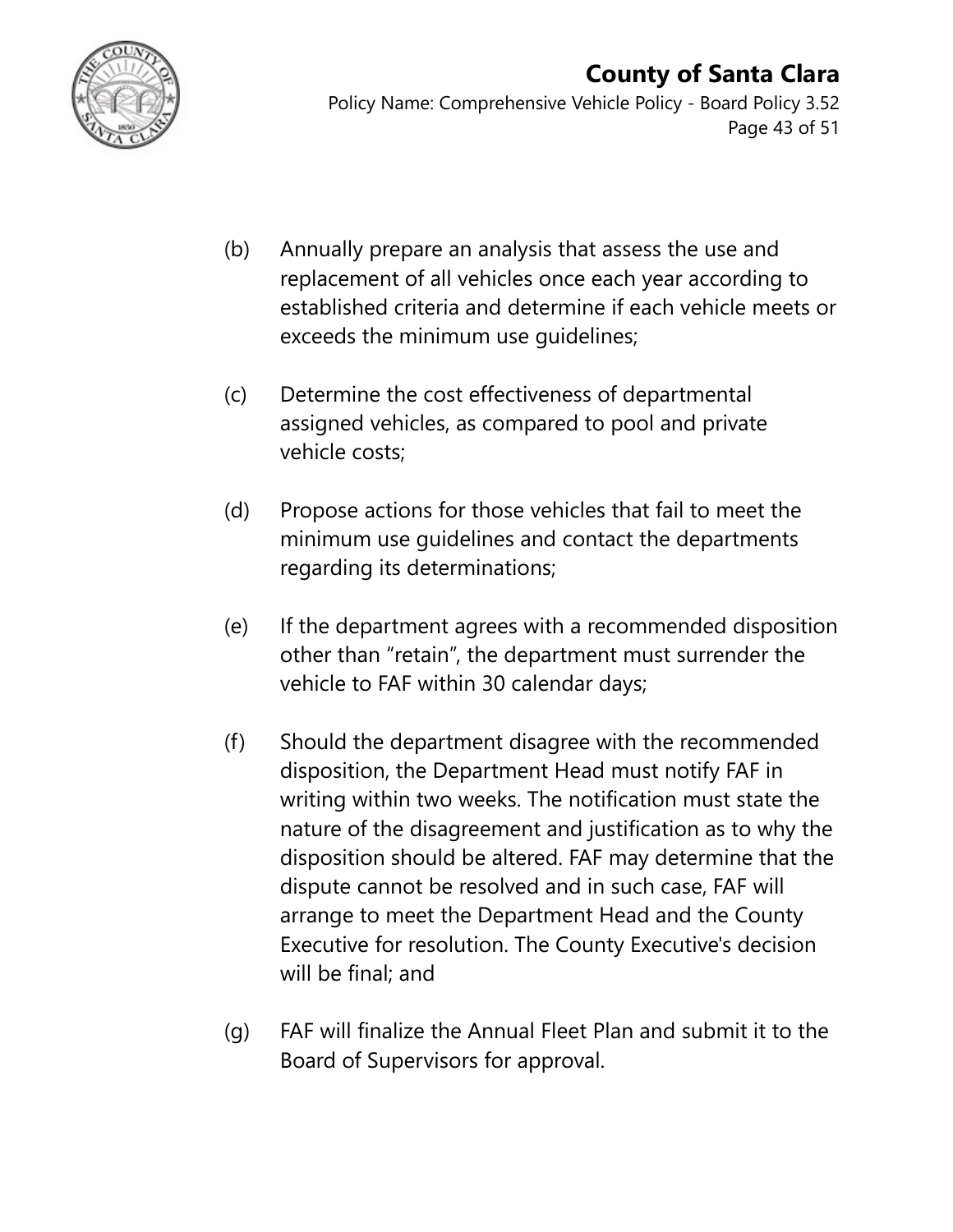

#### **County of Santa Clara** Policy Name: Comprehensive Vehicle Policy - Board Policy 3.52 Page 44 of 51

### **3.52.7 Appendix B - Vehicle Review Criteria**

As a general rule, the criteria contained herein shall not be used as hard and fast rules to disposition a vehicle, but instead shall be used as performance indicators that trigger closer review and discussion between FAF and the user department for the purpose of exploring alternatives that will result in lower costs to the County compared to status quo.

FAF will annually review and propose modifications of these criteria to the Board based on benchmarks of similar agencies for number of departmental staff compared to number of departmental assigned vehicles.

| <b>Vehicle Type</b>           | <b>Meter Type</b> | <b>Annual Utilization Guideline</b> |
|-------------------------------|-------------------|-------------------------------------|
| Sedans                        | <b>Miles</b>      | 8,000-10,000                        |
| <b>SUV</b>                    | <b>Miles</b>      | 8,000-10,000                        |
| Vans, Passenger               | <b>Miles</b>      | 6,000-10,000                        |
| Vans, Cargo                   | <b>Miles</b>      | 3,500-10,000                        |
| Trucks, Light                 | <b>Miles</b>      | 5,000-7,000                         |
| Trucks, Utility, 1 Ton +      | <b>Miles</b>      | 4,000                               |
| Trucks, Specialty             | <b>Miles</b>      | 3,000                               |
| <b>Construction Equipment</b> | Hour              | 250                                 |
| Mowing, Forklifts, Campus     | Hour              | 100                                 |
| <b>Vehicles</b>               |                   |                                     |

### **Vehicle and Equipment Utilization Criteria**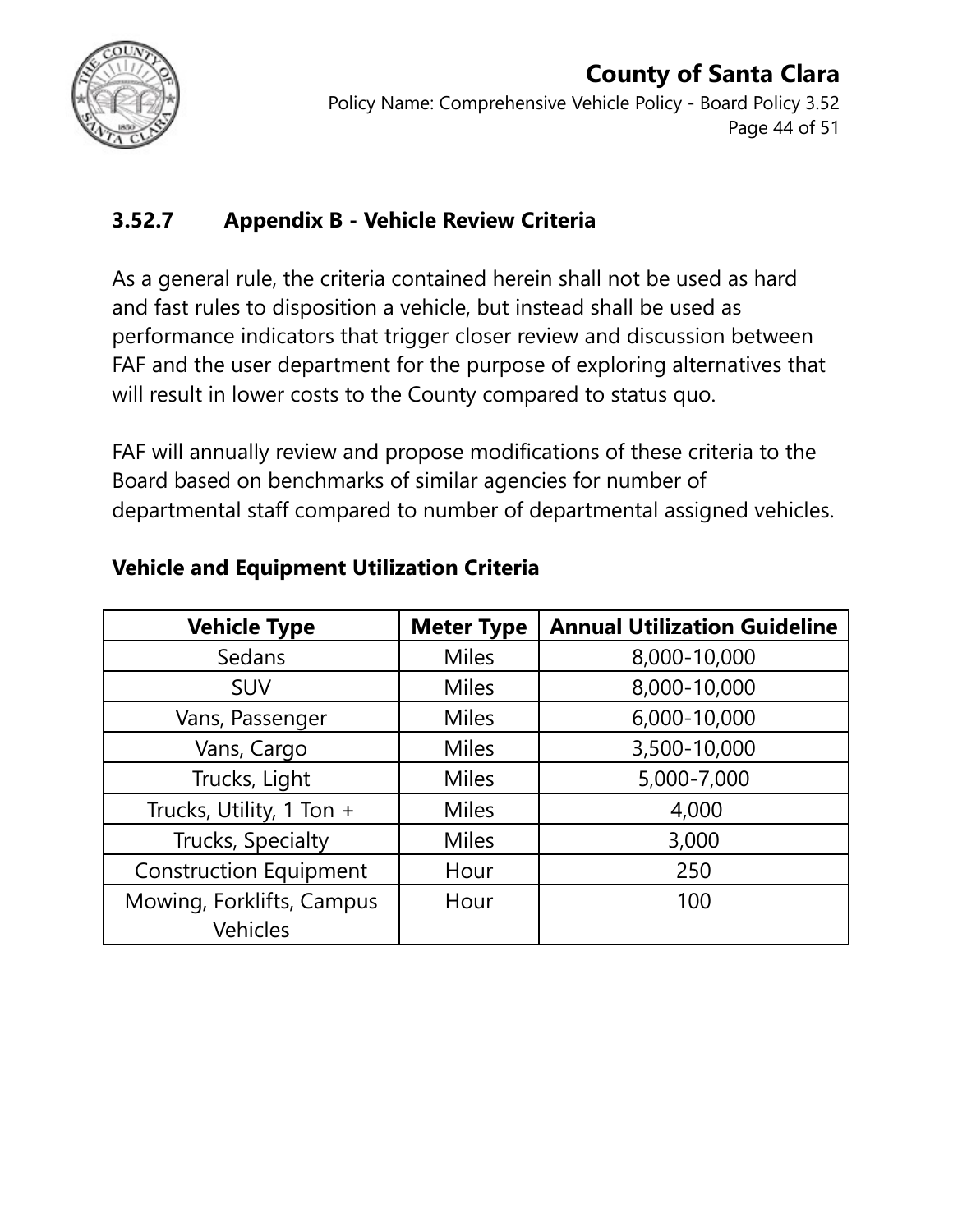

#### **County of Santa Clara** Policy Name: Comprehensive Vehicle Policy - Board Policy 3.52 Page 45 of 51

#### **Vehicle Equipment Replacement Methodology**

Replacement of County vehicles and equipment shall be based on the following:

- (A) Take the number of vehicles in each class, divided by the Age/Miles replacement criteria, to arrive at an average number of vehicles per year to be replaced;
- (B) Use the cost per mile analysis (summary of all costs associated with the vehicle including labor and parts, excluding collision repair, as compared to class averages) for primary criteria in evaluating which vehicles within each specific class range should be replaced;
- (C) Use age of the vehicle as secondary criteria; safety is a primary concern and older vehicles present significant challenges to acquire parts;
- (D) Use odometer miles as third criteria since high miles create excessive wear and tear on major system components;
- (E) Use safety features, fuel economy and vehicle emissions characteristics to prioritize replacement vehicles;
- (F) Overall priority for replacement will be given to vehicles within those departments whose services relate to public health and safety and law enforcement; and
- (G) Fund sources other than General Fund may accelerate replacements to achieve emission reductions or increased fuel economy as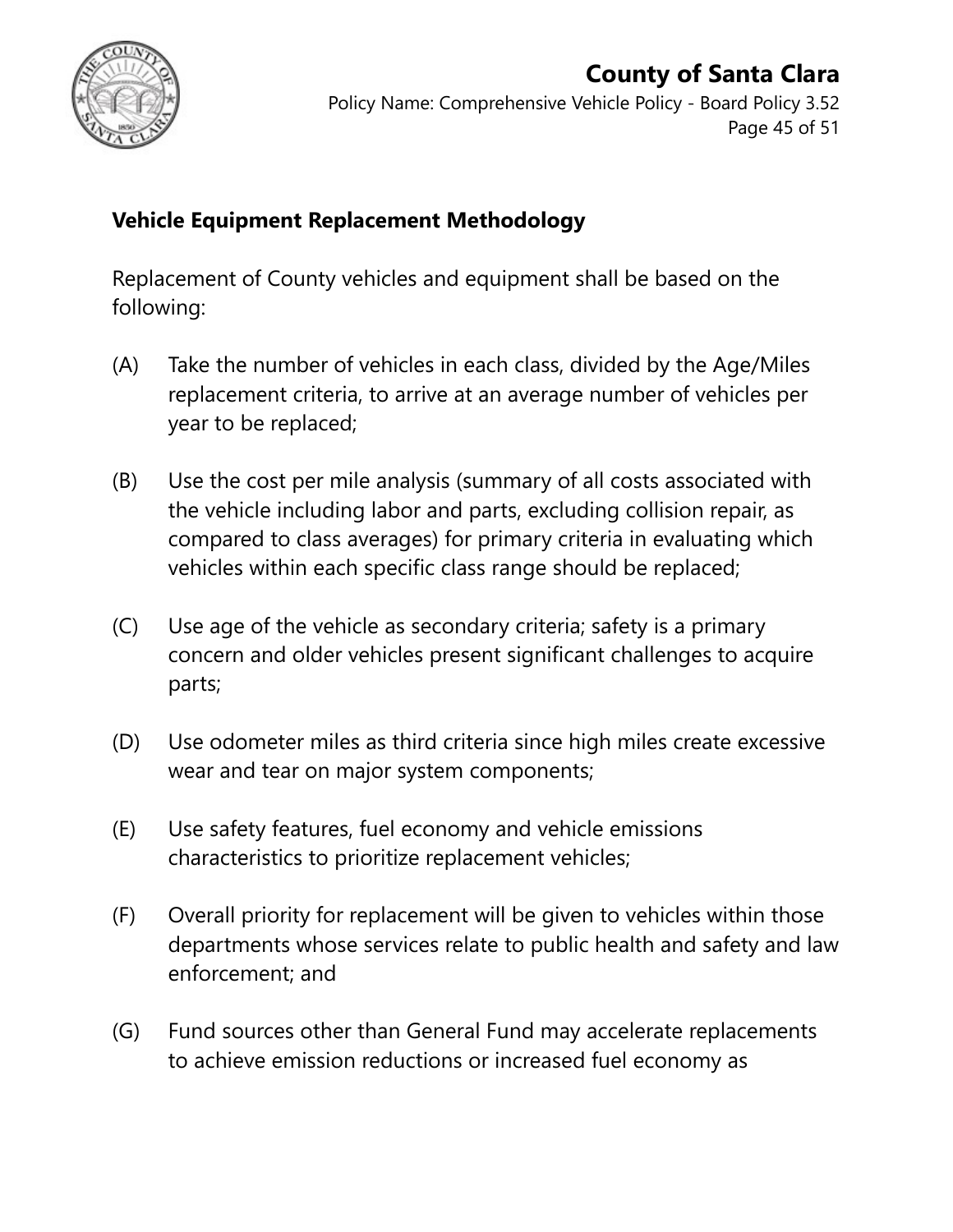

Policy Name: Comprehensive Vehicle Policy - Board Policy 3.52 Page 46 of 51

recommended by the County Executive and approved by the Board of Supervisors Age/Mile Replacement Criteria.

### **Age/Mile Replacement Criteria**

The targeted replacement cycles, in terms of years and miles for the current fleet, are as follows:

Note: These criteria are intended to be used for analysis; condition, value and safety are factored into the annual replacement recommendation. In some cases vehicles may exceed the published replacement criteria provided they are deemed safe by FAF and continue to demonstrate usefulness to the County.

#### **Description Age and/or Miles**

- (A) Sedans 10 years and/or 100,000 miles
- (B) Law Enforcement Patrol 5 years and/or 95,000 miles
- (C) Vans
	- (1) Passenger 10 years and/or 100,000 miles
	- (2) Cargo 10 years and/or 120,000 miles
- (D) Light Duty Trucks
	- (1) Sports Utility 10 years and/or 100,000 miles
	- (2) Pickup and  $4 \times 4 10$  years and/or 100,000 miles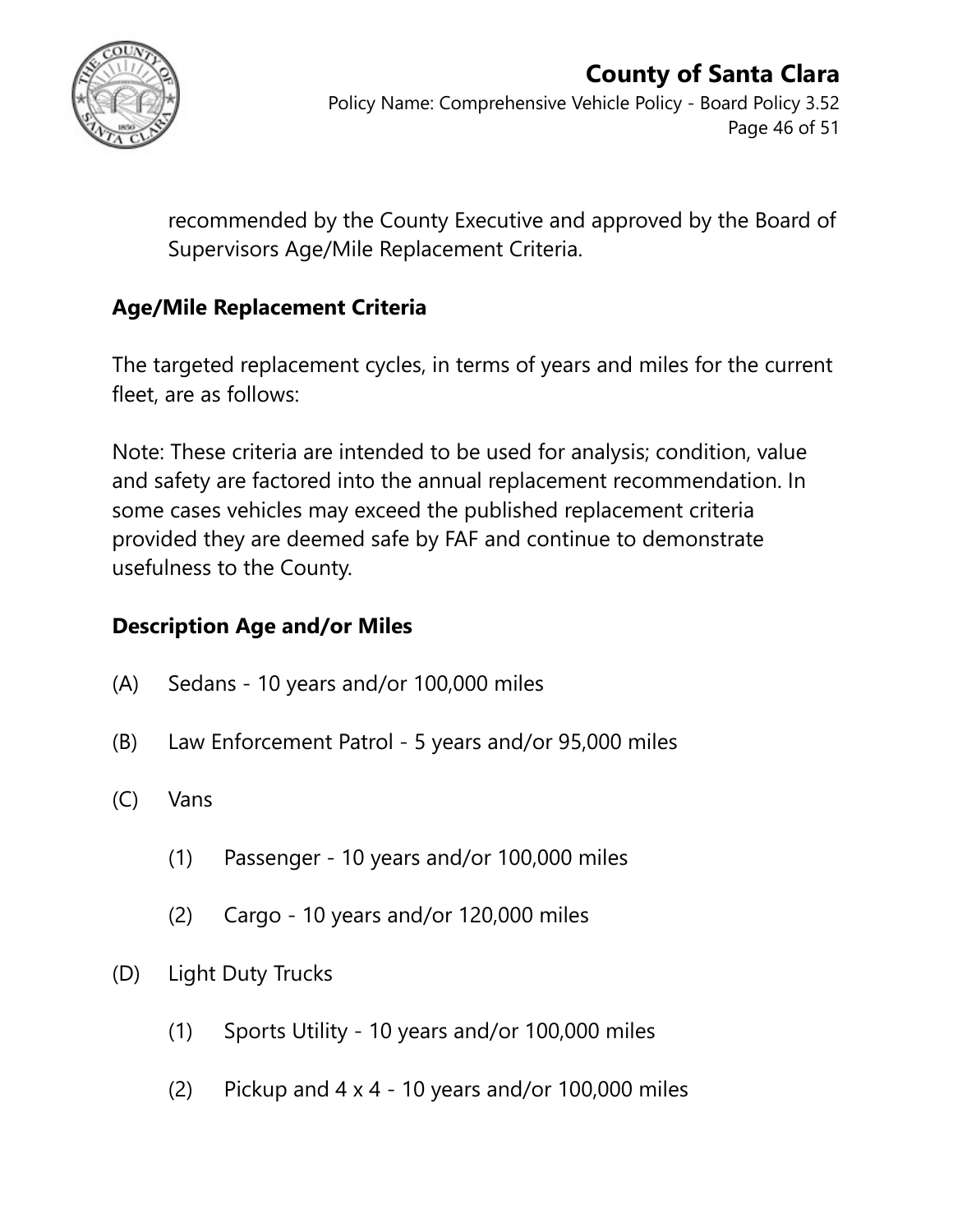

Policy Name: Comprehensive Vehicle Policy - Board Policy 3.52 Page 47 of 51

- (E) Medium and Heavy Duty Trucks 15 years and/or 150,000 miles
- (F) Buses 15 years and/or 150,000 miles
- (G) Miscellaneous Equipment By condition

### **3.52.8 Appendix C - Anti-Idle Policy Purpose**

The purpose of this policy is to limit idling for all vehicles. The State regulation limits unnecessary idling for in-use off-road diesel vehicles. The regulation states "no Vehicles or engines subject to this regulation may idle for more than five (5) consecutive minutes."

This policy extends this requirement throughout the vehicle fleet, including on-road and off-road light, medium and heavy duty vehicles.

All County vehicle idling is limited to five (5) consecutive minutes or less.

#### **General Procedures**

All drivers of County vehicles or private vehicles while on County business shall turn off the engine upon stopping at a destination. Drivers may not allow an engine to idle at any location for more than one (1) minute consecutively or a period or periods aggregating more than five (5) minutes in any one-hour period.

Departments are responsible to label in-use off-road diesel vehicles with a dash board label that states "THIS ENGINE CAN NOT IDLE FOR MORE THAN 5 MINUTES. IT IS A STATE ENVIRONMENTAL REGULATION."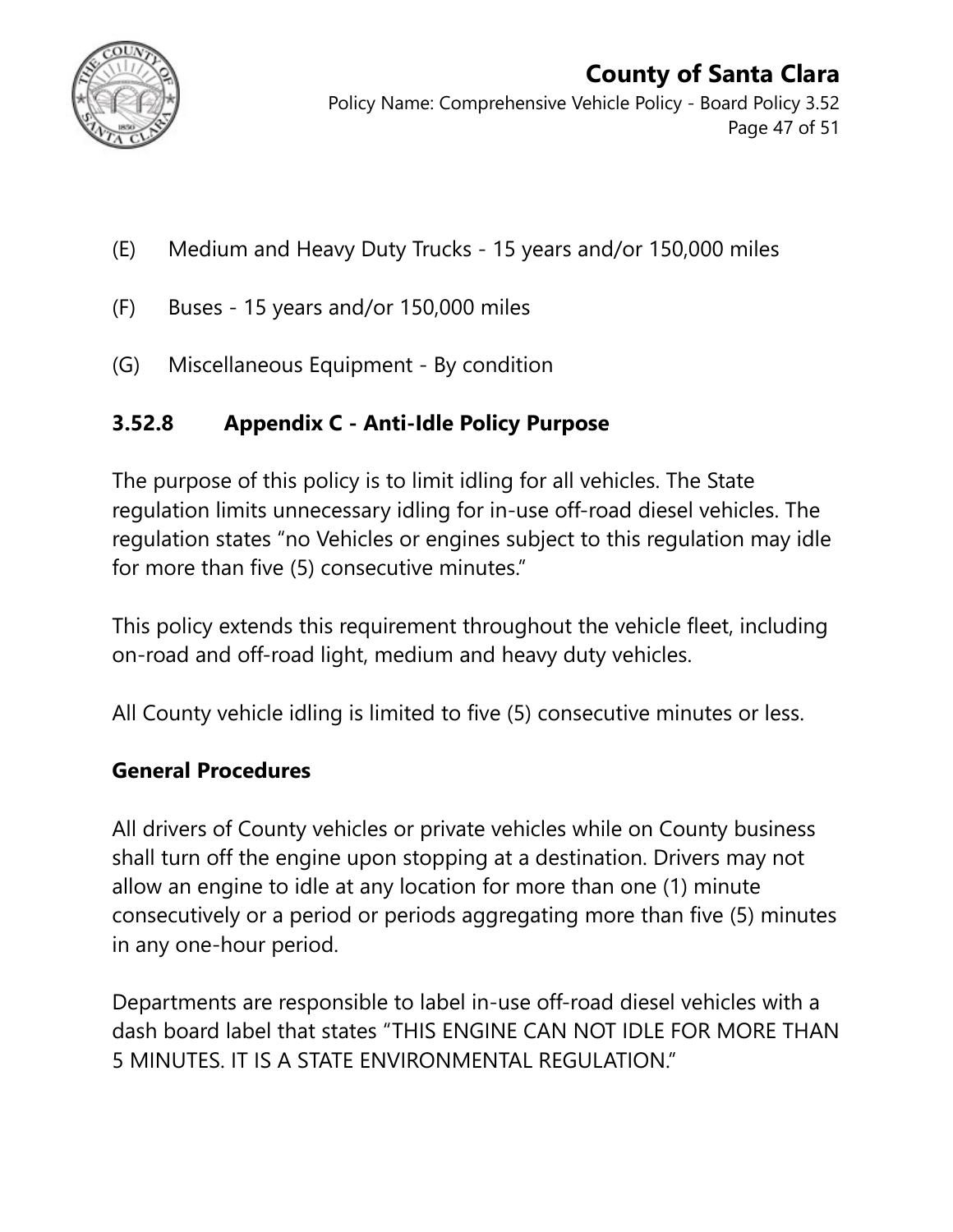

### **County of Santa Clara** Policy Name: Comprehensive Vehicle Policy - Board Policy 3.52

Page 48 of 51

Employees that wish to report non-compliant idle activities in vehicles should contact their Supervisor or the ESA. Violators of the policy will be subject to disciplinary action including possible revocation of the County driver authorization.

### **Exceptions**

The idling limit does not apply to:

- (A) Idling when queuing that at all times is beyond 100 feet from any restricted area;
- (B) Idling to verify that the vehicle is in safe operating condition as required by law and that all equipment is in good working order, either as part of a daily vehicle inspection or as otherwise needed, provided that such idling is mandatory for such verification;
- (C) Idling for testing, servicing, repairing or diagnostic purposes, including regeneration or maintenance of the exhaust emission control device during engine idling when the dashboard indicator light, if so equipped, is illuminated indicating that regeneration or maintenance is in process;
- (D) Idling when positioning or providing a power source for equipment or operations, other than transporting passengers or propulsion, which involve a power take off or equivalent mechanism and is powered by the primary engine for:
	- (1) Controlling cargo temperature, operating a lift, crane, pump, drill, hoist, mixer, or other auxiliary equipment;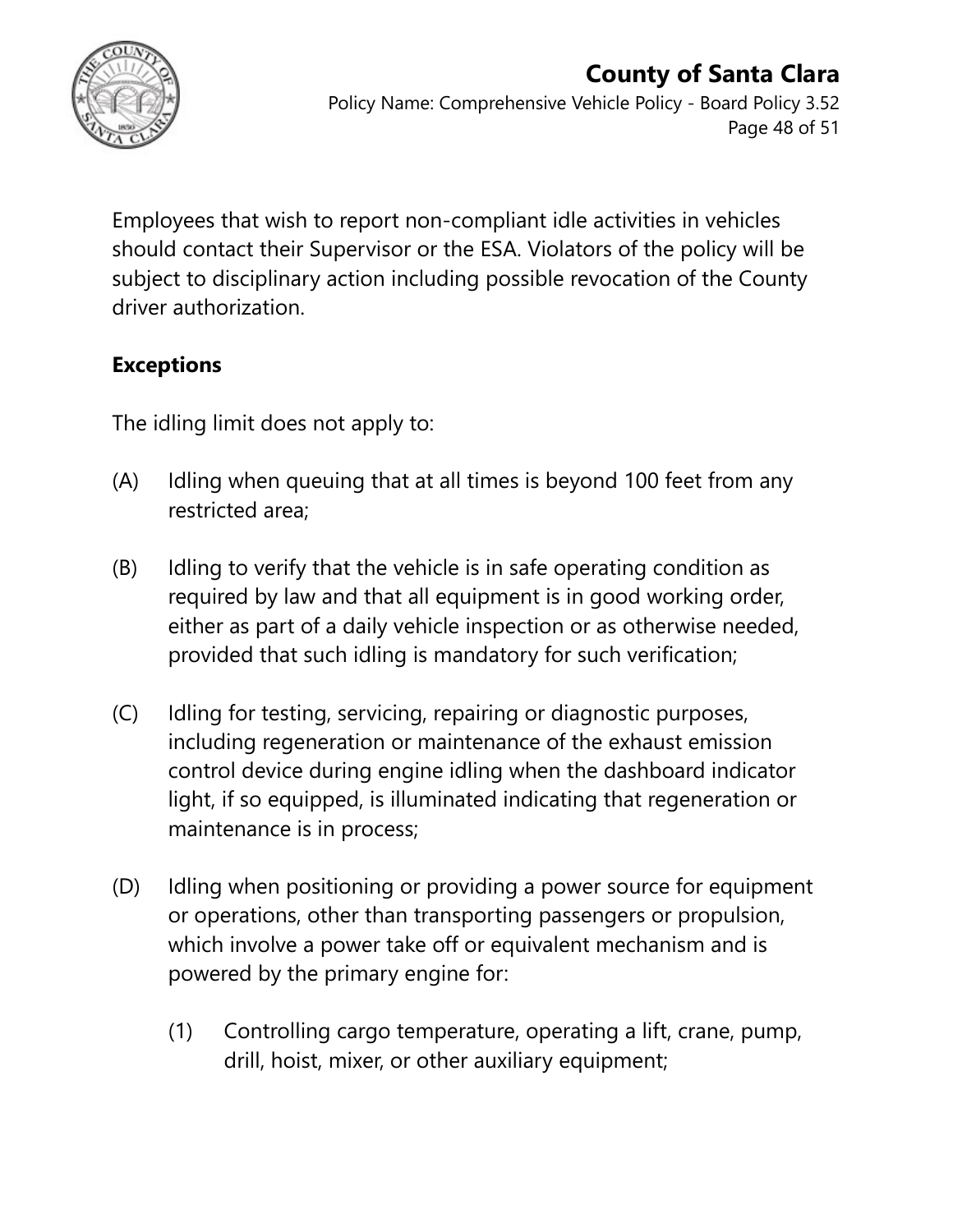

Policy Name: Comprehensive Vehicle Policy - Board Policy 3.52 Page 49 of 51

- (2) Providing mechanism extension to perform work functions for which the vehicle was designed; and
- (3) Collection of solid waste or recycling material authorized by contract, permit, license or permit by a local government.
- (E) Idling required to bring the machine system to operating temperature, as specified by the manufacturer; and
- (F) Idling necessary to ensure the safe operation of the vehicle.

#### **Allowable**

Allowable idling includes:

- (A) Buses may idle for up to ten (10) minutes prior to passenger boarding, or when passengers are on board;
- (B) Idling when vehicle must remain motionless due to traffic conditions, an official traffic control device, or an official traffic control signal for which the driver has no control, or at the direction of a peace officer;
- (C) Idling due to immediate adverse weather conditions affecting the safe operation of the vehicle or due to mechanical difficulties over which the driver has no immediate control;
- (D) Idling when operating equipment such as a wheelchair or people assist lift as prescribed by the Americans with Disabilities Act;
- (E) Idling while in immediate response to a disaster event, crime scene or other official law enforcement activity or operation; and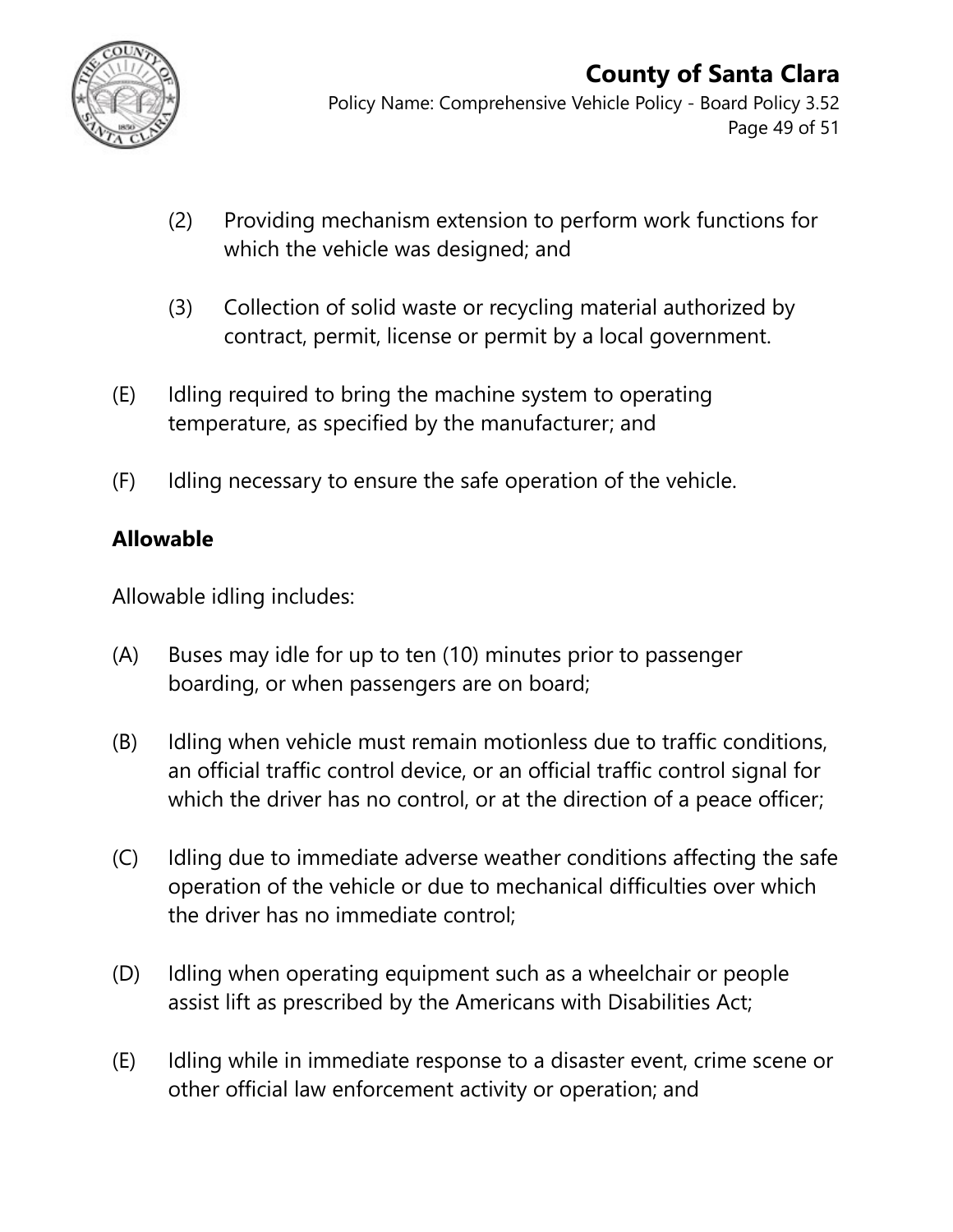

Policy Name: Comprehensive Vehicle Policy - Board Policy 3.52 Page 50 of 51

(F) Idling to support or create traffic control signal or directional indicator.

### **Related Policies**

- County Vehicle Driver Policies and Training [https://connect.sccgov.org/sites/policies/policypages/Pages/County-](https://connect.sccgov.org/sites/policies/policypages/Pages/County-Vehicle-Driver-Policies-and-Training.aspx)[Vehicle-Driver-Policies-and-Training.aspx](https://connect.sccgov.org/sites/policies/policypages/Pages/County-Vehicle-Driver-Policies-and-Training.aspx)
- Parking and Transit Information [https://connect.sccgov.org/sites/policies/policypages/Pages/Parking](https://connect.sccgov.org/sites/policies/policypages/Pages/Parking-and-Transit-Information.aspx)[and-Transit-Information.aspx](https://connect.sccgov.org/sites/policies/policypages/Pages/Parking-and-Transit-Information.aspx)
- County of Santa Clara Travel Policy [https://connect.sccgov.org/sites/policies/policypages/Pages/Travel-](https://connect.sccgov.org/sites/policies/policypages/Pages/Travel-Policy.aspx)[Policy.aspx](https://connect.sccgov.org/sites/policies/policypages/Pages/Travel-Policy.aspx)

### **Related Forms and Information**

- Form 6409 Request for County Driver Authorization [https://connect.sccgov.org/sites/forms/esa/LiabilityandPropertyInsura](https://connect.sccgov.org/sites/forms/esa/LiabilityandPropertyInsuranceCountywideForms/Driver%20Authorization%20form%206409.pdf) [nceCountywideForms/Driver%20Authorization%20form%206409.pdf](https://connect.sccgov.org/sites/forms/esa/LiabilityandPropertyInsuranceCountywideForms/Driver%20Authorization%20form%206409.pdf)
- DMV 1101 Authorization for Release of Driver Record Information [https://connect.sccgov.org/sites/forms/esa/LiabilityandPropertyInsura](https://connect.sccgov.org/sites/forms/esa/LiabilityandPropertyInsuranceCountywideForms/dmv%201101.pdf) [nceCountywideForms/dmv%201101.pdf](https://connect.sccgov.org/sites/forms/esa/LiabilityandPropertyInsuranceCountywideForms/dmv%201101.pdf)
- Form 6448 Driver Responsibility Statement [https://connect.sccgov.org/sites/forms/esa/LiabilityandPropertyInsura](https://connect.sccgov.org/sites/forms/esa/LiabilityandPropertyInsuranceCountywideForms/Driver%20Responsibility%20Statement_%20private%20vehicles%20form%206448.pdf)